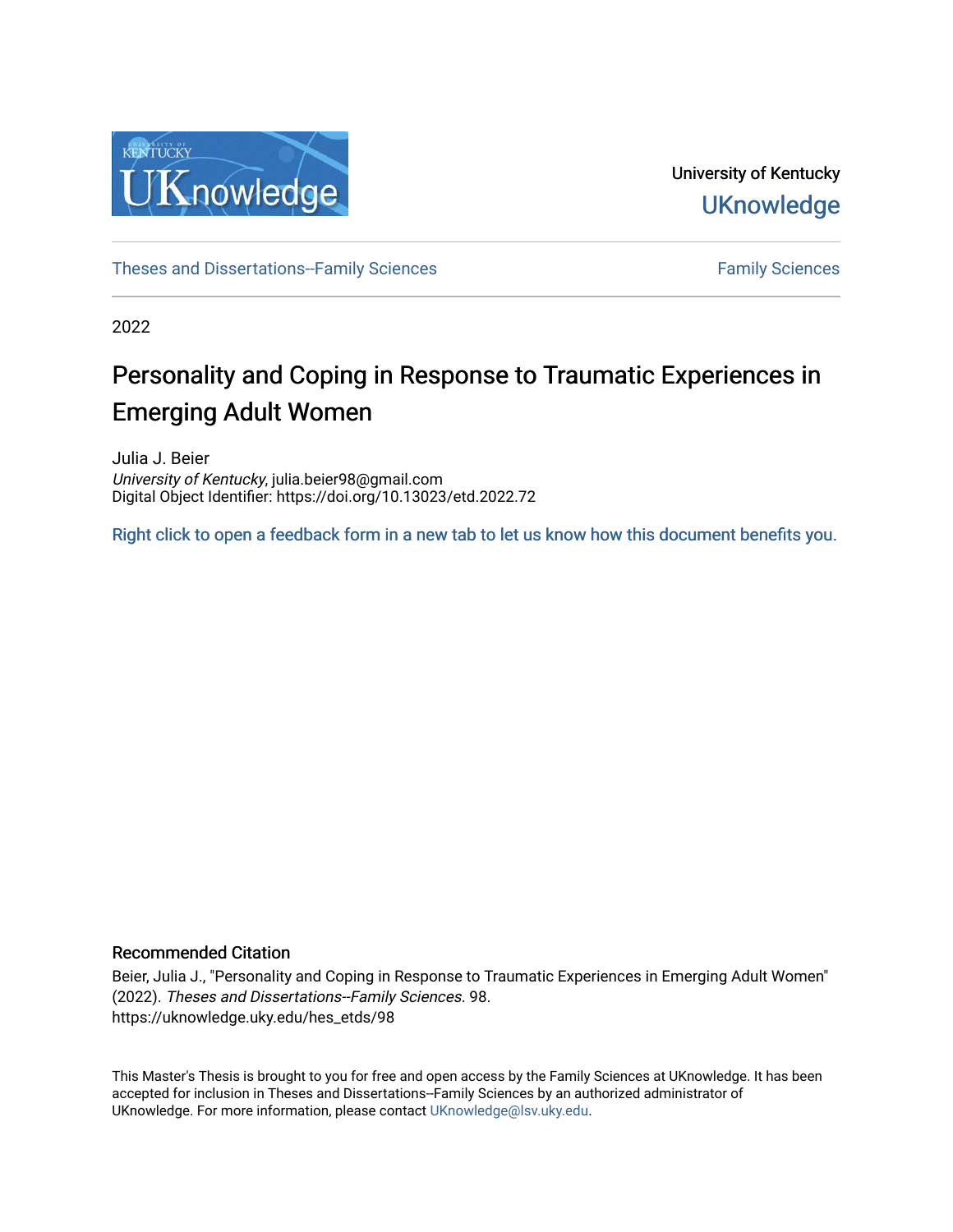## STUDENT AGREEMENT:

I represent that my thesis or dissertation and abstract are my original work. Proper attribution has been given to all outside sources. I understand that I am solely responsible for obtaining any needed copyright permissions. I have obtained needed written permission statement(s) from the owner(s) of each third-party copyrighted matter to be included in my work, allowing electronic distribution (if such use is not permitted by the fair use doctrine) which will be submitted to UKnowledge as Additional File.

I hereby grant to The University of Kentucky and its agents the irrevocable, non-exclusive, and royalty-free license to archive and make accessible my work in whole or in part in all forms of media, now or hereafter known. I agree that the document mentioned above may be made available immediately for worldwide access unless an embargo applies.

I retain all other ownership rights to the copyright of my work. I also retain the right to use in future works (such as articles or books) all or part of my work. I understand that I am free to register the copyright to my work.

## REVIEW, APPROVAL AND ACCEPTANCE

The document mentioned above has been reviewed and accepted by the student's advisor, on behalf of the advisory committee, and by the Director of Graduate Studies (DGS), on behalf of the program; we verify that this is the final, approved version of the student's thesis including all changes required by the advisory committee. The undersigned agree to abide by the statements above.

> Julia J. Beier, Student Dr. Alexander T. Vazsonyi, Major Professor Dr. Hyungsoo Kim, Director of Graduate Studies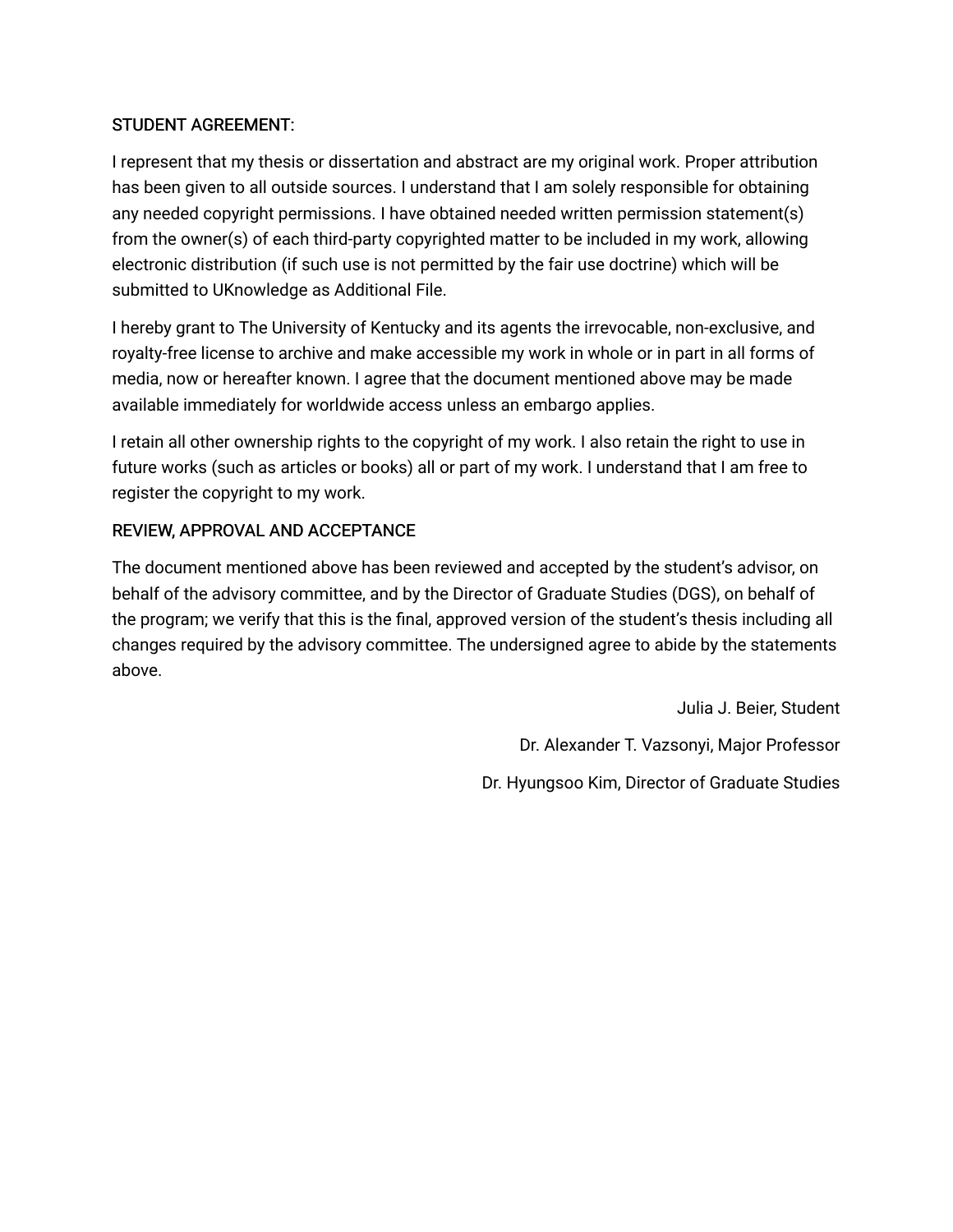# PERSONALITY AND COPING IN RESPONSE TO TRAUMATIC EXPERIENCES IN

## EMERGING ADULT WOMEN

### THESIS  $\mathcal{L}_\mathcal{L}$  , which is a set of the set of the set of the set of the set of the set of the set of the set of the set of the set of the set of the set of the set of the set of the set of the set of the set of the set of

A thesis submitted in partial fulfillment of the requirements for the degree of Master of Science in the College of Agriculture, Food and Environment at the University of Kentucky

By Julia J. Beier Lexington, Kentucky Director: Dr. Alexander T. Vazsonyi, Professor of Family Sciences Lexington, Kentucky 2022

Copyright © Julia J. Beier 2022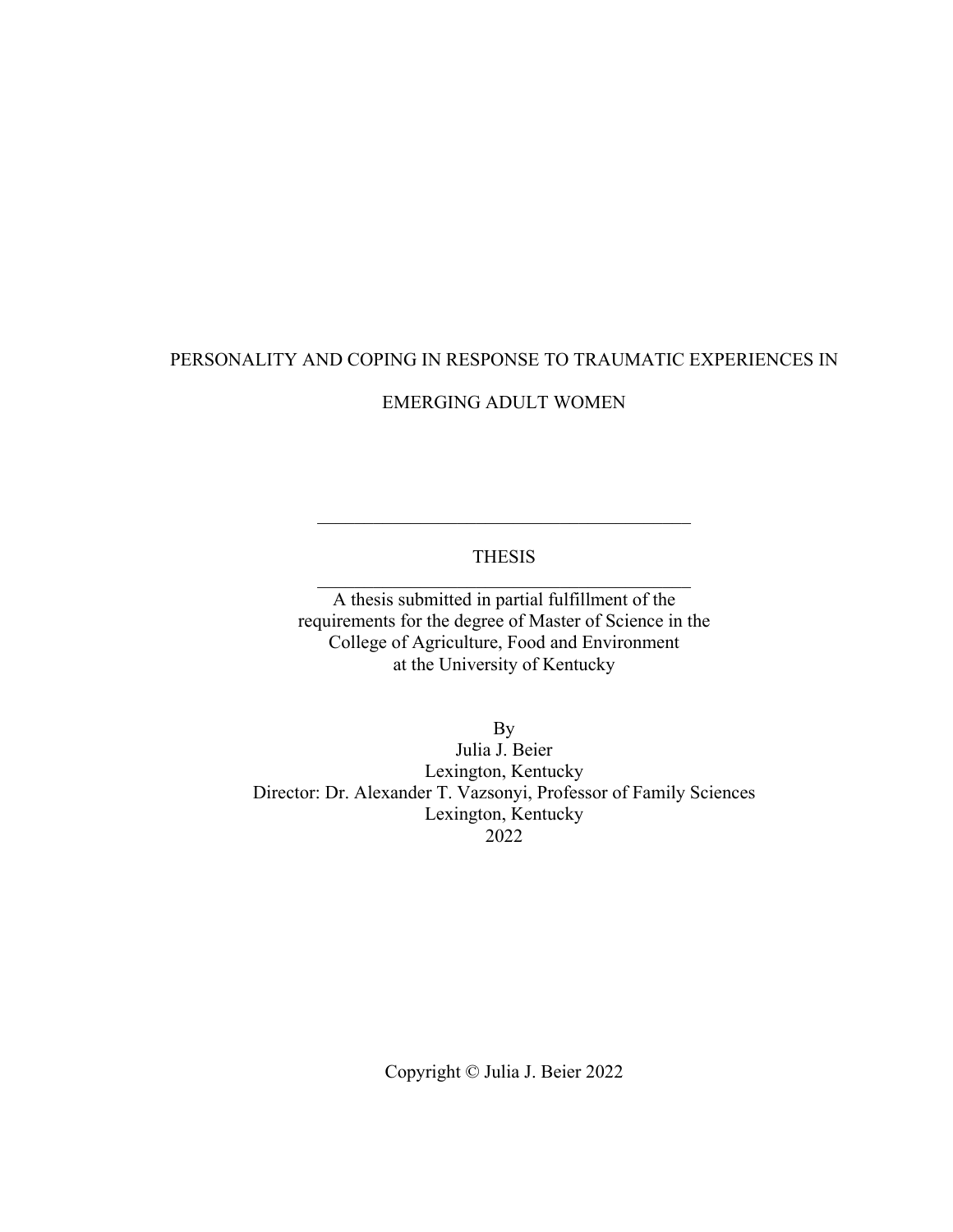#### ABSTRACT OF THESIS

#### PERSONALITY AND COPING IN RESPONSE TO TRAUMATIC EXPERIENCES IN

#### EMERGING ADULT WOMEN

Intimate dating violence is a common occurrence, especially among women (CDC, 2019). Because this type of trauma is so prevalent, it is important to explore how experiences of it impact women and how they cope with its effects. This study explored how individual differences impact the ways in which young women cope with trauma, as well as whether the type of trauma moderate the link between individual differences and coping strategies. Participants were 304 college-age women from a large university in the southeastern United States. Trauma was select items from the Trauma History Questionnaire, while coping was measured using the Coping Strategies Inventory, short form. Lastly, personality was assessed using the Big Five Inventory. Hypotheses were tested using regression analyses in SPSS and the PROCESS macro in SPSS. Findings revealed positive associations between extraversion and problem-focused engagement coping as well as between openness and problem-focused engagement coping. A positive association between neuroticism and emotion-focused disengagement (i.e., avoidant) coping strategies was also supported. No empirical support was found for the hypothesized moderation effects by physical and sexual trauma on the links between personality traits and coping styles were not found.

KEYWORDS: young women, coping, trauma, personality, moderation

Julia J. Beier

4/11/2022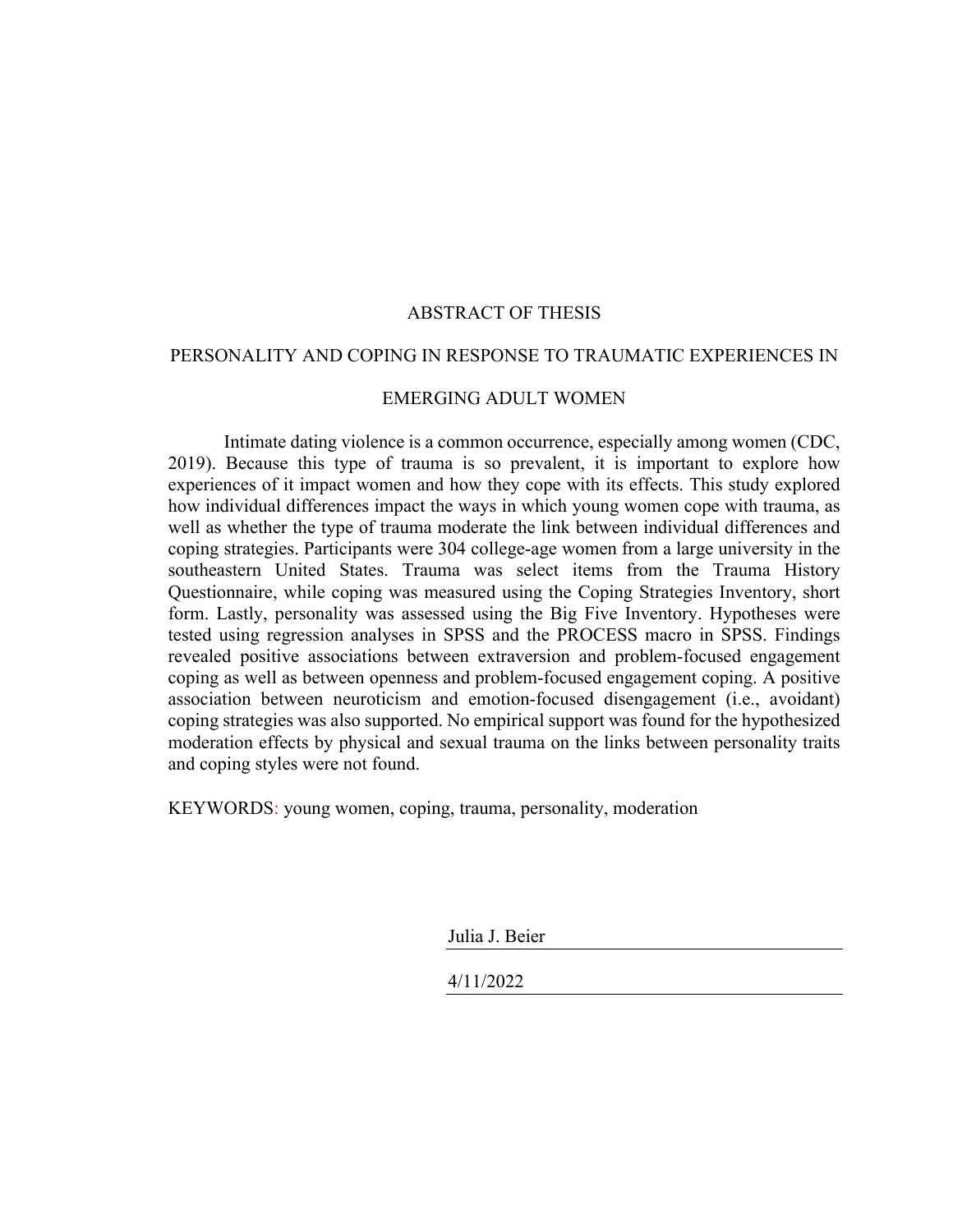# Personality and Coping in Response to Traumatic Experiences in Emerging Adult

Women

By Julia J. Beier

Alexander T. Vazsonyi Director of Thesis

Hyungsoo Kim Director of Graduate Studies

4/11/2022

Date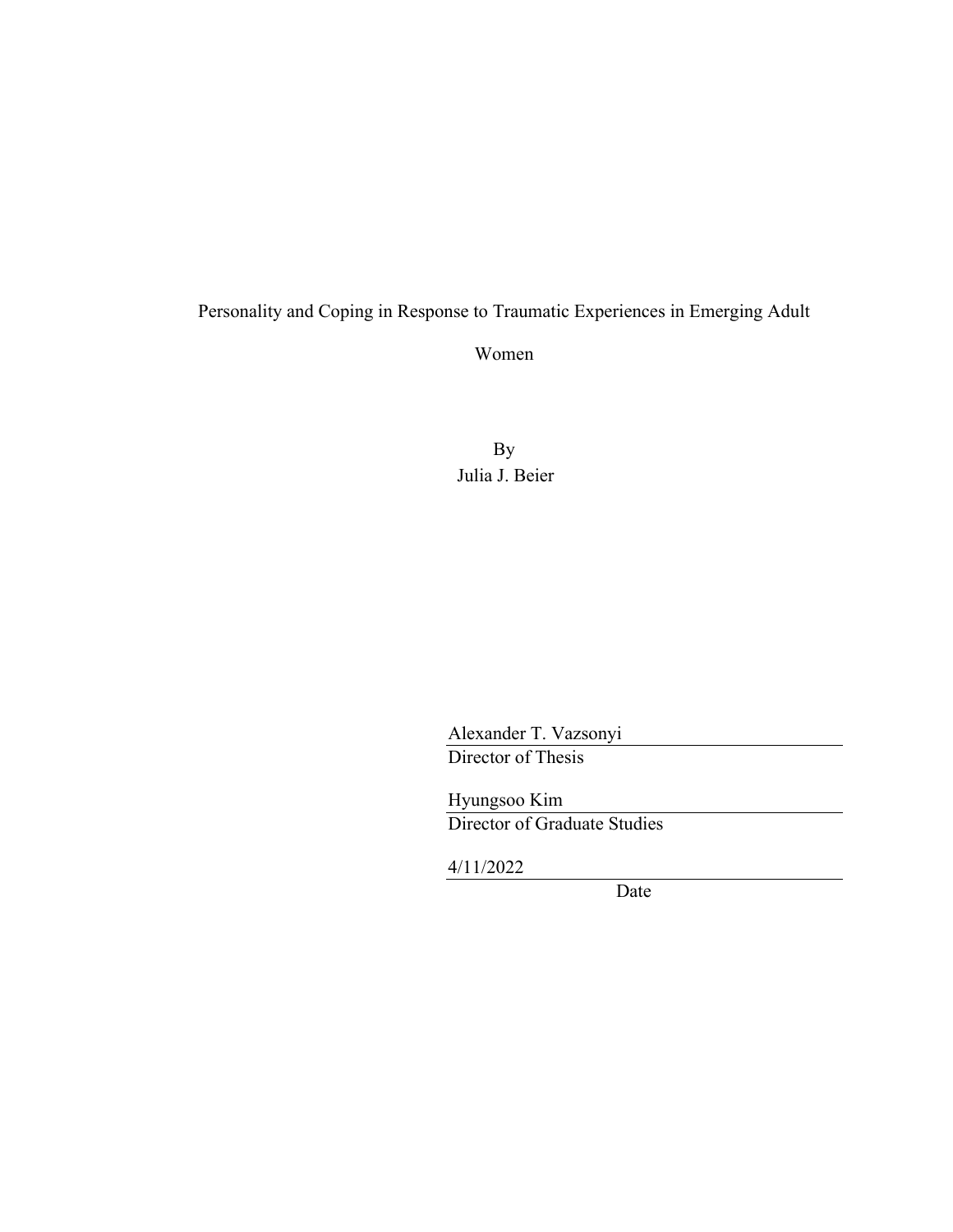*For all the people who have supported me.*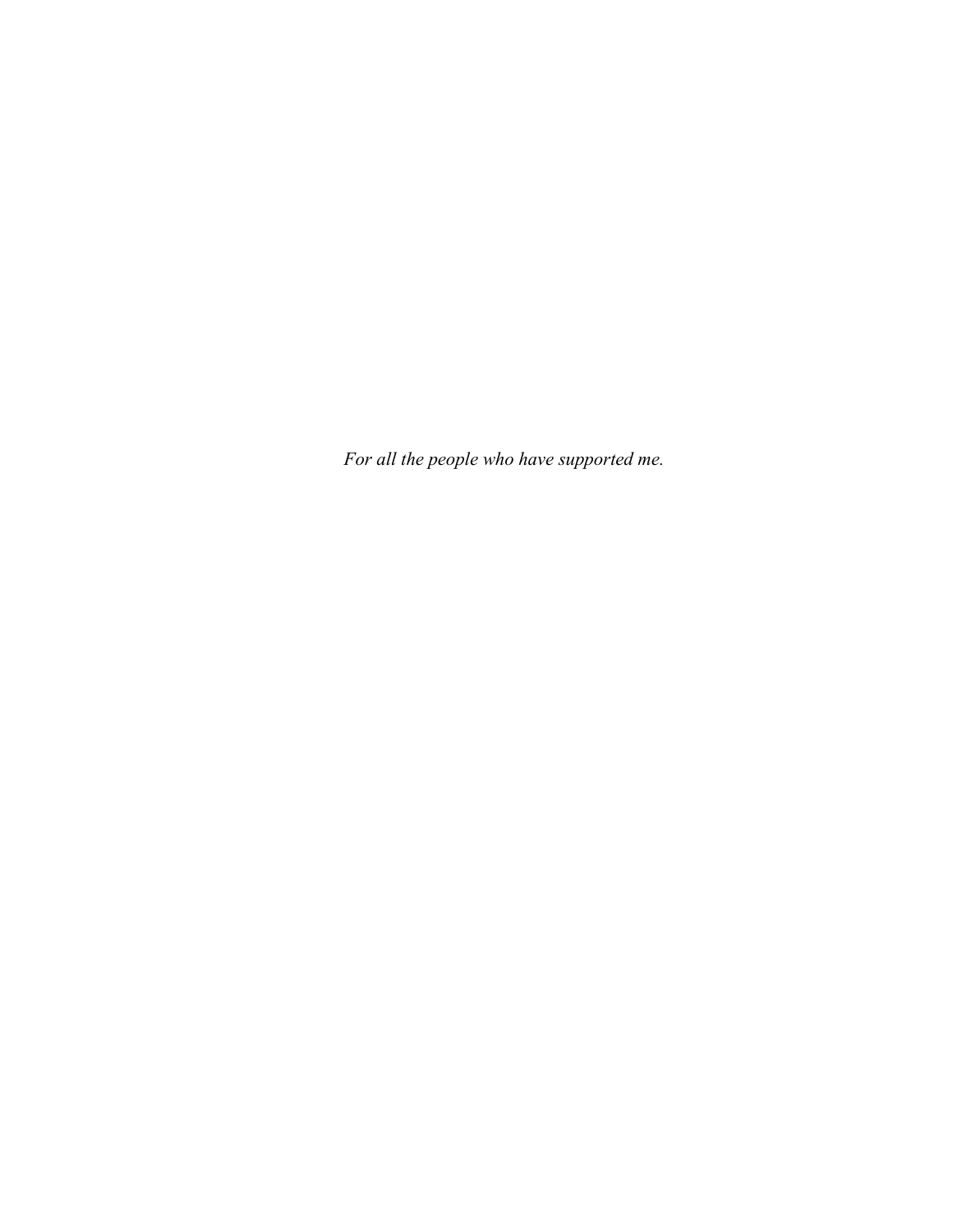# **TABLE OF CONTENTS**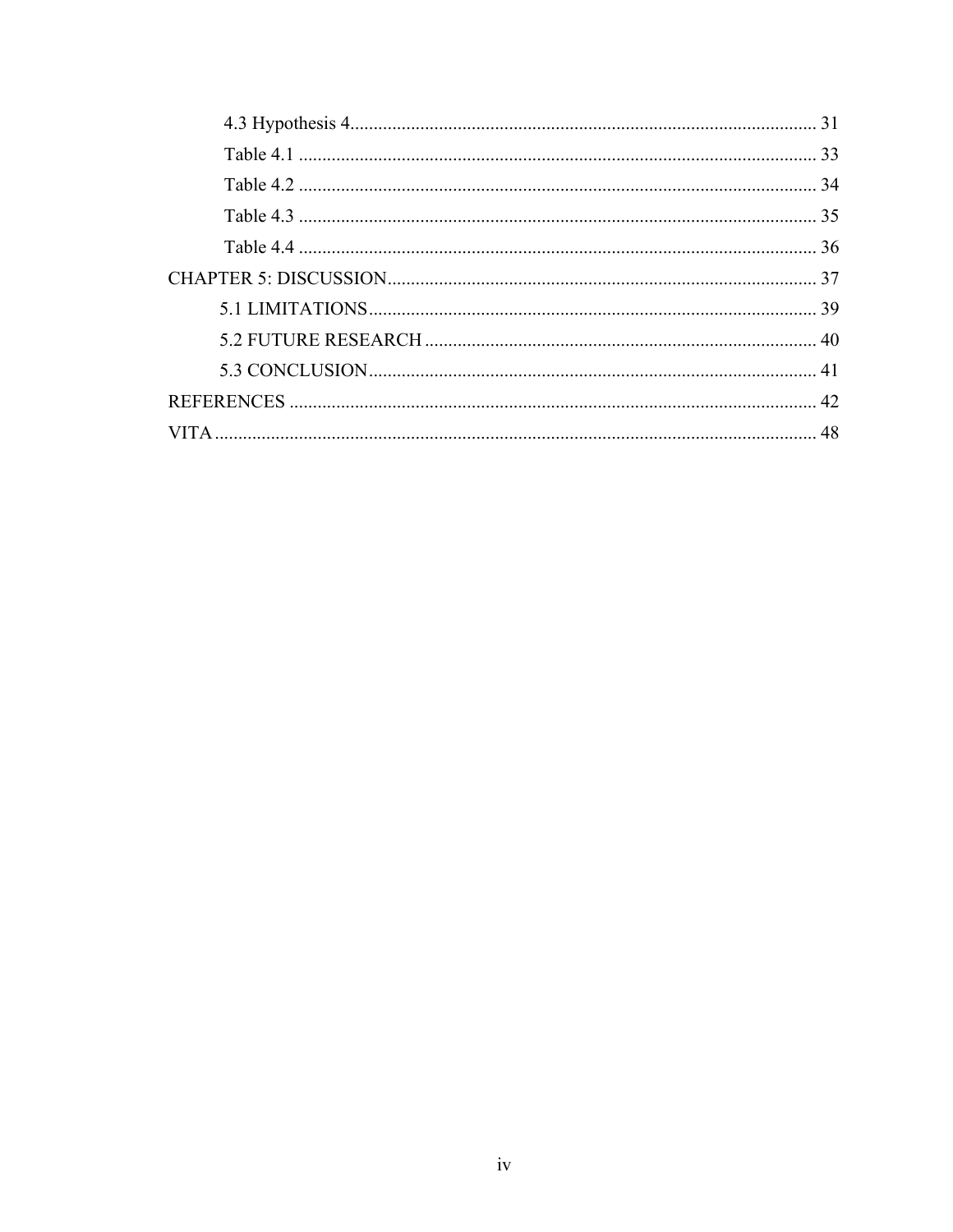# LIST OF TABLES

<span id="page-8-0"></span>

| Table 4.4 PROCESS Models: Trauma moderating the links between Personality Traits |
|----------------------------------------------------------------------------------|
|                                                                                  |
|                                                                                  |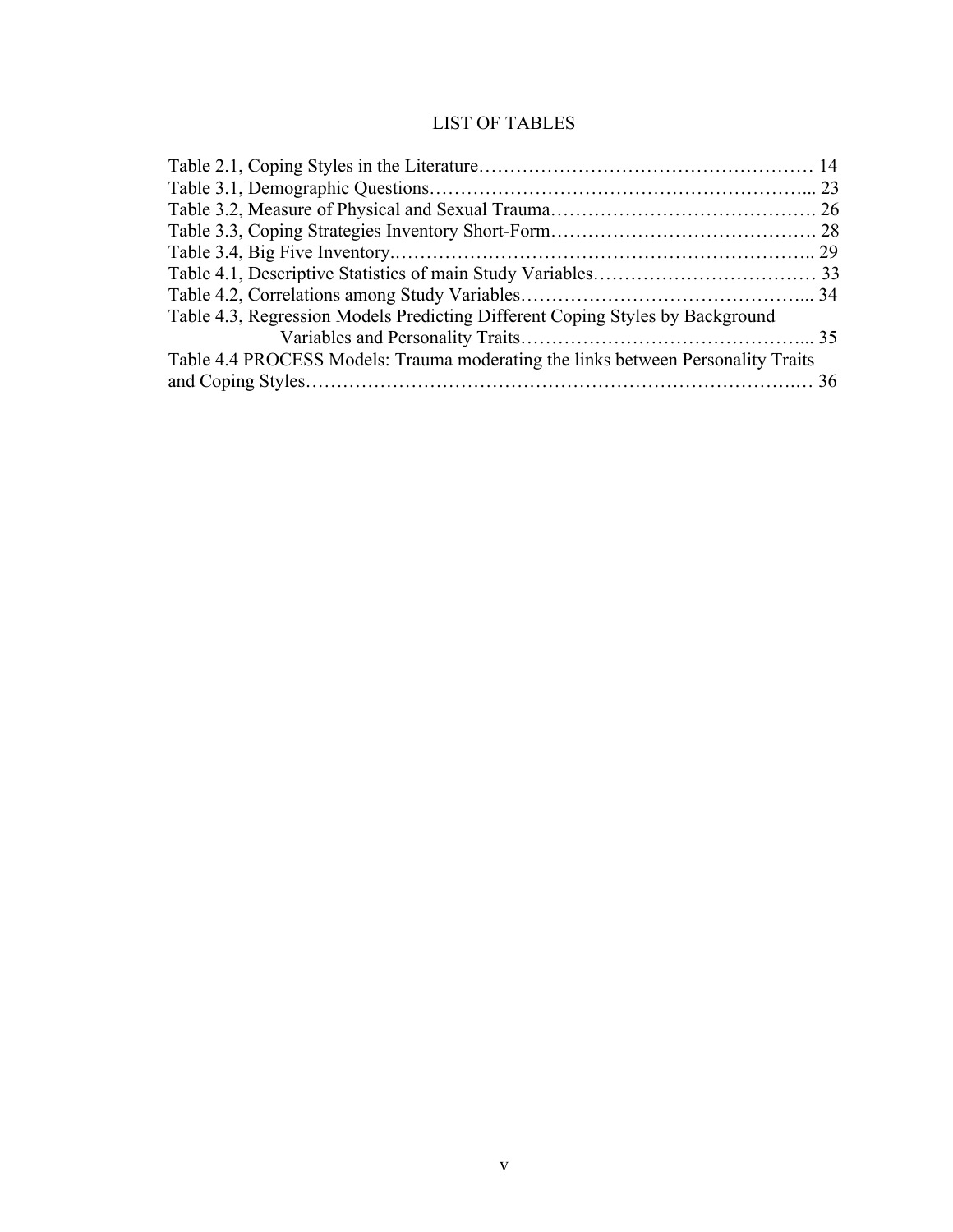# LIST OF FIGURES

<span id="page-9-0"></span>

| Figure 2.2, Models Testing Sexual Trauma as a Moderator between   |  |
|-------------------------------------------------------------------|--|
|                                                                   |  |
| Figure 2.3, Models Testing Physical Trauma as a Moderator between |  |
|                                                                   |  |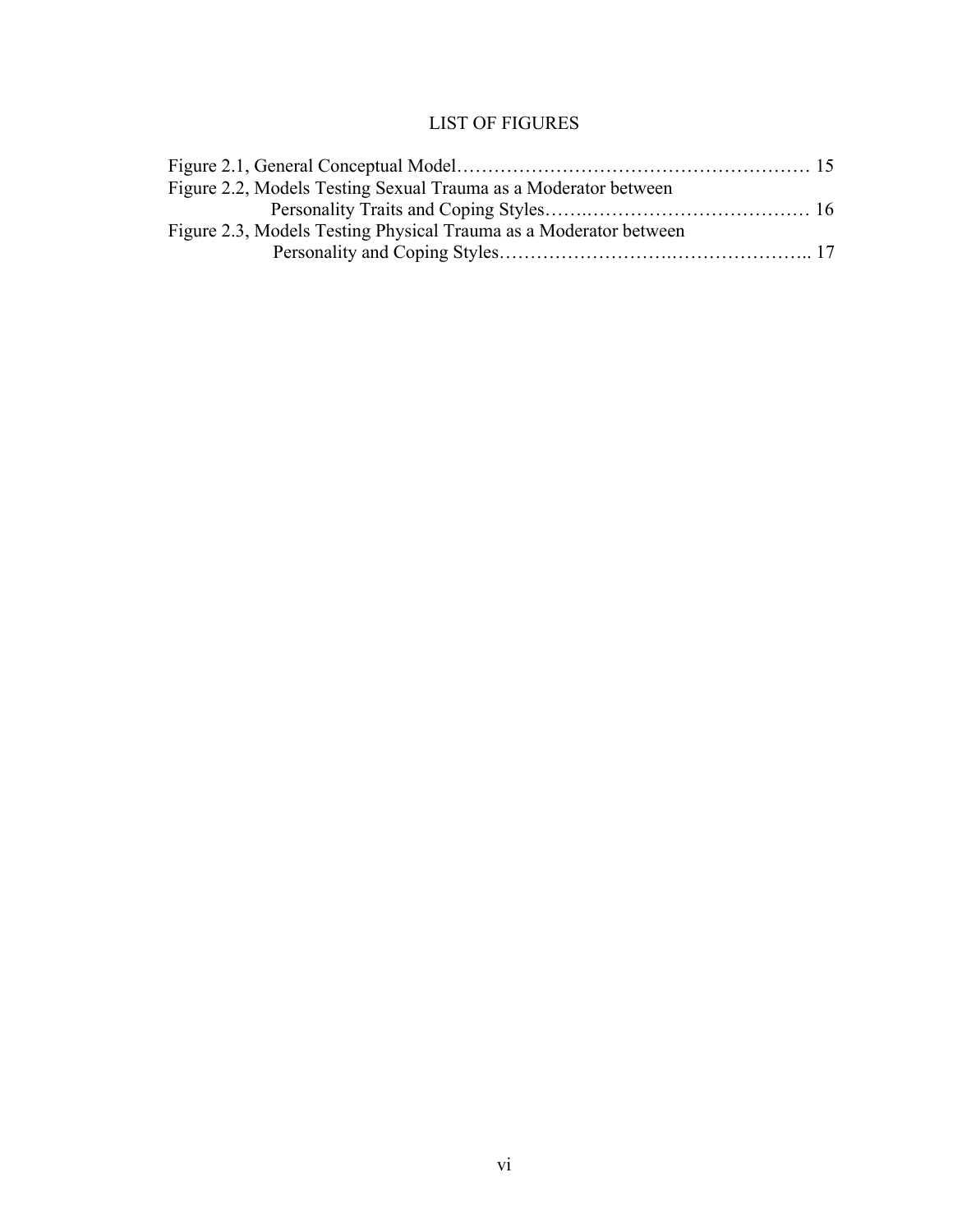#### **CHAPTER 1: INTRODUCTION**

#### <span id="page-10-1"></span><span id="page-10-0"></span>**1.1 BACKGROUND**

According to the Center for Disease Control (CDC; 2019) approximately 25% of women and 10% of men have been a victim of some type of intimate partner violence, whether that violence was physical, psychological, or sexual. This is also a problem for teenagers given that about one in nine teenage girls report having experienced dating violence over the past 12 months (CDC, 2020). Considering these numbers describe only a few types of traumas, the number of individuals coping with past or present adverse experiences is surely even larger. The prevalence of this problem indicates a need for research to investigate the methods of coping with trauma and how trauma may be related to a change in typical patterns of coping. Thus, the purpose of this study is to test the association between individual characteristics based on Big Five personality traits and different types of coping mechanisms, as well as to explore how experiences of sexual and physical trauma may be involved in this association.

#### <span id="page-10-2"></span>**1.2 THEORETICAL FRAMEWORK**

Transactional Theory frames the present study. Introduced by Lazarus and Folkman (1987), this theoretical framework identities appraisals as playing a significant role in coping. There are two types of appraisals, namely primary and secondary. Appraisal refers to how an individual uses information and evaluates its relevance to them and their life. Primary appraisal simply describes whether the person believes that a situation is relevant to their well-being. According to Lazarus and Folkman (1987), this can come in the form of harm, threat, or challenge. The primary appraisal influences the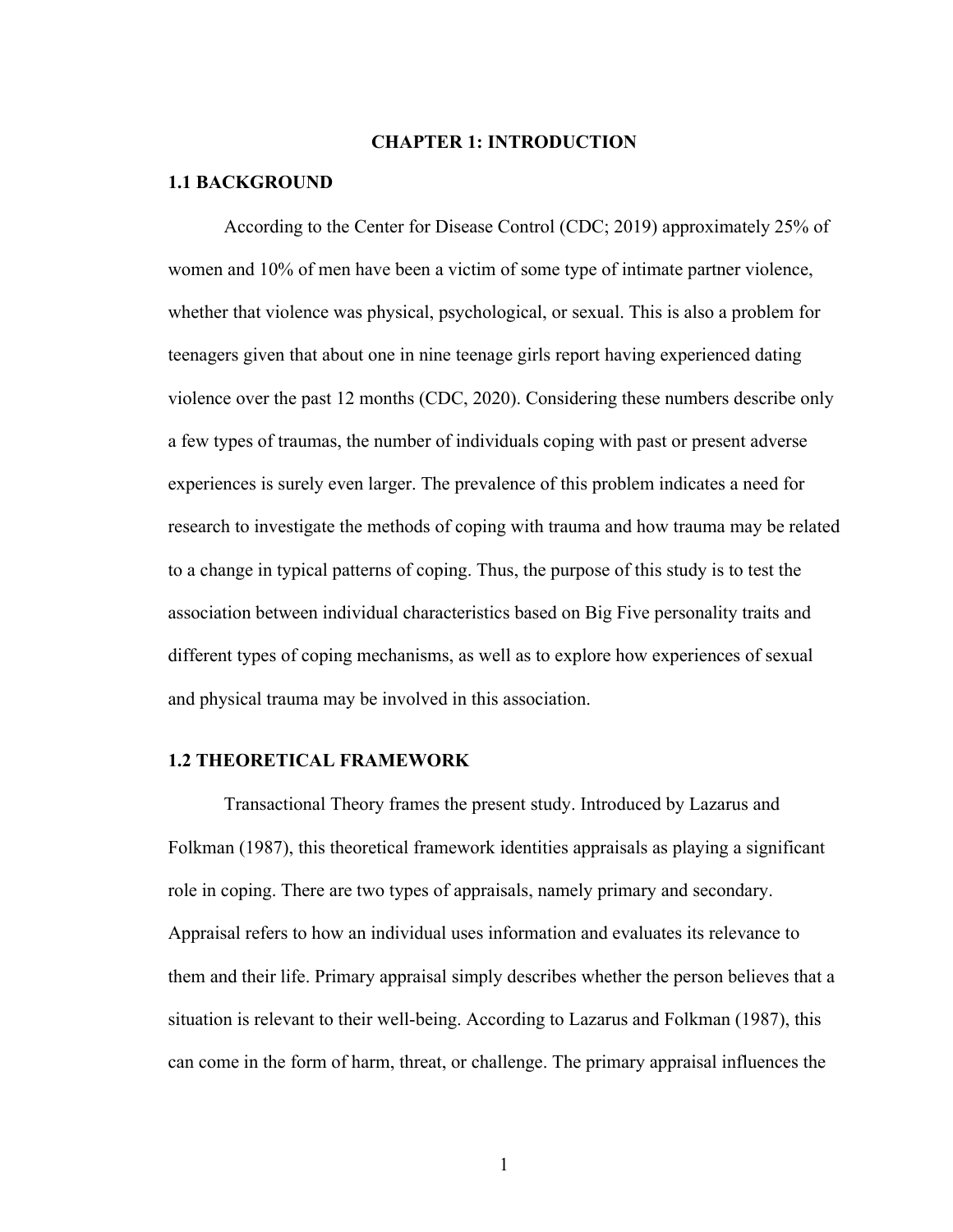secondary appraisal which concerns whether the person can find a coping mechanism that can reduce stress.

Consistent with a systemic viewpoint, the transactional model considers both the individual as well as the environment in coping with stress. This applies to the both the individual and relational lens of coping that is used throughout this study. Thus, consistent with Lazarus and Folkman's (1987) description, the current study will focus on the process of coping.

#### **CHAPTER 2: LITERATURE REVIEW**

#### <span id="page-11-1"></span><span id="page-11-0"></span>**2.1 LITERATURE REVIEW**

Individuals cope with trauma in various ways. Broadly, coping has been defined as actions that help curb or reduce the effects of stressful situations (Lazarus & Folkman, 1984). Coping mechanisms are plentiful, and researchers often categorize them into different types. For additional explanations of the conceptualizations of coping cited in this paper, please see table 2.1. Two dimensions are most prominently indicated: problem-focused coping and emotion-focused coping (Lee-Baggley et al., 2005). Problem-focused coping typically refers to directly identifying and remedying the issue causing stress or trauma (Penley & Tomaka, 2002); however, directly alleviating the problem is not always feasible. In these cases, emotion-focused coping might be used, which involves finding social support or framing the problem in a more manageable light (Penley & Tomaka, 2002).

Although the purpose of coping is to lessen the influence of stress, maladaptive coping strategies exist, which fail to achieve this purpose. Emotion-focused coping is sometimes separated according to mixed emotion-focused and negative emotion-focused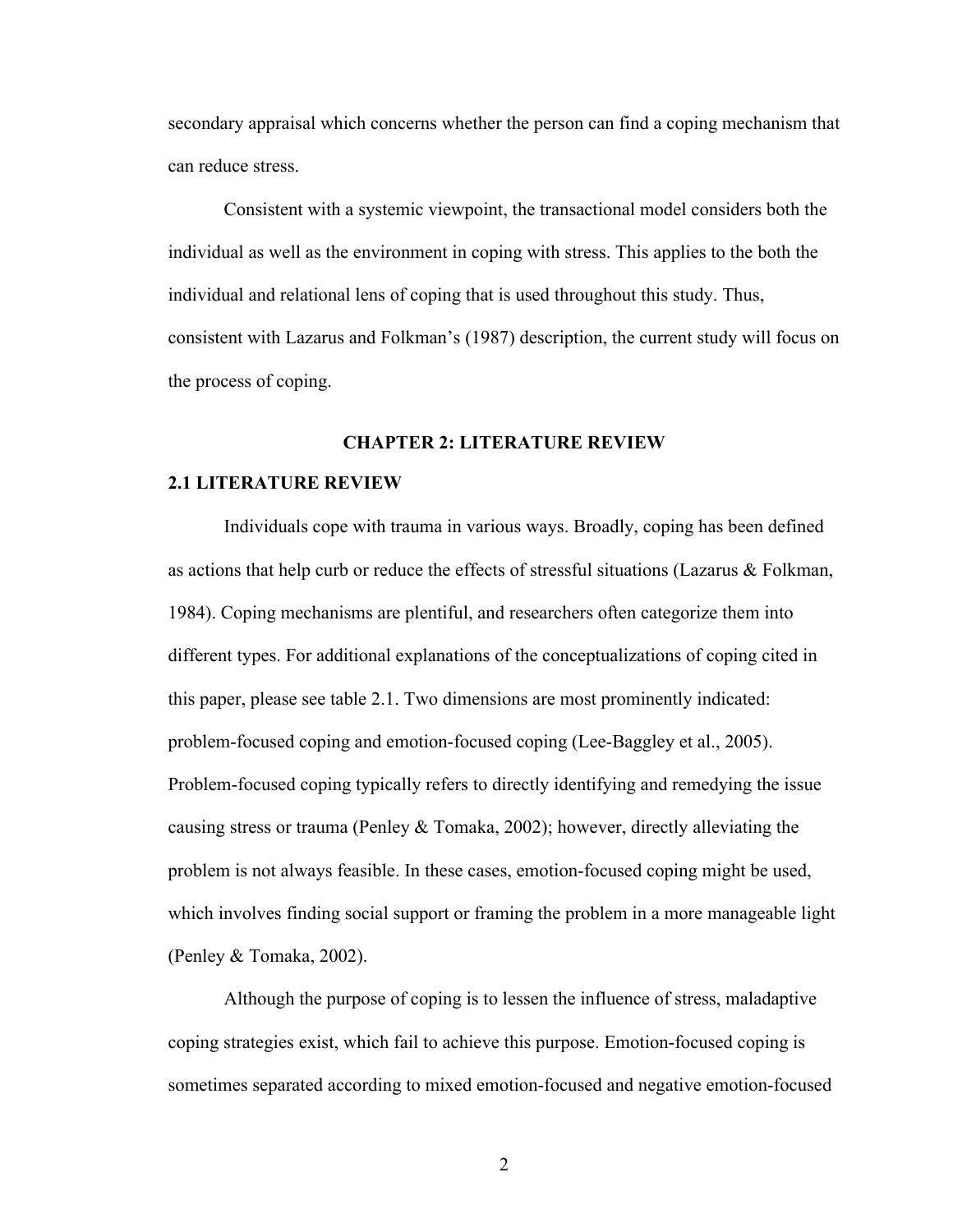coping strategies. Negative emotion-focused coping is characterized by a tendency to lose control, such as by yelling or blaming oneself, whereas mixed emotion-focused coping includes both negative-emotion coping as well as more adaptive coping strategies (e.g., support seeking; Connor-Smith & Flachsbart, 2007). Definitions of emotion-focused coping are varied with some focusing on the use of distraction and avoidance (i.e., disengagement), and others focusing on relaxation and relational engagement (Connor-Smith & Flachsbart, 2007).

To better describe coping in the context of interpersonal stress, Lee-Baggley et al. (2005) added another dimension: relationship-focused coping. Similar in some respects to emotion-focused coping, relationship-focused coping targets the tendency to reduce stress by seeking social support and managing relationships, and it is typically viewed as a more adaptive approach to coping than some forms of emotion-focused coping. Another classification of coping includes avoidant coping which describes the extent to which individuals distract or disengage themselves from the stressor (Kardum & Hudek-Knežević, 1996). Whatever the classification, a variety of coping mechanisms adapted to the situation are often needed in response to traumatic or particularly stressful circumstances.

Just as coping is multifaceted, so is personality. One widely accepted model of personality is the five-factor model, also known as the Big Five (McCrae  $\&$  Costa, 1984). This model posits that there are five key dimensions or facets of personality: openness, conscientiousness, extraversion, agreeableness, and neuroticism (McCrae & Costa, 1984). It is important to note that this model of personality is an attempt to describe and measure personality within non-clinical populations. This is in contrast to other measures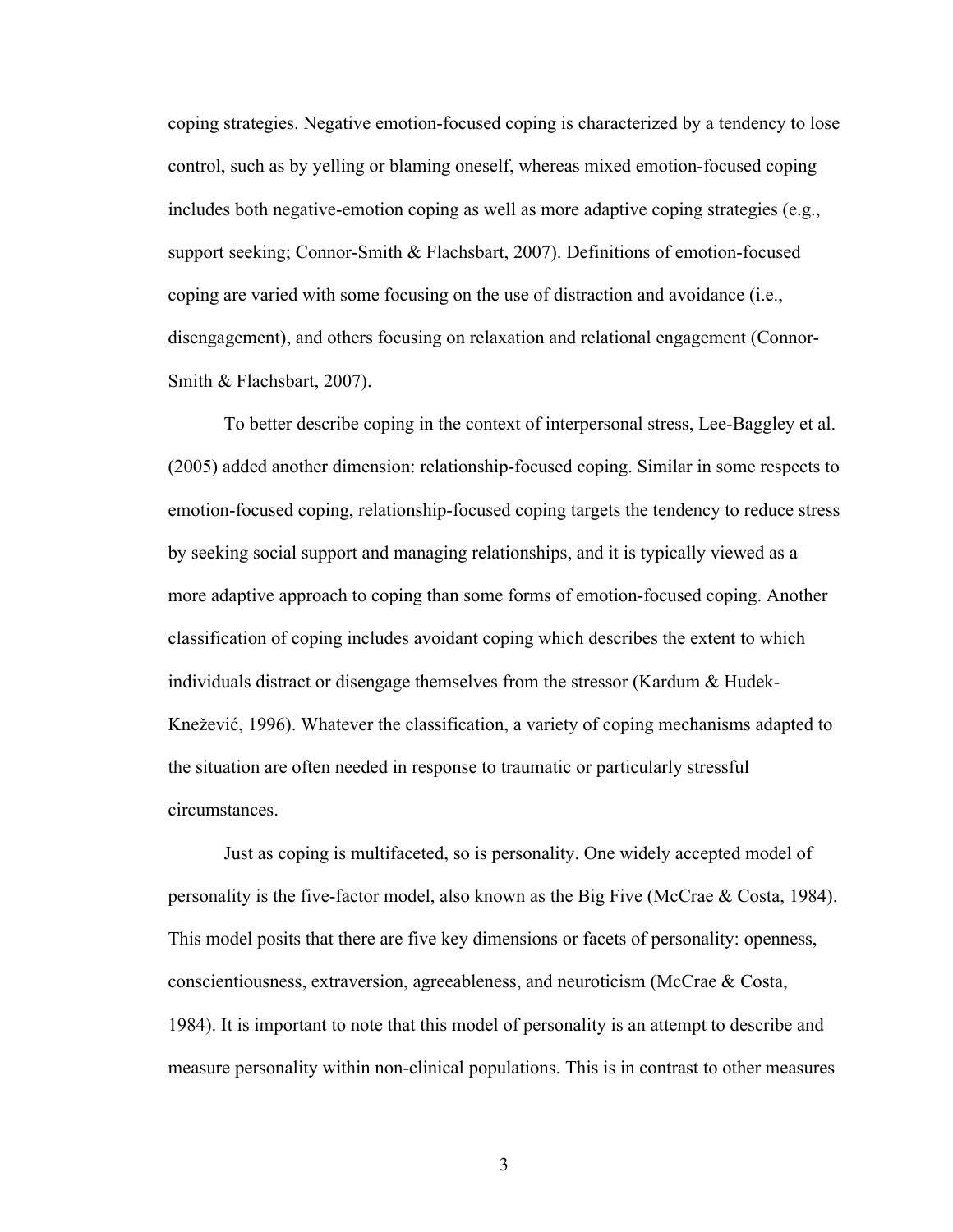of personality that address personality in clinical populations or from a psychopathological viewpoint such as the MMPI. Personality impacts a multitude of daily choices for individuals, so one of the processes personality traits might influence is the method of coping following trauma or stress. Numerous studies have focused on individual differences in coping in responses to stress and trauma, and the Big Five model of personality has been used in a number of those studies (e.g., Penley & Tomaka, 2002; Rassart et al., 2014). Researchers have been especially interested in neuroticism (Bolger, 1990), a personality characteristic that is often marked by negative emotionality and has commonly been linked to coping styles, particularly avoidant coping styles (An et al., 2013). Poppe et al. (2012) also investigated this topic in a sample of individuals impacted by chronic fatigue syndrome. Like the above-mentioned study, Poppe et al. (2012) found that neuroticism was negatively associated with mental quality of life, and this relationship was also mediated by a negative relationship with coping characterized by acceptance. Another study focusing on functional somatic syndromes found that neuroticism was only positively associated to catastrophizing and not other types of avoidant coping mechanisms (Frølund Pederson et al., 2016).

The samples and specific foci of past studies have been diverse, studying coping in response to serious health problems (e.g., Rassart et al., 2014), college-related stress (e.g., Fokas & Soysa, 2017), and natural disasters (e.g., An et al., 2013), among others. For example, An et al. (2013) focused on adolescents' coping and trauma symptoms in response to an earthquake. With a longitudinal focus on neuroticism, they found that coping mediated the association between neuroticism and posttraumatic stress symptoms (An et al., 2013). Rassart et al. (2014) found similar results studying adults managing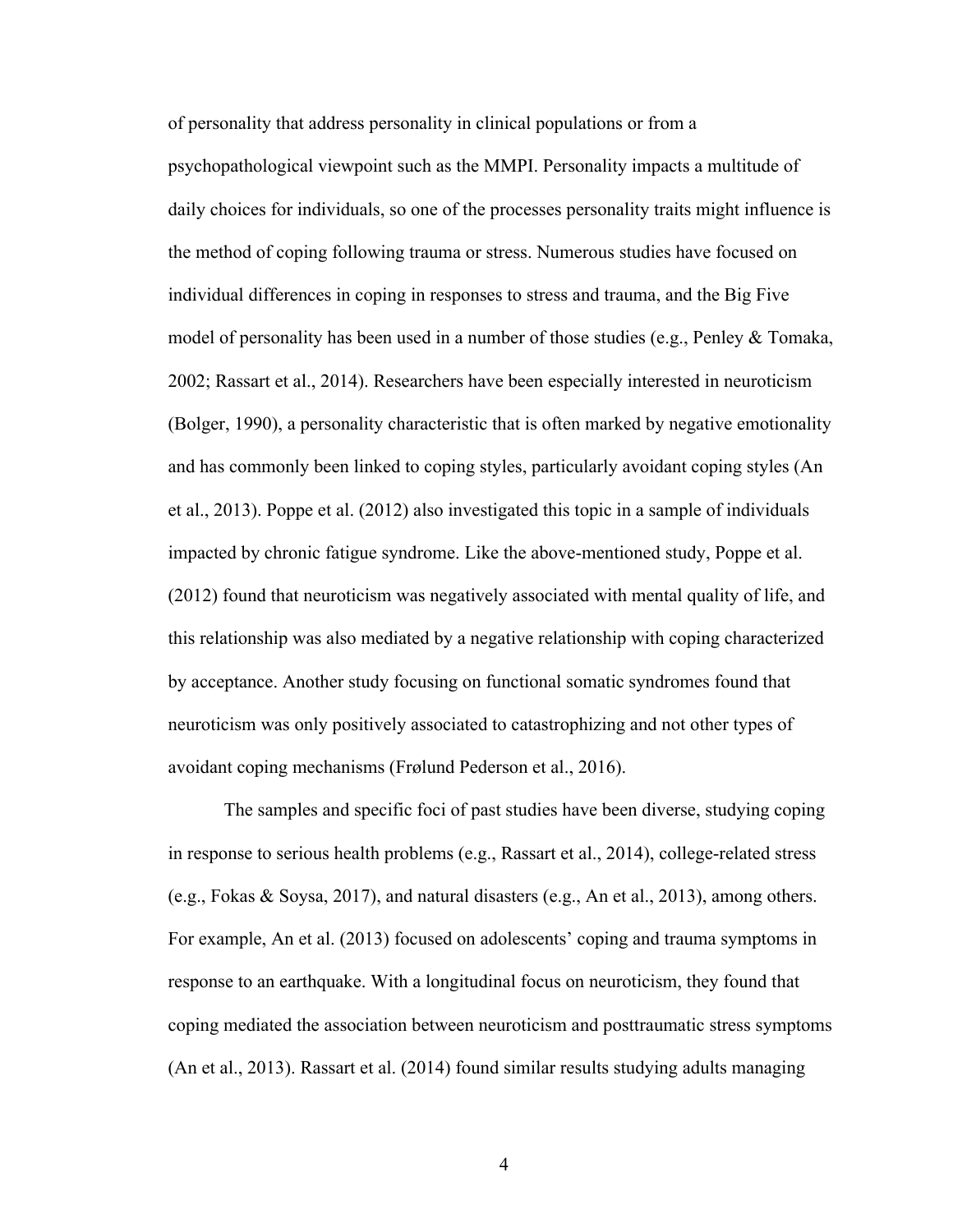diabetes: Neuroticism was related to greater illness-related problems and coping partially or fully mediated the relationship between personality characteristics and illness outcomes (Rassart et al., 2014). In focusing on more everyday stressors like school, Fokas and Soysa (2017) also uncovered similar results by finding both direct and indirect effects between neuroticism and internalizing symptoms, with negative emotion-focused coping acting as the go-between (Fokas & Soysa, 2017). Together, these studies show that the characteristic of neuroticism is associated with coping mechanism choice and, in turn, is related to outcomes in both highly stressful situations and everyday life. Overall, studies show that high levels of neuroticism are consistently associated with maladaptive coping strategies and poor adjustment outcomes (Connor-Smith & Flachsbart, 2007).

Although neuroticism has been studied to a greater extent than other personality characteristics, some studies that have found support for the hypothesis that the other four personality characteristics are associated with preferred strategies of coping. Rassart et al. (2014) found that low conscientiousness was associated with poor illness outcomes through avoidant coping, and similarly, those that were rated higher in conscientiousness used more relationship-focused strategies in contexts of interpersonal stress (Lee-Baggley et al., 2005). These results suggest that greater levels of conscientiousness are associated with less avoidance and more support seeking. Similar to conscientiousness, extraversion has been linked to support seeking and problem-focused strategies (Connor-Smith & Flachsbart, 2007); however, Vollrath (2000) took a more complex look at the links between personality types and coping and found that the combination of low levels of neuroticism and high levels of conscientiousness was predictive of low stress levels and varied coping styles. Additionally, the combination of extraversion and conscientiousness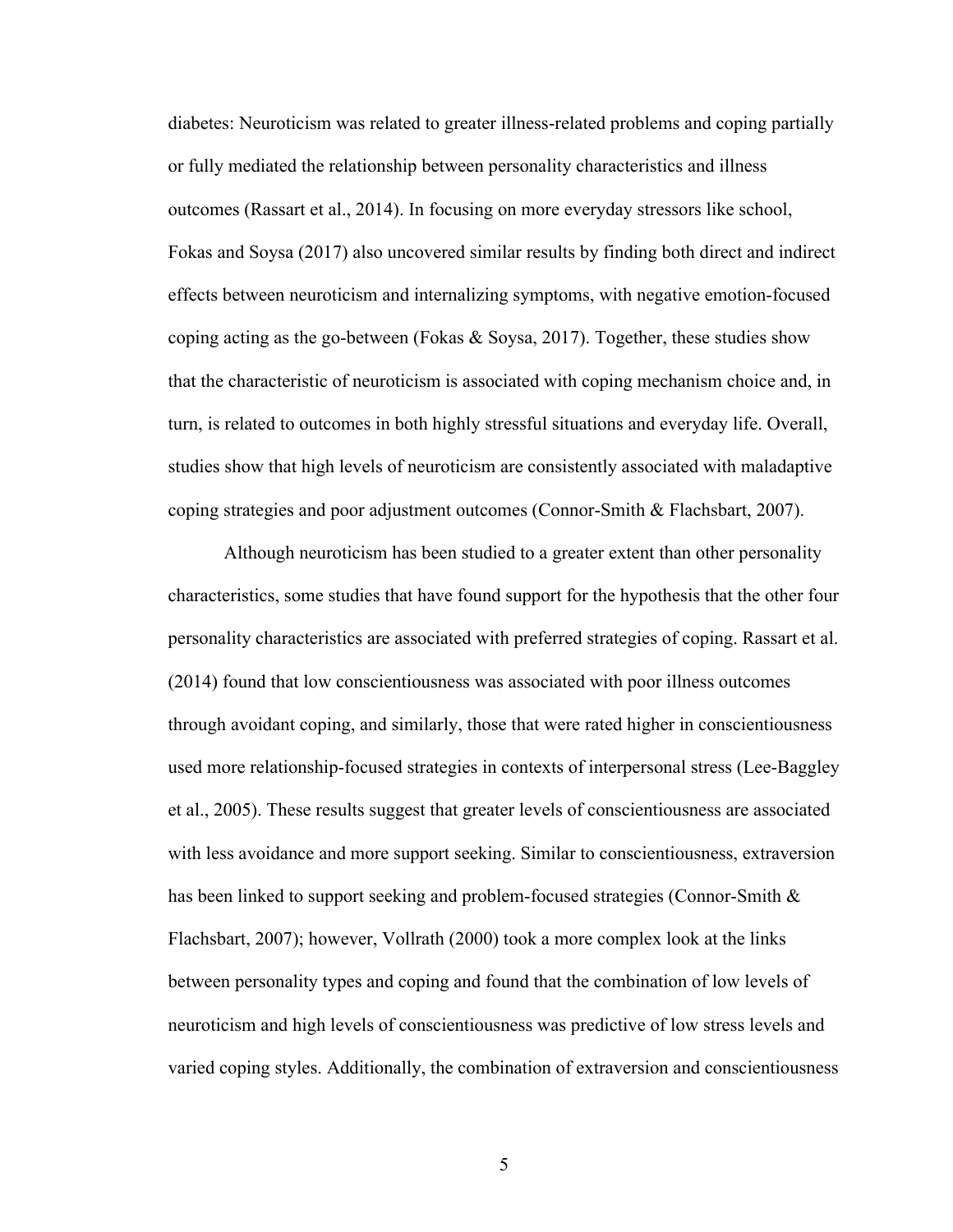appeared to reduce the association between neuroticism and poor outcomes (Vollrath, 2000). These findings suggest that, studying personality characteristics and corresponding coping strategies in combination can produce a more sophisticated—and perhaps useful—understanding of the complex ways these factors intermingle in people's lives. Despite the more sophisticated approach, this work is still only correlational in nature, and is therefore unable to provide support for the hypothesis that coping mechanisms are a causal factor.

With regard to agreeableness, Chung et al. (2011) found that this characteristic was negatively associated with problem-focused coping, which was an unexpected finding in light of other studies that have found a positive relationship between the variables (e.g., Jafarnejad et al., 2005). As the context and samples of these studies were dissimilar (i.e., trauma in response to myocardial infarction and mental health in college students), different types of trauma or stress may play a role in how coping mechanisms are associated with individual differences or personality traits. Thus, more research is needed to clarify whether and how agreeableness is associated with coping mechanisms.

The association between openness and coping is also unclear. In a study focused on interpersonal stress in stepfamilies, openness predicted more usage of relationshipfocused coping, but there was no association with other forms of coping (Lee-Baggley et al., 2005). Coping mechanisms were conceptualized as proactive and preventative, and they found that openness to experience was related to both ways of managing stress (Straud et al., 2015), suggesting that individuals who are high in levels of openness tend to use a variety of coping strategies. In a situation of acute stress, the characteristic of openness predicted more active coping as well as more confidence in coping ability in the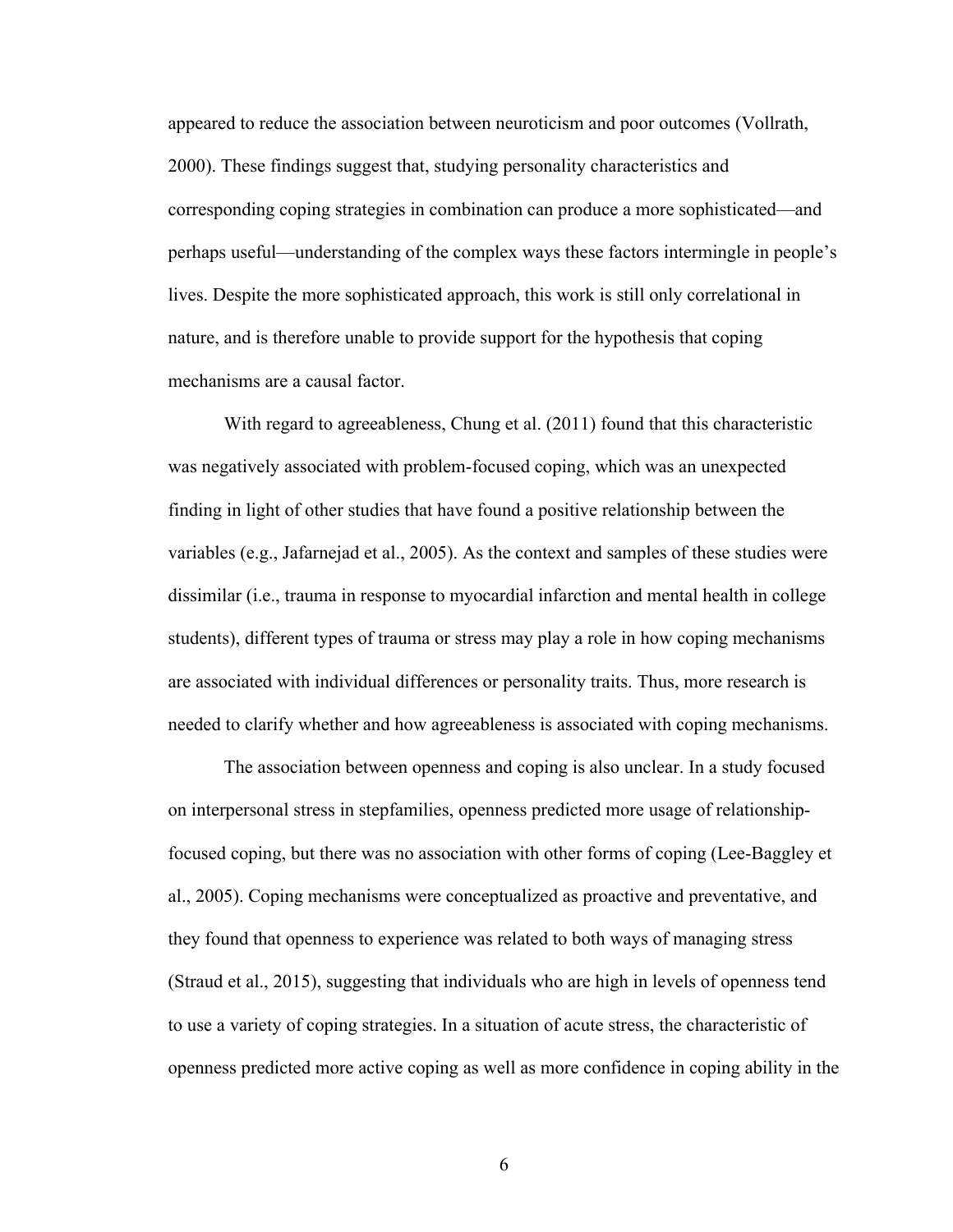participants (Penley & Tomaka, 2002). Different ways of coping reflect varying perceptions of the stressor, like what occurred when participants gained confidence in Penley and Tomaka (2002). Framing and perceptions of the stressor are also aspects of coping that have been studied.

Other studies have been conducted using more sophisticated analytic methods help explain the complexities of this topic and research area. Bapat and Tracey (2012) used structural equation modeling to investigate how college women coped with dating violence. This unique study revealed that higher frequency of dating violence predicted more external solution attribution (Bapat & Tracey, 2012). This reveals that dating violence victims perceive the responsibility for coping does not entirely lie within themselves. As sense of responsibility was perceived as external, these individuals tended to seek support from others and use a variety of coping strategies. Riley and Park (2014) used more sophisticated longitudinal methods in their study. The researchers evaluated meaning-focused coping and how individuals framed their chronic stressors, similar to Bapat and Tracey's (2012) view of attribution. The authors found that when a participant viewed a stressor as controllable, they were more likely to use active coping later (Riley & Park, 2014). Although Bapat and Tracey (2012) and Riley and Park (2014) provide important insights into how attribution is associated with various classifications of coping, these specific findings do not explain which coping methods are more or less adaptive after experiencing trauma. In addition, it remains unclear how ways of framing the stressor relate to individual characteristics.

As many mental and physical problems, including depression and suicidal ideation, are related to violence victimization and other forms of trauma, it seems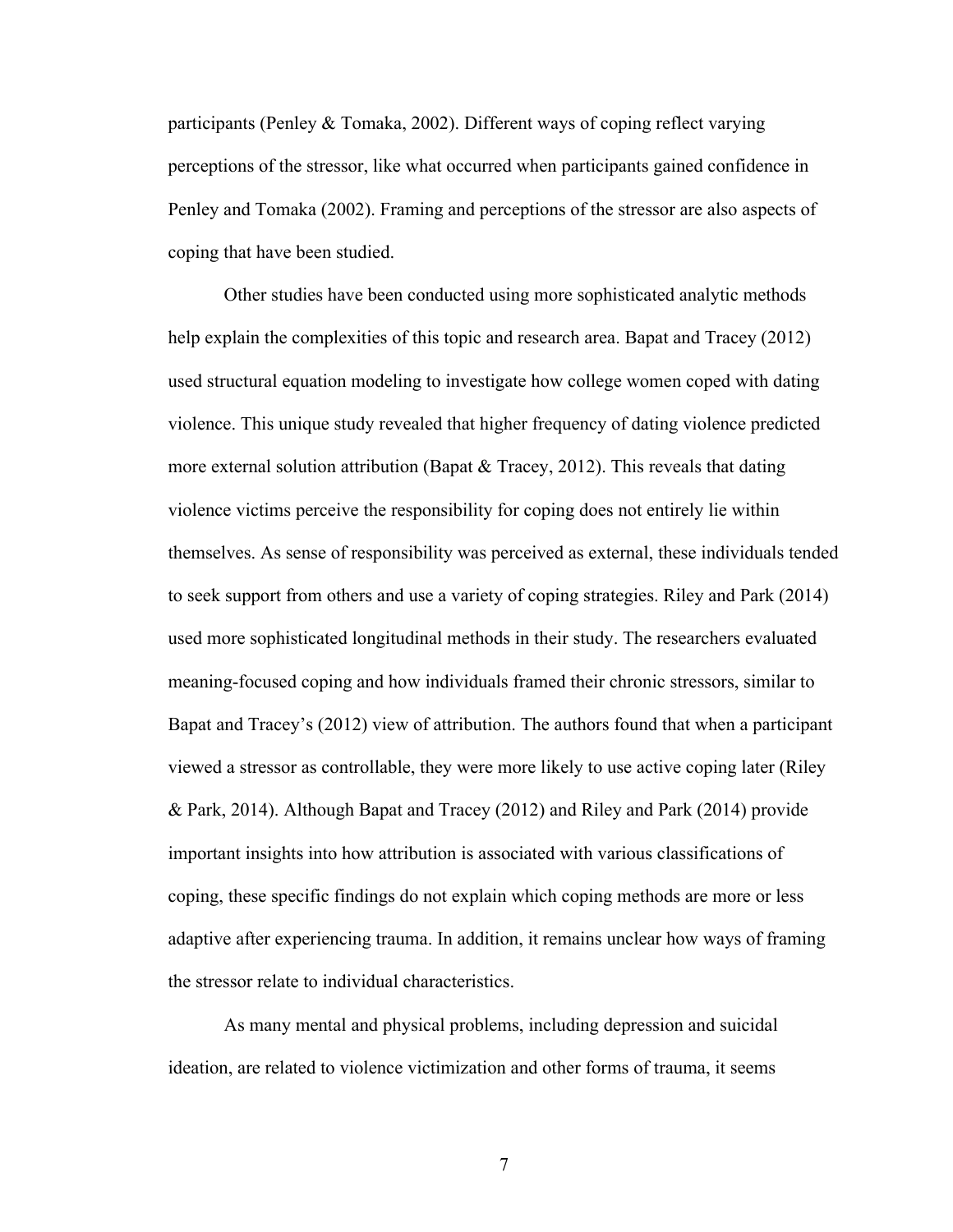imperative to further study the most effective methods of coping following trauma (Khangholi et al., 2019). Woodward et al. (2020) found that higher levels of emotional nonacceptance would predict more severe PTSD symptoms, but distraction coping would make this relationship even stronger. Providing further support, Riley and Park (2014) found that problem-focused coping is a mediator between appraisals of stress and later posttraumatic stress symptoms. Although this finding could be specific to PTSD and posttraumatic stress symptoms, this suggests that distraction or avoidance coping can be problematic and maladaptive, even though it can be conceptualized as relaxation or avoiding unnecessary stress.

As previously discussed, research suggests, social support can also be key in coping with difficult or traumatic experiences (Haden et al., 2007). Using a young adult sample that consisted of individuals who had sustained a traumatic injury, Haden et al. (2007) found that those who coped with their trauma by interacting with social support experienced fewer posttraumatic stress symptoms even when their injury was severe. Although the authors asserted that social support is an important part of the coping process for many, the role of personality traits was not evaluated. On the other hand, Combs et al. (2018) showed how personality traits might influence outcomes of trauma. Based on a sample of college-age women, those with higher ratings of negative urgency, a personality trait described by a propensity to act impulsively when experiencing negative affect, were more likely to drink more after experiencing sexual assault. In addition, trait anxiety and depression, which are both aspects of neuroticism, were linked to higher levels of internalizing symptoms in response to sexual assault. Both of these studies provide insightful information about the influence of personality traits or factors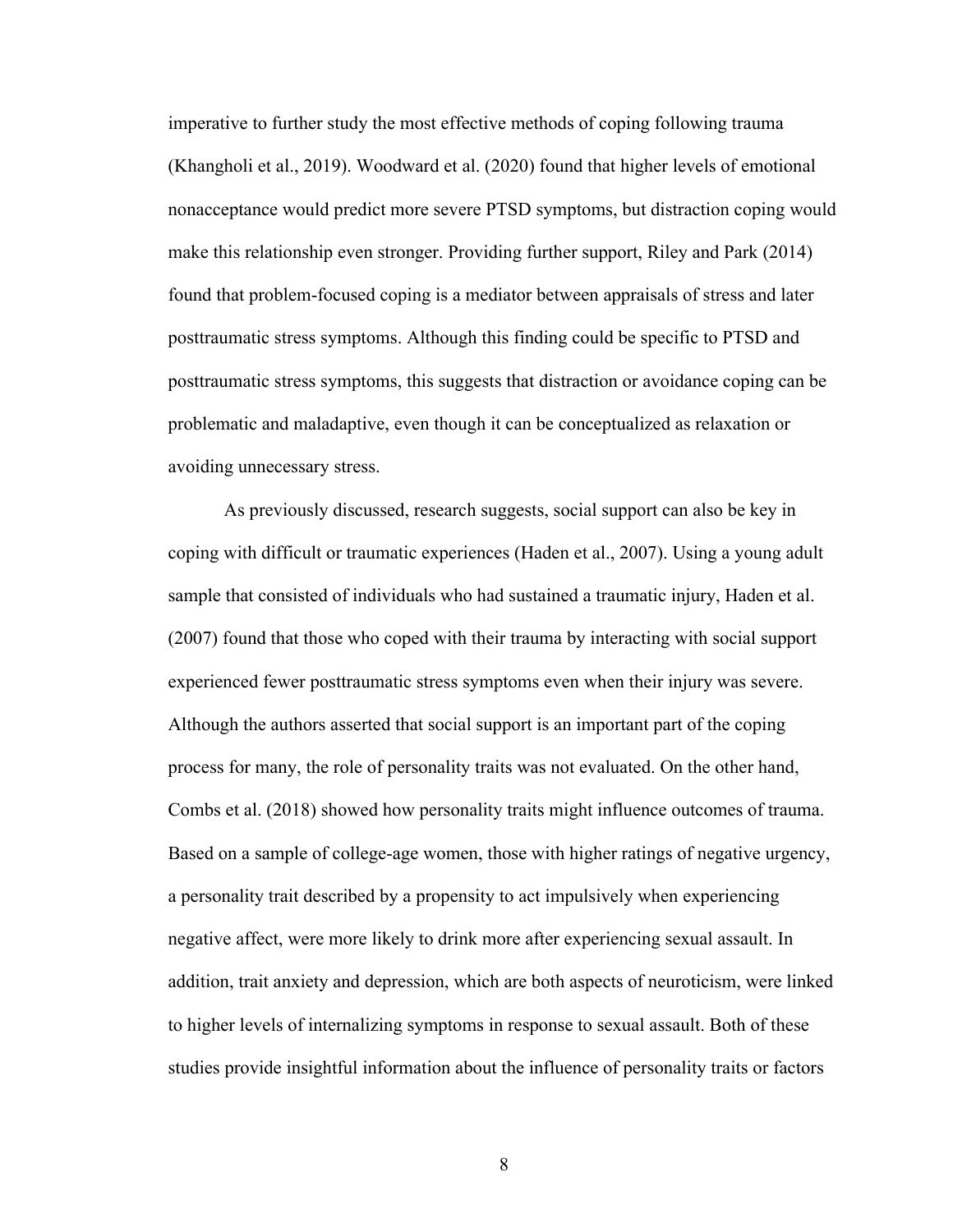and coping on outcomes, but neither study incorporated both personality and coping to determine the related effects.

Not only have personality factors been found to be related to coping, but some research suggests that experiences of trauma impact generalized coping. Particularly, studies suggest that experiences of trauma are associated primarily with avoidance (Jenzer et al., 2020; Filipas & Ullman, 2006; Vaughn-Coaxum et al., 2018). One study focusing on adolescents found that trauma exposure was linked to negative emotionfocused coping but was not associated with problem-focused coping behaviors (Vaughn-Coaxum et al., 2018). Experience of sexual abuse have also been linked to increased selfblaming, not only in response to the experience, but in general (Filipas & Ullman, 2006). Another study supported the hypothesis that there may be a bidirectional relationship between trauma and coping, meaning coping is related to an increase or decrease in future exposure to trauma (Jenzer et al., 2020). Specifically, higher than expected growth in approach style coping was shown to be protective against future experiences of trauma. The same study also supported previous research that suggests that exposure to trauma is related to higher levels of avoidant style coping and lower levels of approach style coping. Taken together, the evidence indicates that experiences of trauma are related to greater levels of maladaptive coping behaviors in general, not just in response to specific traumatic experiences.

As is evident in this literature review, most researchers have assessed coping as a mediator between personality and outcomes; few have evaluated stress and trauma as a potential moderator in the association between personality traits and general coping. As stated above, trauma appears to have an impact on overall coping behaviors, and trauma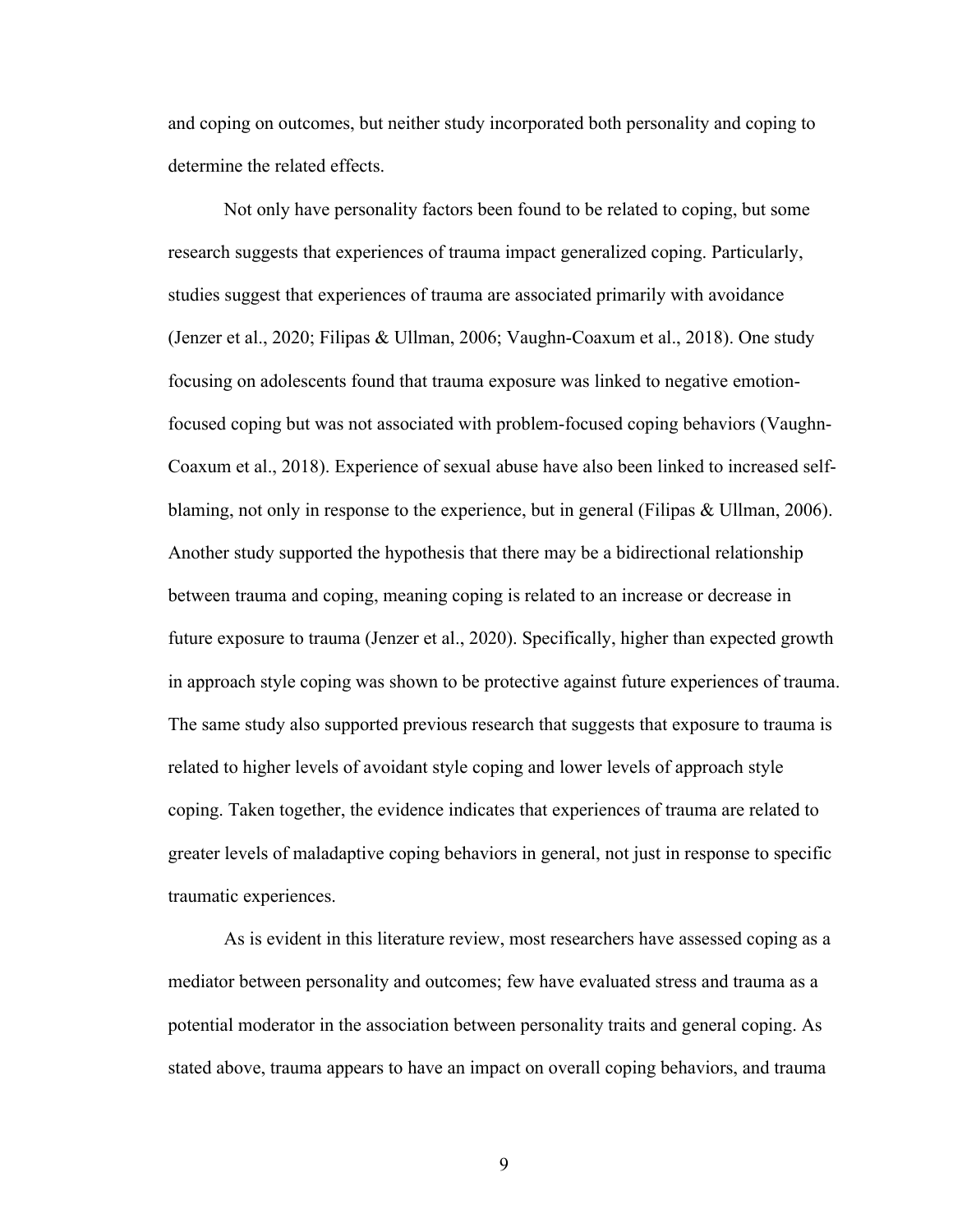may interact with other correlates of coping such as personality. The conceptualization of trauma as a moderator might suggest that personality traits and coping are related to a greater or lesser degree depending on the type, amount, or severity of trauma. Conflicting results in the association between agreeableness and coping mechanisms indirectly support the idea that varying types of trauma and stress might be related to differing findings. A study by Bedard-Gilligan et al. (2012) also indirectly supports this idea by revealing that individuals experiencing posttraumatic stress symptoms found it more difficult to disclose information about traumatic events. Because disclosure and seeking social support are often considered a form of problem-focused coping there is reason to believe the influence of personality characteristics on coping mechanisms might be moderated by type, frequency, or simply the experience of trauma. This is of particular interest in situations in which trauma may be especially personal or sensitive, such as sexual violence or assault. Thus, the experience of sexual and physical trauma will be a focus in the present study.

#### <span id="page-19-0"></span>**2.2 THE PRESENT STUDY**

Coping mechanisms vary in their effectiveness for different individuals and one method of coping is not effective for all people (Garrido et al., 2015). To better understand coping methods, research needs to further examine whether and how personality traits impact coping effectiveness as well as how these links might be moderated by the frequency and severity of trauma. Therefore, the present study will focus on the relationships between the Big Five personality characteristics and coping mechanisms, with particular attention on less studied individual difference traits openness and its link with choice of coping mechanisms. Inclusion of both individuals with and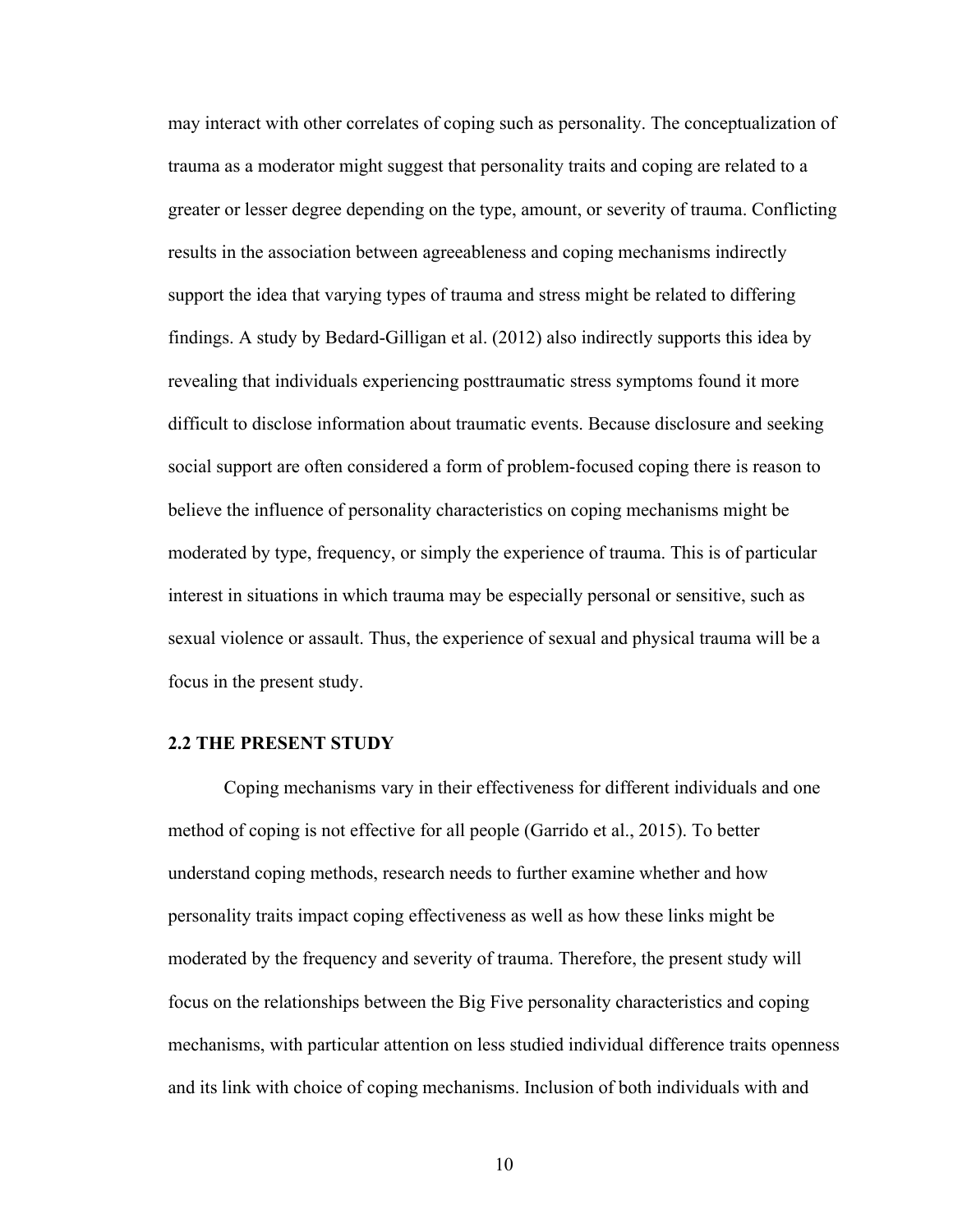individuals without experiences of trauma will allow for comparisons, although other aspects of trauma such as severity will not be evaluated. The sample includes college-age young women who have experienced trauma associated with intimate partner or dating violence. They are of particular interest because sexual violence and sexual assault are relatively prevalent in this population, particularly on college campuses (Fedina et al., 2018). Problem-focused and emotion-focused coping strategies will be the focus in the present study. The following study hypotheses will be tested, based on theoretical and empirical evidence:

H1: It was expected that there would be a positive association between extraversion and problem-focused coping.

H2: It was expected that there would be a positive association between neuroticism and emotion-focused disengagement (i.e., avoidant) coping strategies. H3: It was expected that openness and extraversion would be positively associated with engagement coping styles.

H4: It was also expected that trauma would moderate the association between neuroticism, extraversion and openness and coping, meaning that the relationship between a particular personality trait and the various coping measures would become either weaker or stronger in the presence of trauma.

a. It was also expected that sexual trauma would potentiate the relationship between extraversion and problem focused engagement coping, where the relationship would be weaker or smaller in individuals who report having experienced trauma versus ones who have not.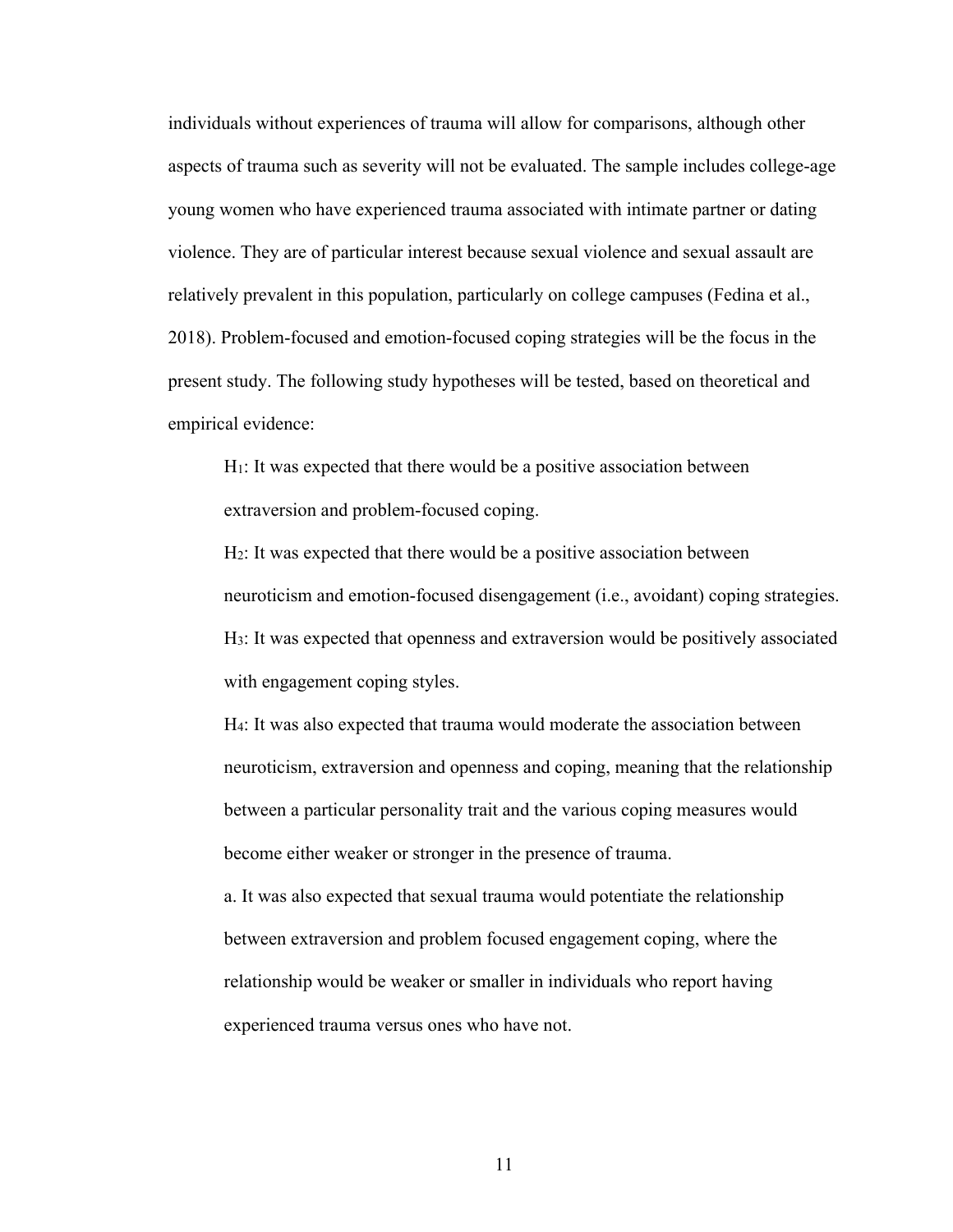b. It was expected that sexual trauma would potentiate the relationship between neuroticism and emotion-focused disengagement coping styles, where the relationship would be stronger or larger in individuals who report having experienced trauma versus ones who have not.

c. It was also expected that sexual trauma would potentiate the relationship between openness and problem focused engagement coping, where the relationship would be weaker or smaller in individuals who report having experienced trauma versus ones who have not. Similar predictions and study hypotheses were made for either physical and sexual trauma, although these expectations were largely exploratory in nature, due to a lack of previous research and information on the topic.

d. It was also expected that physical trauma would potentiate the relationship between extraversion and problem focused engagement coping, where the relationship would be weaker or smaller in individuals who report having experienced trauma versus ones who have not.

e. It was expected that physical trauma would potentiate the relationship between neuroticism and emotion-focused disengagement coping styles, where the relationship would be stronger or larger in individuals who report having experienced trauma versus ones who have not.

f. Finally, it was expected that physical trauma would potentiate the relationship between openness and problem focused engagement coping, where the relationship would be weaker or smaller in individuals who report having experienced trauma versus ones who have not.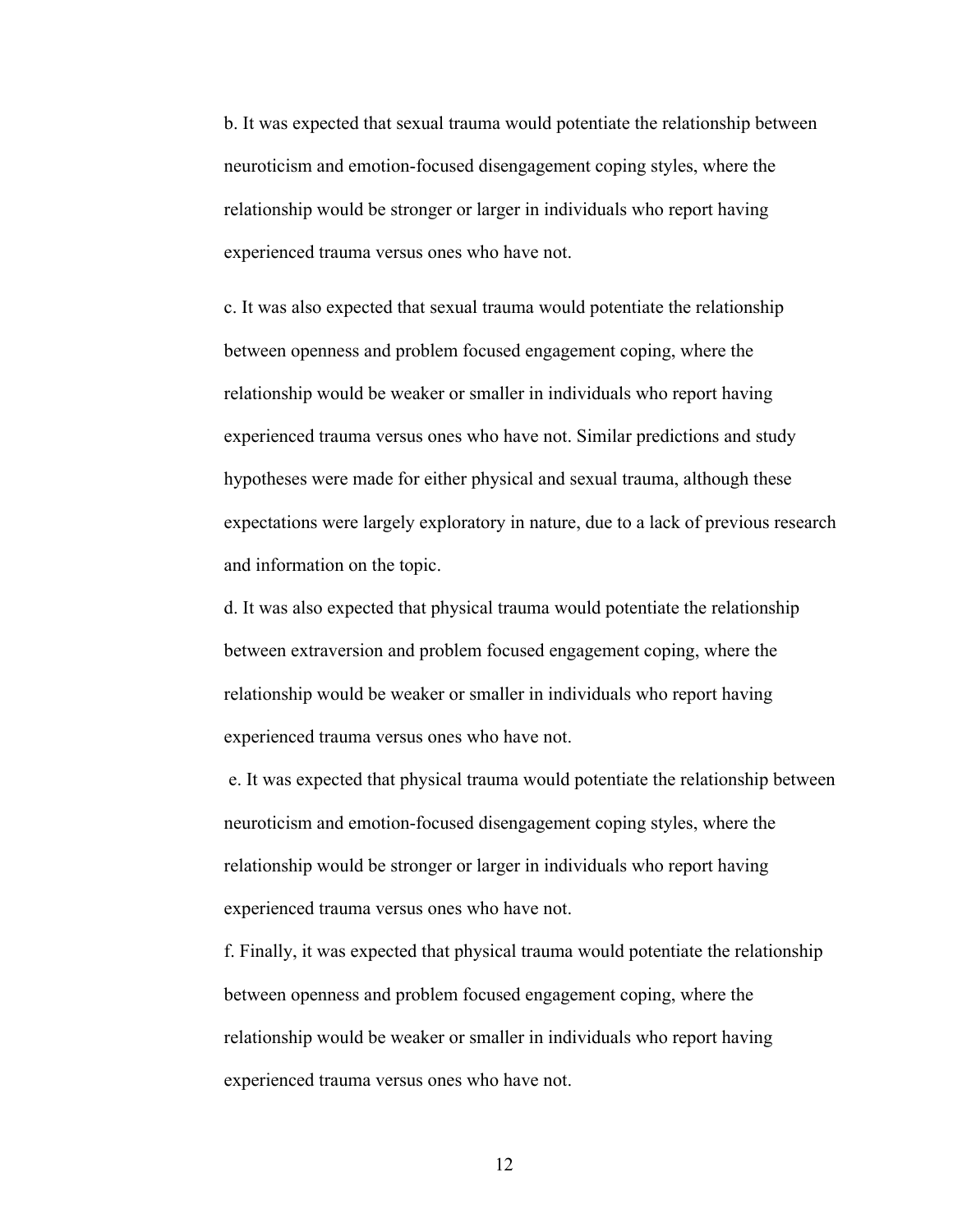Models of study hypotheses are shown in figures 2.1, 2.2, and 2.3.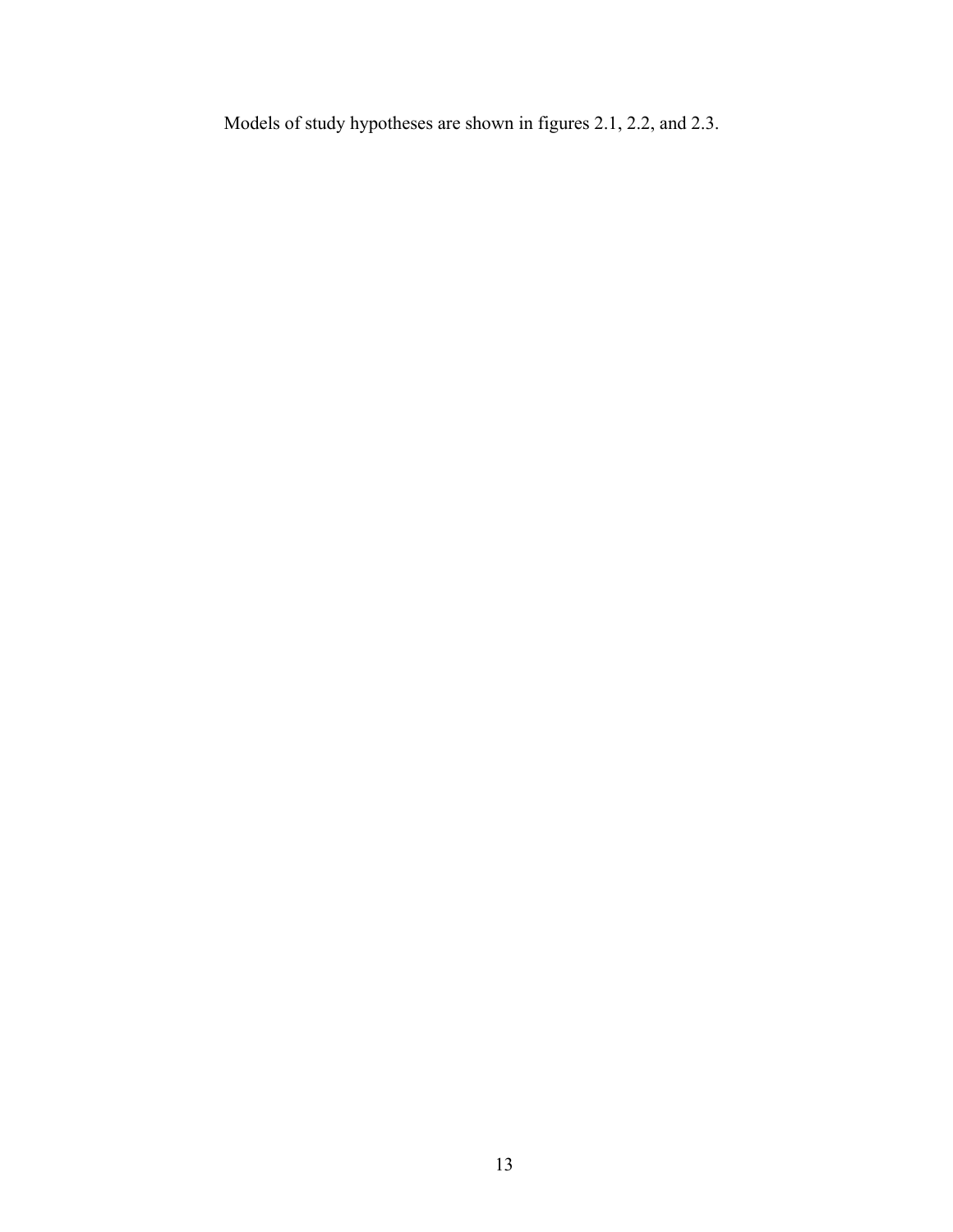# **Table 2.1**

# *Coping Styles in the Literature*

| <b>Coping Style</b>      | <b>Explanation</b>                                       |
|--------------------------|----------------------------------------------------------|
| Mixed emotion-focused    | Includes both maladaptive and adaptive aspects of        |
|                          | emotion-focused coping. For example, an indvidual        |
|                          | may use self-blaming and support seeking (Connor-        |
|                          | Smith & Flachsbart, 2007).                               |
| Negative emotion-focused | This style is a type of emotion-focused coping that is   |
|                          | often characterized by losing control through yelling or |
|                          | self-blame (Connor-Smith & Flachsbart, 2007).            |
| Avoidant                 | Using distraction or disengagement as a way of coping    |
|                          | with stress (Kardum & Hudek-Knežević, 1996)              |
| Relationship-focused     | Maintaining relationship throughout stress (Lee-         |
|                          | Baggley et al., 2005).                                   |
| Problem-focused          | Making a plan or participating in activities to reduce   |
|                          | stress or minimize its impact (Penley & Tomaka,          |
|                          | 2002).                                                   |
| Proactive                | This type of coping is future-oriented and focuses on    |
|                          | overcoming challenges in a positive way (Straud et al.,  |
|                          | 2015).                                                   |
| Preventative             | Also, future-oriented, this type of coping focuses on    |
|                          | reducing risk and the possibility of bad outcomes        |
|                          | (Straud et al., 2015).                                   |
| Active                   | A dimension of coping that includes focusing on          |
|                          | planning and carrying out actions to reduce stress       |
|                          | (Penley & Tomaka, 2002). This could be considered a      |
|                          | form of problem-focused coping.                          |
| Meaning-focused          | Reframing the perceived meaning to be in alignment       |
|                          | with what the individual's values and beliefs are (Riley |
|                          | & Park, 2014). In other words, positively reframing the  |
|                          | situation.                                               |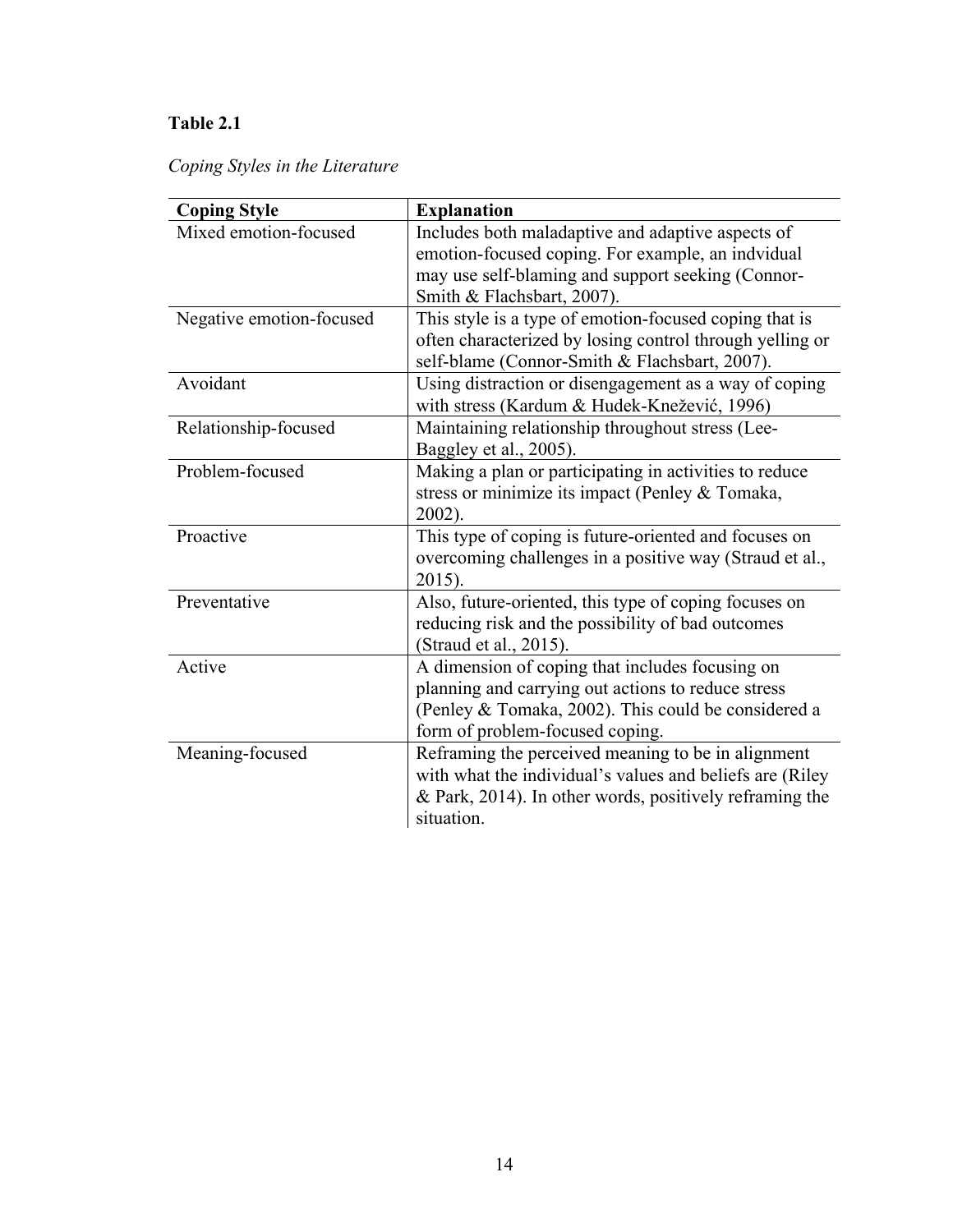# **Figure 2.1**

*General Conceptual Model* 

<span id="page-24-0"></span>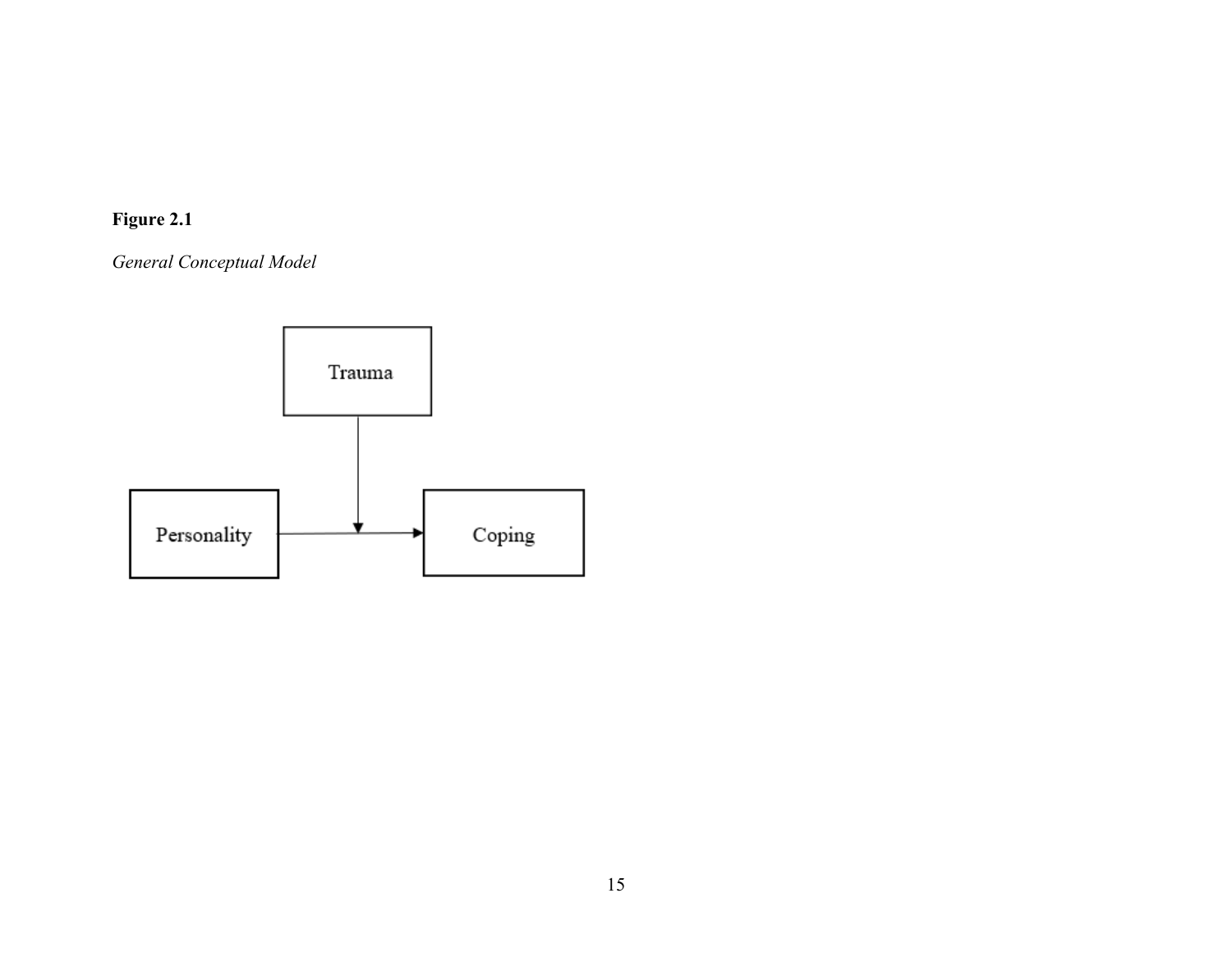

*Models Testing Sexual Trauma as a Moderator between Personality Traits and Coping Styles*

<span id="page-25-0"></span>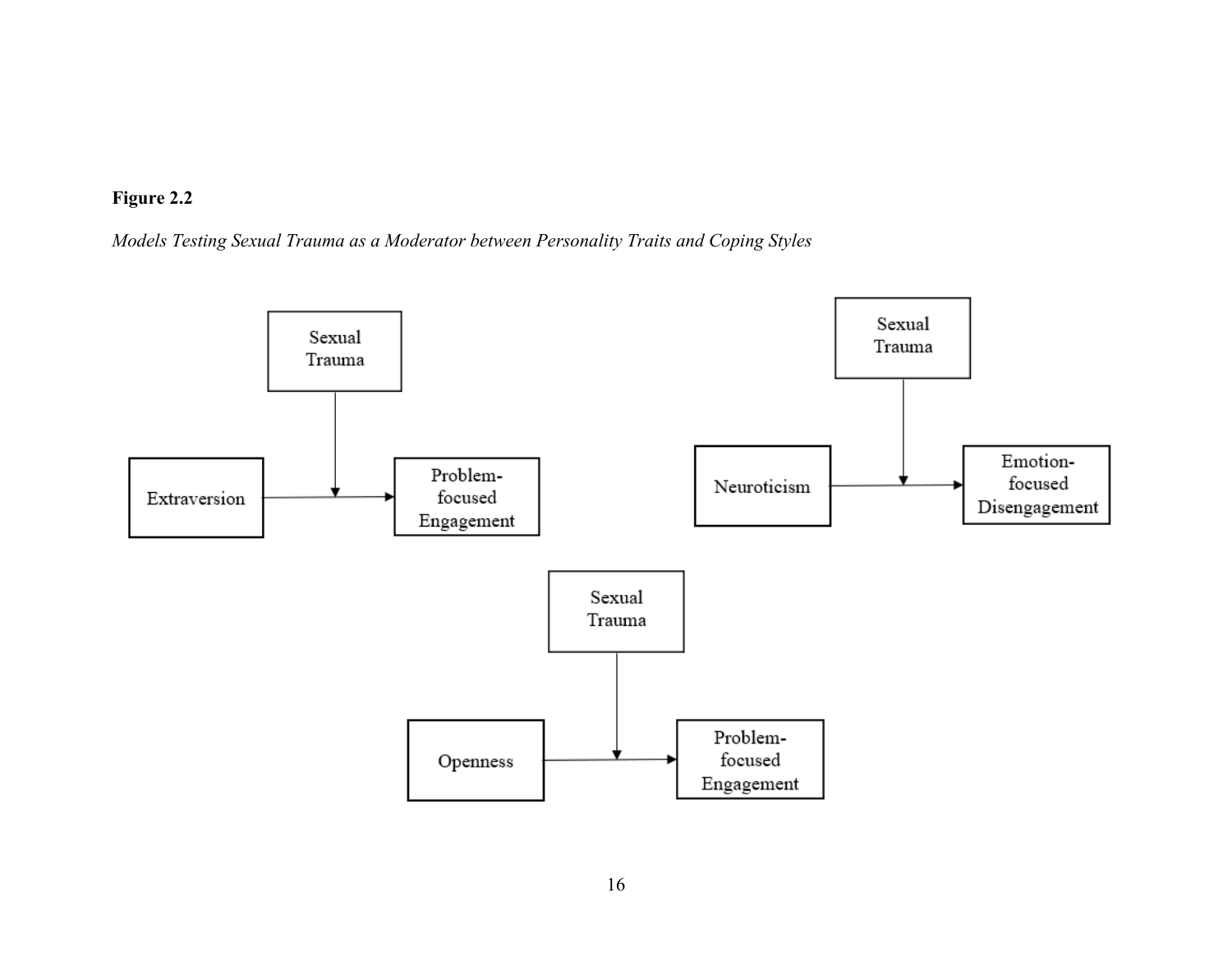

*Models Testing Physical Trauma as a Moderator between Personality Traits and Coping Styles*

<span id="page-26-0"></span>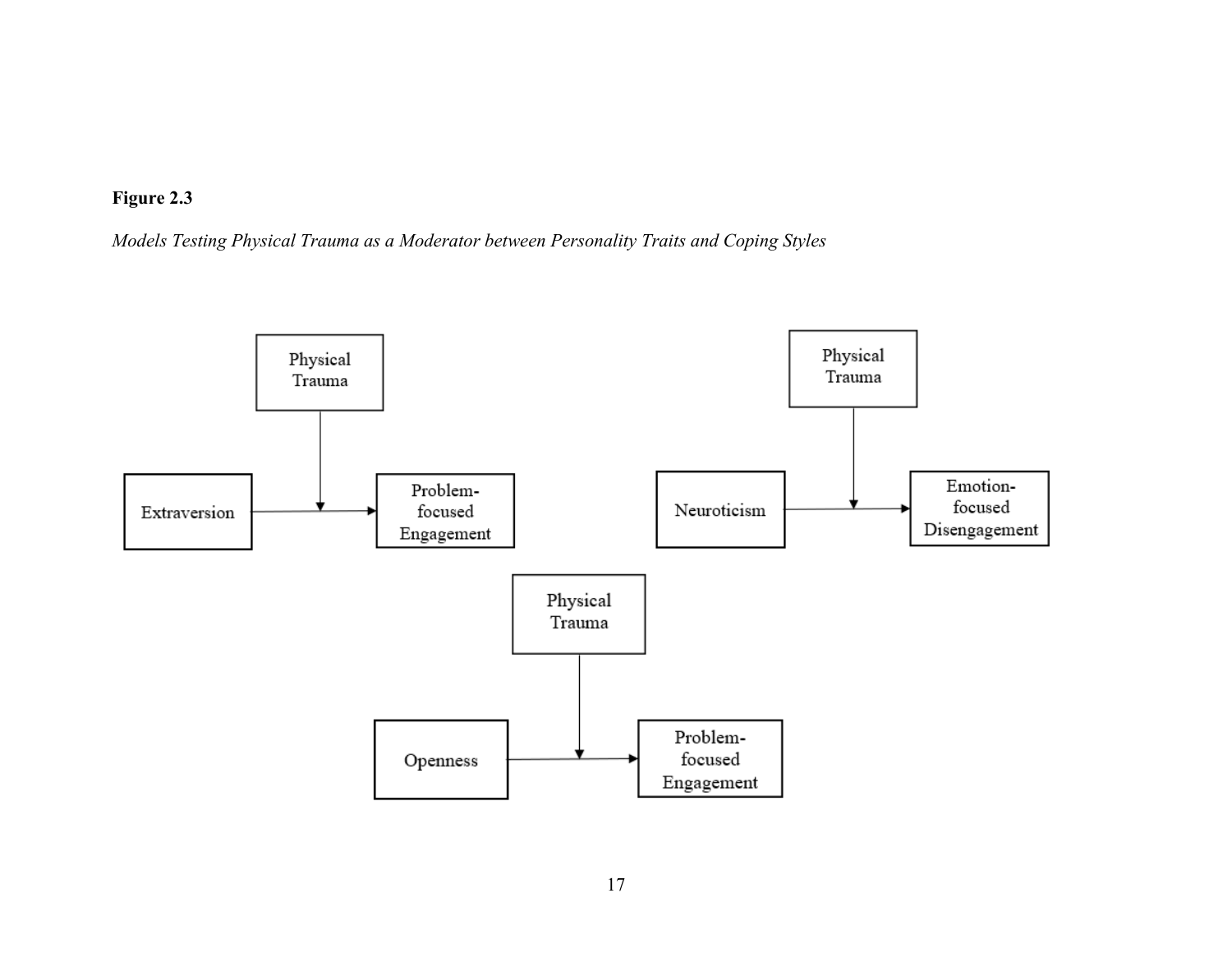#### **CHAPTER 3: METHOD**

#### <span id="page-27-1"></span><span id="page-27-0"></span>**3.1 PARTICIPANTS**

Three-hundred and four college-age young women took part in this study in the fall of 2020 as part of an annual study on violence against women.<sup>[1](#page-27-3)</sup> Participants were recruited using the SONA system in a social science department at a large public university in the southeastern United States. Inclusion criteria included that participants were young women between 18 and 25 years of age and be fluent in English to complete the study. The mean age of the sample was  $19.6$  (SD = 1.9). The sample was 78.6% European American (Hispanic and Non-Hispanic), 15.8% African-America (Black), 4.9% Asian American, 0.3% Native American, and 0.3% Native Hawaiian or Pacific Islander. Sixty-two percent of the sample described their family structure as "twoparent".

#### <span id="page-27-2"></span>**3.2 PROCEDURE**

Anonymous data were collected online using Qualtrics. The study received university IRB approval. Participants provided consent for participation online and then proceeded to complete an anonymous survey which took approximately 30-40 minutes to complete. After completion of the study, participants were redirected to an online SurveyMonkey survey to record their name and email. This information was not tied to

<span id="page-27-3"></span><sup>&</sup>lt;sup>1</sup> Experiences of trauma are also prevalent in male individuals. Although this study is focused on females, it is necessary that future research on this topic incorporates both male and female individuals.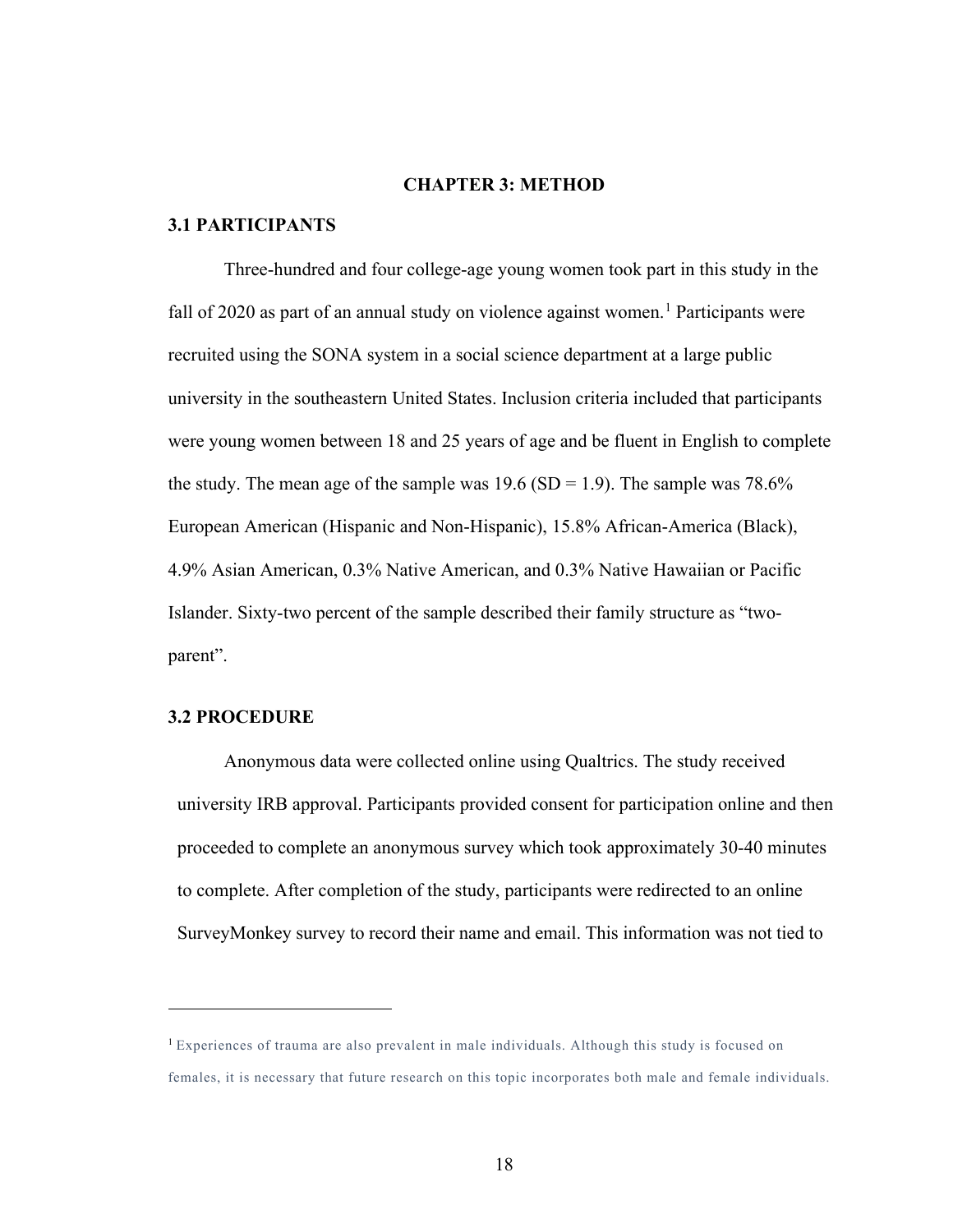<span id="page-28-0"></span>their responses but was used to grant course credit for study completion.

#### **3.3 MEASURES**

#### <span id="page-28-1"></span>**3.3.1 DEMOGRAPHICS**

Twenty questions assessed demographic background information of study participants (see Table 3.1), including age, race, and income, among other variables. Select background variables, namely age, family structure, ethnicity, and SES will be used to analytically control for their potential effects. Family structure was measured by one item with the following responses regarding parental marital status: Married (1), Remarried (2), Divorced (3), Separated (4), Widowed (5), and They never married (6). These responses will be recoded into  $0 = two$ -parent home and  $1 = other family$ structures. SES will be computed using three items, namely maternal and paternal education averaged and standardized as well as self-reported family income (standardized). Maternal and paternal education was reported on a 6 point scale with the following response options: Does not apply (1), He/she finished elementary or junior high school (through 9<sup>th</sup> grade) (2), He/she finished high school (through 12<sup>th</sup> grade) (3), He/she is finished some college or technical school (4), He/she has a college degree (4 years) (5), He has a graduate degree (advanced degree, e.g., masters or doctorate) (6). The study variables were recoded where 1 will be assigned system missing, and the remaining values were recoded to range from 1 to 5. Response options for family income ranged from 1 to 5, with 1 being \$20,000 or less and 5 being \$100,000 or more. Ethnicity was measured with the following question: Which of the following best describes your ethnic background? Choose ONE that best describes you? Response options for ethnicity included: Black/African American (1), Asian American (2), European American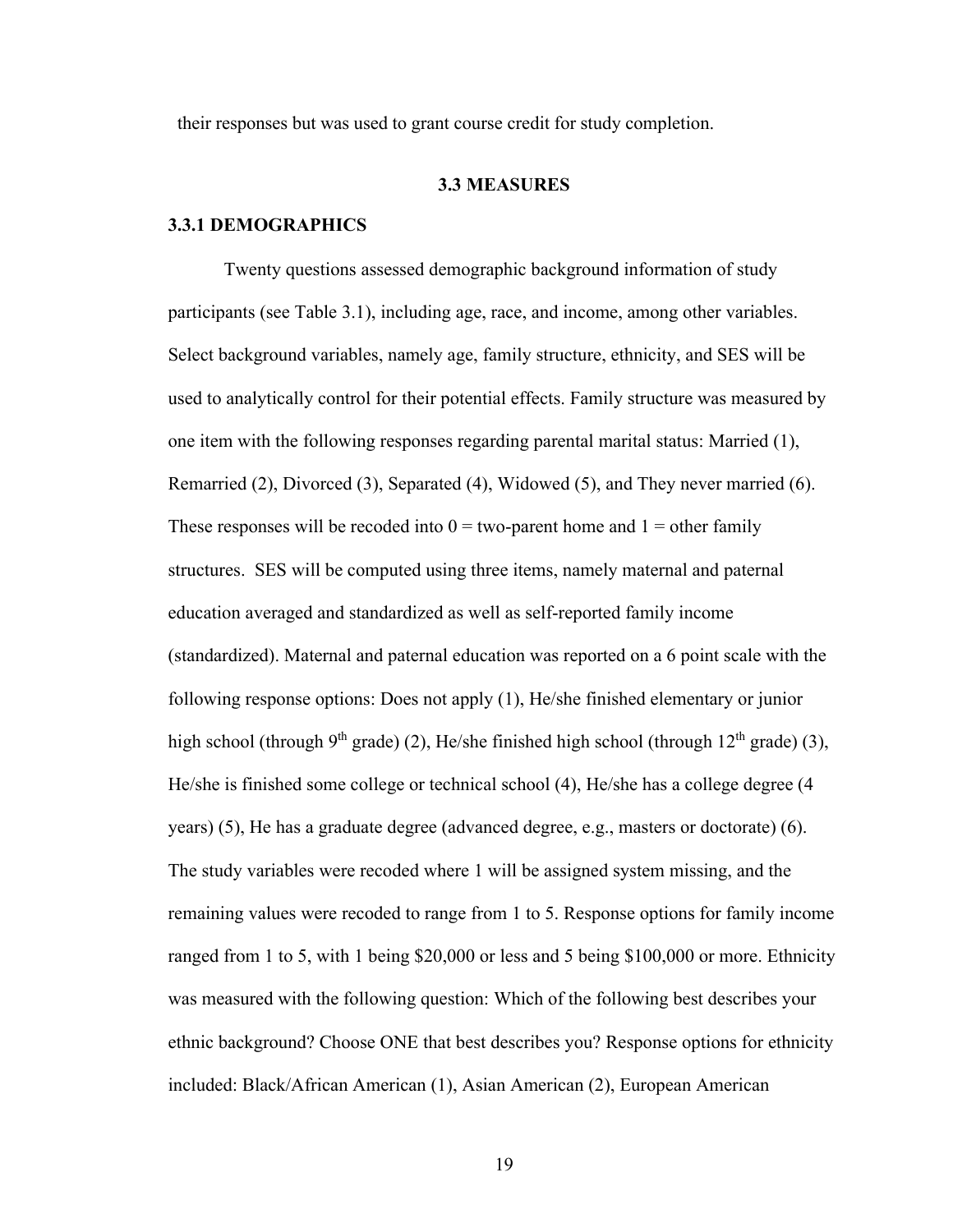(Hispanic and Non-Hispanic) (3), Native American (4), Pacific Islander (5).Race was recoded for subsequent analyses and due to small numbers in many categories, into a dichotomous variable, where  $0 =$  minority and  $1 =$  European American (both Hispanic and non-Hispanic) individuals. After recoding, minority individuals made up 21.4% of the sample  $(N = 65)$  and European American (Hispanic and non-Hispanic) made up 78.6% of the sample ( $N = 239$ ).

#### <span id="page-29-0"></span>**3.3.2 TRAUMA**

Seven questions from the Trauma History Questionnaire (THQ; Hopper et al., 2011) were used to measure physical and sexual trauma (see Table 3.2). These questions make up the physical and sexual trauma subscales of the measure. In the present study, participants will be asked to respond items such as "Has anyone ever made you have intercourse or oral or anal sex against your will?" Response options were rated as *yes* (scored as 1) or *no* (0). Individuals who indicated that they have experienced either physical or sexual trauma were presented subsequent open-ended questions asking about the nature of their relationship to the perpetrator, how often it occurred, and the ages at which it occurred. Scores were summed, with higher scores indicating more trauma; however, for the purposes of this study, trauma will be coded dichotomously, meaning that those who have experienced trauma will be compared to those who have not experienced trauma. In a study evaluating the THQ, 25 participants were retested 2–3 months after the baseline measurement (Hopper et al., 2011). The overall test–retest correlation was .70, with the lowest reliability being on a general question about unwanted sex, which had a test–retest correlation of .47 (Hopper et al., 2011).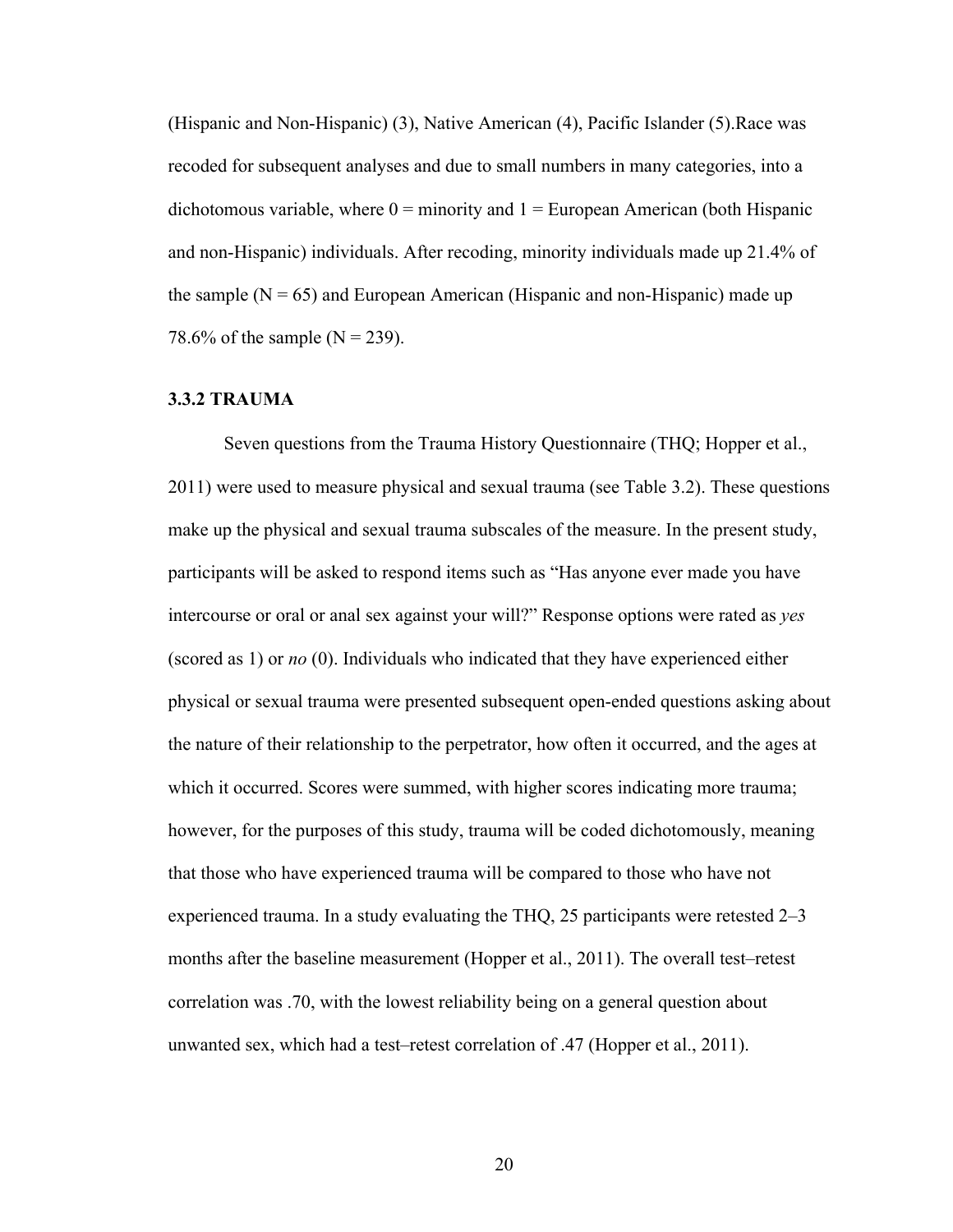#### <span id="page-30-0"></span>**3.3.3 COPING STRATEGIES**

Coping strategies were measured using the 16-item Coping Strategies Inventory Short-Form (CSI-SF; Addison et al., 2007; see Table 3.3). A sample item includes "I let my feelings out to reduce stress." Response options were anchored on a five-point Likert type scale ranging from *never* (1) to *almost always* (5). Internal consistency on each for the four sub-scales of the CSI-SF were as follows: Problem-focused engagement ( $\alpha$  = .86), problem-focused disengagement ( $\alpha$  = .86), emotion-focused engagement ( $\alpha$  = .75), and emotion-focused disengagement ( $\alpha$  = .74). Scores were calculated using the mean of the item responses for each of the four subscales. Higher scores indicate greater usage of the specified coping strategy.

#### <span id="page-30-1"></span>**3.3.4 PERSONALITY**

Personality was measured using a short-form of the Big Five Inventory (BFI; John & Srivastava, 1999; see Table 3.4), which includes 18 items. A sample item includes "I see myself as a person who . . . is talkative." Participants reported their level of agreement to each item on a 5-point Likert-type scale from *strongly disagree* (1) to *strongly agree* (5). Scores were calculated by computing the mean of the item responses for each subscale. Higher scores indicate higher levels of the specified dimension of personality. The BFI demonstrated good internal consistency on each of five subscales: extraversion ( $\alpha = .85$ ), agreeableness ( $\alpha = .79$ ), openness ( $\alpha = .72$ ), neuroticism ( $\alpha =$ .75), and conscientiousness ( $\alpha = .83$ ).

#### <span id="page-30-2"></span>**3.4 PLAN OF ANALYSIS**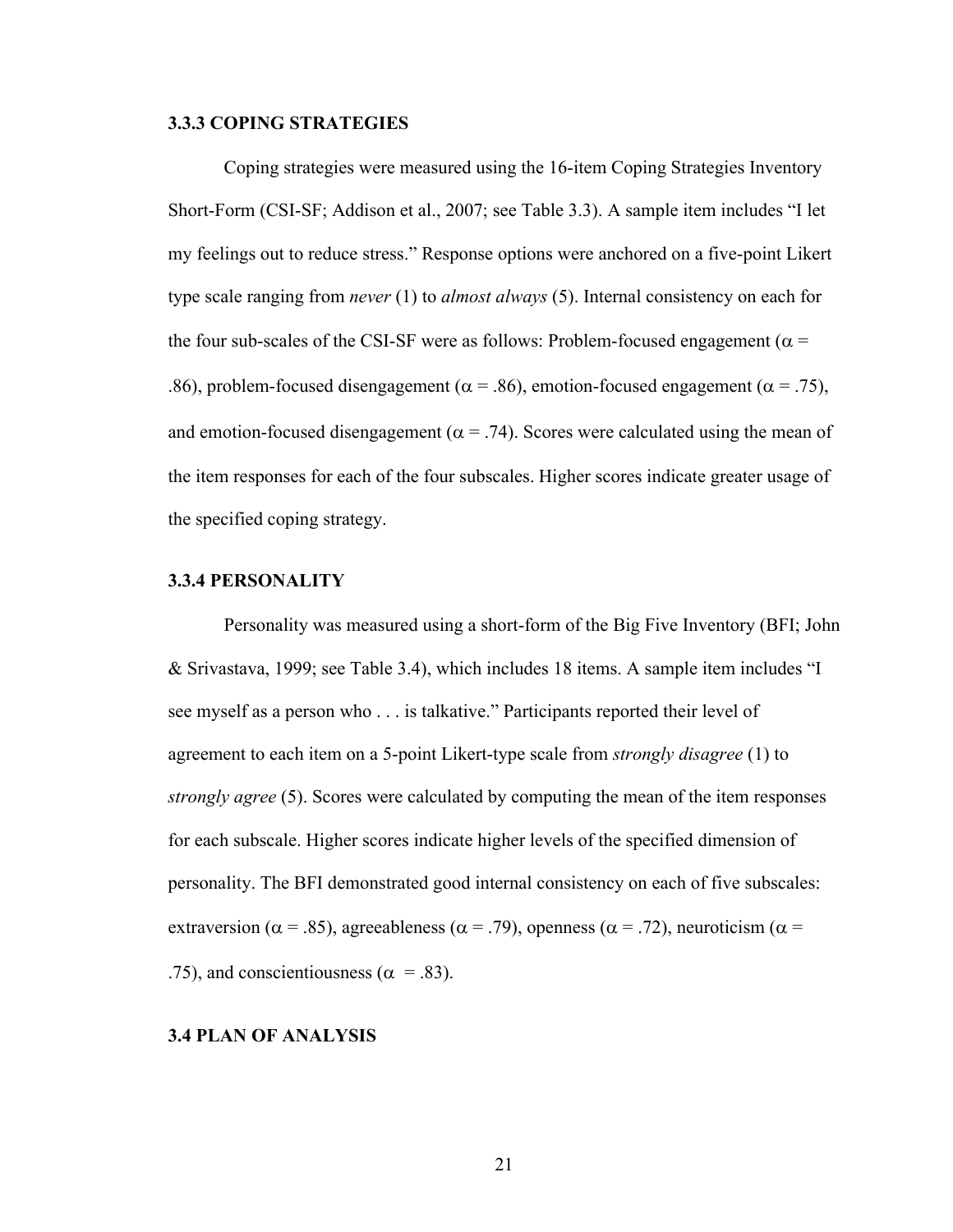Descriptive statistics were first be computed to describe the study sample. Next, correlations were computed among the main study constructs to address the hypothesized associations among variables. Regression analyses were used to test whether three specific personality constructs predict coping mechanisms. PROCESS (Version 4.0; Hayes, 2021) was used to test for potential moderation effects by trauma experiences. The independent variable was a particular personality trait, namely neuroticism, extraversion, or openness, while the dependent variable was a type of coping as measured by the CSI-SF. Four subscales of the CSI-SF measured differing forms of coping, namely, problem-focused engagement, problem-focused disengagement, emotionfocused engagement, and emotion-focused disengagement. Separate analyses were conducted for each sexual and physical trauma, to determine whether the type of trauma conditions the links between personality traits and coping mechanisms. All analyses were carried out in SPSS.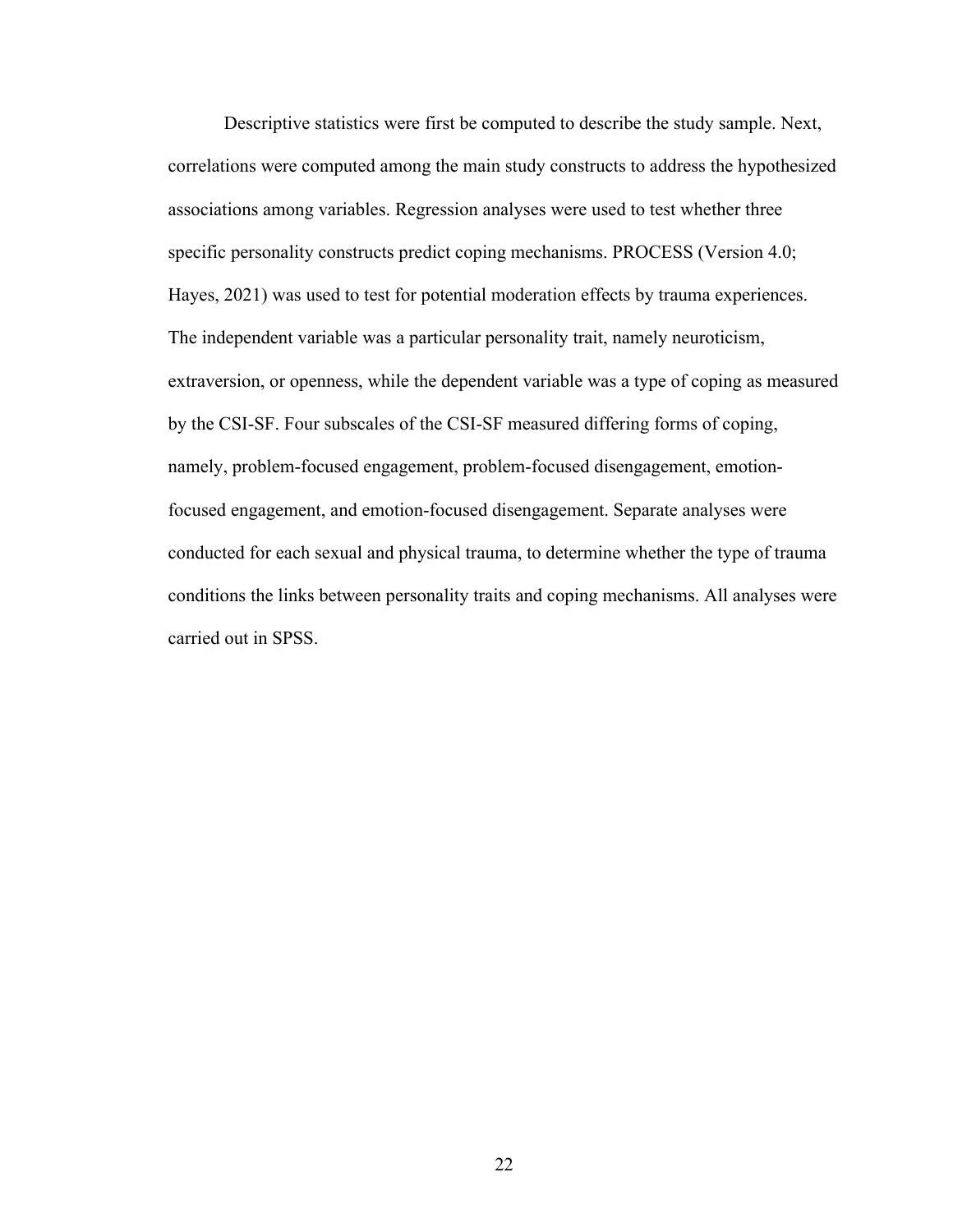# <span id="page-32-0"></span>**Table 3.1**

| Demographic Questions |  |
|-----------------------|--|
|-----------------------|--|

| Variable name   | Item                                                          |
|-----------------|---------------------------------------------------------------|
| A <sub>01</sub> | I am:                                                         |
|                 | Male<br>1                                                     |
|                 | $\overline{2}$<br>Female                                      |
| A02             | In what year were you born?                                   |
|                 | (open ended)                                                  |
| A03             | In which month were you born?                                 |
|                 | 1<br>January                                                  |
|                 | $\overline{2}$<br>February                                    |
|                 | $\overline{3}$<br>March                                       |
|                 | $\overline{4}$<br>April                                       |
|                 | 5<br>May                                                      |
|                 | 6<br>June                                                     |
|                 | $\tau$<br>July                                                |
|                 | 8<br>August                                                   |
|                 | 9<br>September                                                |
|                 | 10<br>October                                                 |
|                 | 11<br>November                                                |
|                 | 12<br>December                                                |
| A04             | Which of the following best describes your ethnic background? |
|                 | Choose ONE that best describes you?                           |
|                 | African-Amerian (Black)<br>1                                  |
|                 | $\overline{2}$<br>Asian American                              |
|                 | 3<br>European American (White) or Hispanic                    |
|                 | Native American<br>$\overline{4}$                             |
|                 | 5<br>Native Hawaiian/Pacific Islander                         |
|                 | 6                                                             |
| A05             | Which of the following "home situations" applies best to you? |
|                 | I live with my parent(s)<br>1                                 |
|                 | 2<br>I live alone                                             |
|                 | I live with a family member<br>3                              |
|                 | I live with roommates/housemates<br>$\overline{4}$            |
|                 | 5<br>I live with a significant other/partner                  |
|                 |                                                               |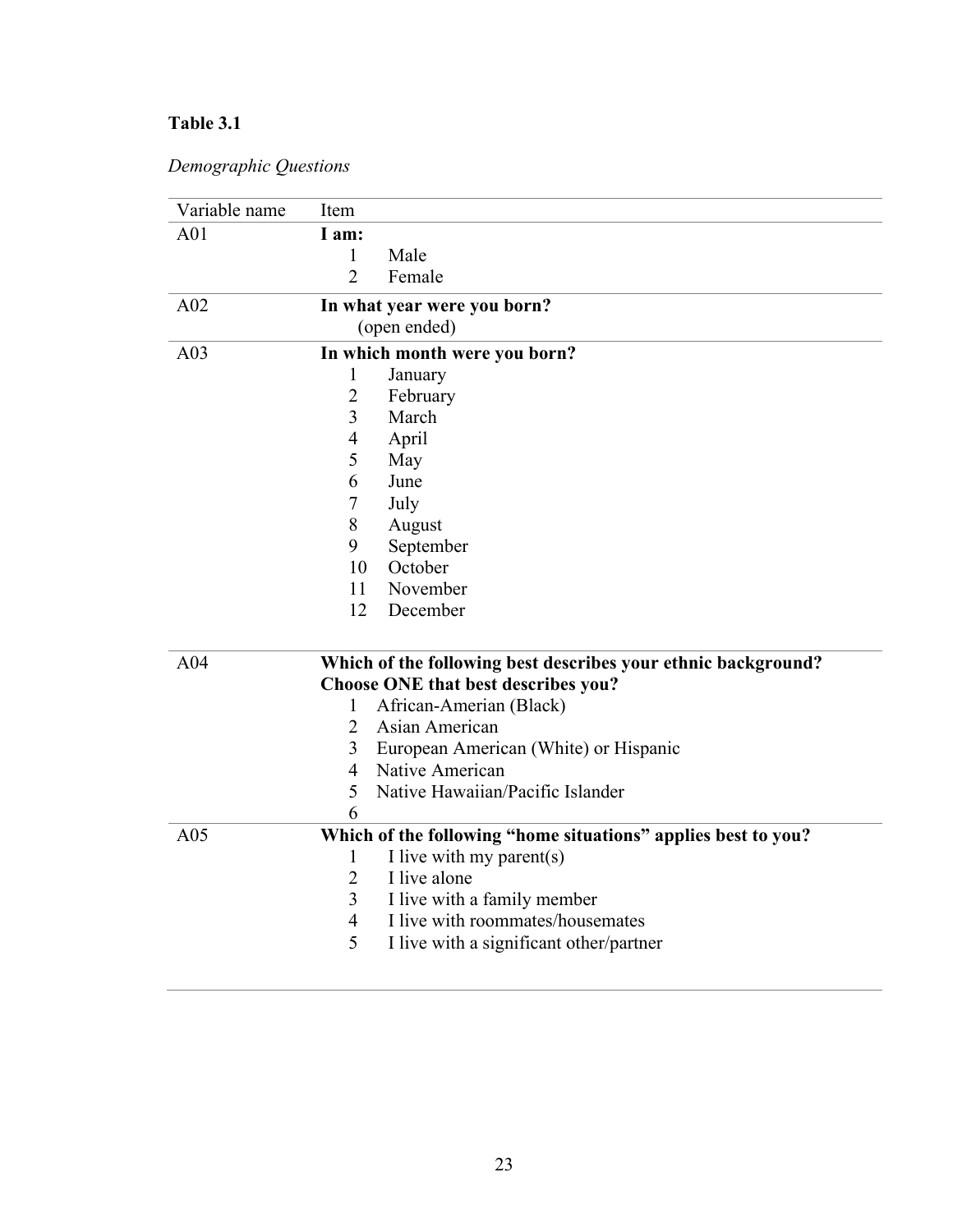| A06 | My parents are $\dots$ |                                                                          |  |  |  |
|-----|------------------------|--------------------------------------------------------------------------|--|--|--|
|     | 1                      | Married                                                                  |  |  |  |
|     | 2                      | Remarried                                                                |  |  |  |
|     | 3                      | Divorced                                                                 |  |  |  |
|     | $\overline{4}$         | Separated                                                                |  |  |  |
|     | 5 <sup>1</sup>         | Widowed                                                                  |  |  |  |
|     | 6                      | They never married                                                       |  |  |  |
| A10 |                        | How much education does your father/stepfather or male caretaker         |  |  |  |
|     |                        | have? (Give your BEST guess if you don't know for sure!)                 |  |  |  |
|     | $\mathbf{1}$           | Does not apply                                                           |  |  |  |
|     | 2                      | He finished elementary or junior high school (through $9th$ grade)       |  |  |  |
|     | 3                      | He finished high school (through $12th$ grade)                           |  |  |  |
|     | 4                      | He is finished some college or technical school                          |  |  |  |
|     | 5                      | He has a college degree (4 years)                                        |  |  |  |
|     | 6                      | He has a graduate degree (advanced degree, e.g., masters or              |  |  |  |
|     |                        | doctorate)                                                               |  |  |  |
| A11 |                        | Does your mother/stepmother or female caretaker work?                    |  |  |  |
|     | 1                      | Does not apply                                                           |  |  |  |
|     | 2                      | She does not work                                                        |  |  |  |
|     | 3                      | She is unemployed, but looking for work                                  |  |  |  |
|     | 4                      | She has one part time job                                                |  |  |  |
|     | 5                      | She has one full time job                                                |  |  |  |
|     | 6                      | She has multiple jobs (amounting to more than 1 full time job)           |  |  |  |
| A12 |                        | How much education does your mother/stepmother or female                 |  |  |  |
|     |                        | caretaker have? (Give your BEST guess if you don't know for sure!)       |  |  |  |
|     | 1                      | Does not apply                                                           |  |  |  |
|     | 2                      | She finished elementary or junior high school (through 9 <sup>th</sup> ) |  |  |  |
|     |                        | grade)                                                                   |  |  |  |
|     | 3                      | She finished high school (through $12th$ grade)                          |  |  |  |
|     | 4                      | She is finished some college or technical school                         |  |  |  |
|     | 5                      | She has a college degree (4 years)                                       |  |  |  |
|     | 6                      | She has a graduate degree (advanced degree, e.g., masters or             |  |  |  |
|     |                        | doctorate)                                                               |  |  |  |
| A15 |                        | How much education do you have?                                          |  |  |  |
|     | 1                      | Does not apply                                                           |  |  |  |
|     | 2                      | I finished elementary or junior high school (through $9th$ grade)        |  |  |  |
|     | $\overline{3}$         | I finished high school (through 12 <sup>th</sup> grade)                  |  |  |  |
|     | 4                      | I finished some college or technical school                              |  |  |  |
|     | 5                      | I have a college degree (4 years)                                        |  |  |  |
|     | 6                      | I have a graduate degree (advanced degree, e.g., masters or              |  |  |  |
|     | doctorate)             |                                                                          |  |  |  |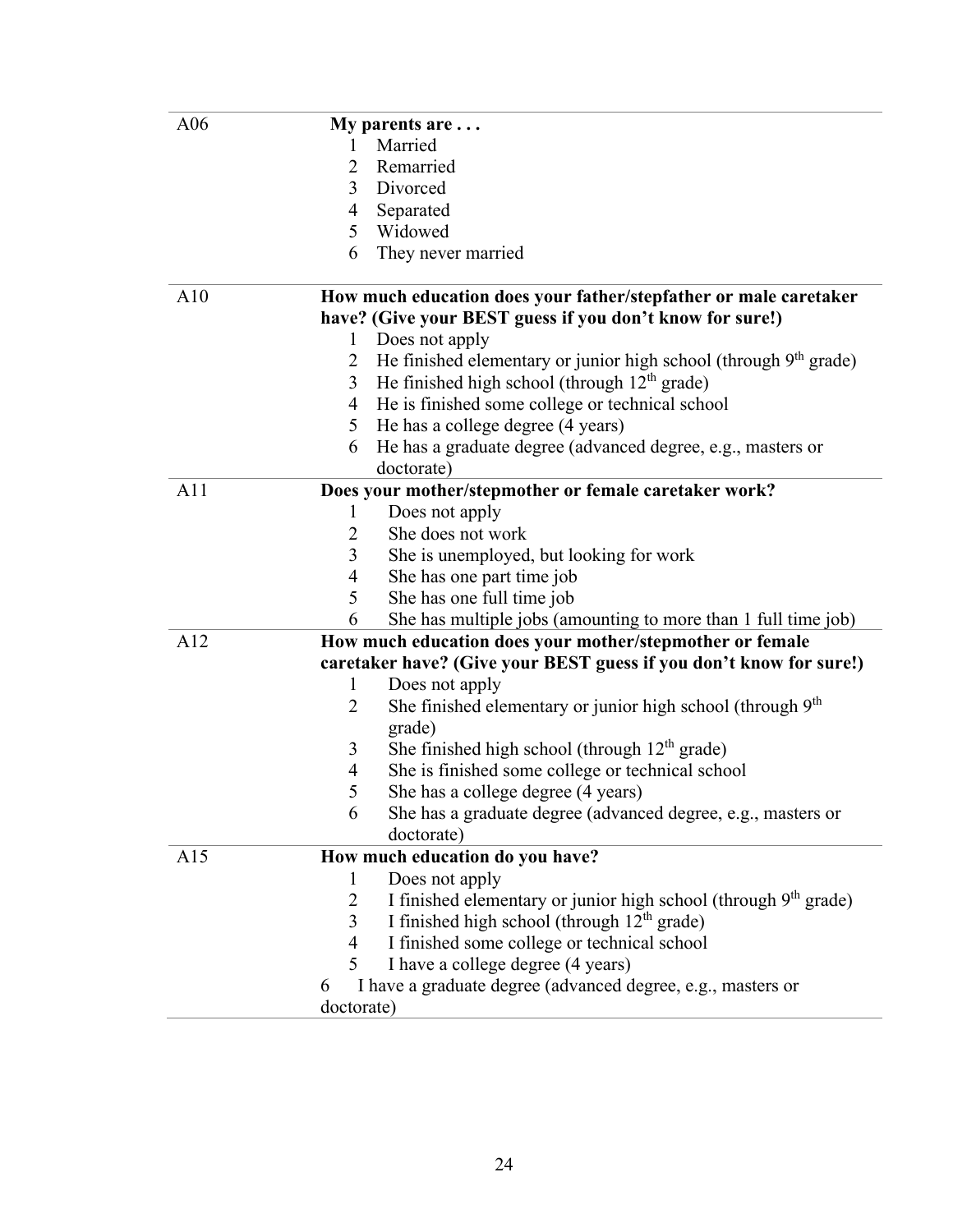| A17 | What is the occupation of the primary wage earner in your family?                 |  |  |  |  |
|-----|-----------------------------------------------------------------------------------|--|--|--|--|
|     | (if they are retired, what was their occupation at the time he/she was            |  |  |  |  |
|     | working?)                                                                         |  |  |  |  |
|     | Large business owner; executive professional; high-ranking<br>1                   |  |  |  |  |
|     | military officer; government official; position requiring                         |  |  |  |  |
|     | advanced degree (lawyer, professor, or physician)                                 |  |  |  |  |
|     | Owner of a small/medium business (e.g., restaurant or shop);<br>2                 |  |  |  |  |
|     | professional such as manager, administrator, accountant; highly                   |  |  |  |  |
|     | technical position such as computer programmer; large/very                        |  |  |  |  |
|     | large farm owner; other military officer                                          |  |  |  |  |
|     | 3<br>Semi-professional such as police officer, social worker, nurse, or           |  |  |  |  |
|     | insurance agent; skilled craftsman such as carpenter or                           |  |  |  |  |
|     | electrician                                                                       |  |  |  |  |
|     | $\overline{4}$<br>Clerical staff such as bank teller, secretary, or typist; sales |  |  |  |  |
|     | representative; entertainer or artist; other military personnel;                  |  |  |  |  |
|     | tenant farmer/owner of a small/medium farm                                        |  |  |  |  |
|     | 5<br>Machine operator; semiskilled worker such as cook, waiter, or                |  |  |  |  |
|     | janitor                                                                           |  |  |  |  |
|     | Laborer or service worker such as car washer or farm laborer<br>6                 |  |  |  |  |
| A18 | Please pick one of the following choices describing your family's                 |  |  |  |  |
|     | approximate total annual income:                                                  |  |  |  |  |
|     | $20,000$ or less<br>1                                                             |  |  |  |  |
|     | $\overline{2}$<br>\$20,000 to \$35,000                                            |  |  |  |  |
|     | 3<br>\$35,000 to \$60,000                                                         |  |  |  |  |
|     | \$60,000 to \$100,000<br>4                                                        |  |  |  |  |
|     | 5<br>\$100,000 or more                                                            |  |  |  |  |
| A19 | Are you currently in enrolled in college or any type of higher                    |  |  |  |  |
|     | education?                                                                        |  |  |  |  |
|     | 1<br>Yes                                                                          |  |  |  |  |
|     | $\overline{2}$<br>N <sub>o</sub>                                                  |  |  |  |  |
| A20 | If yes, in what type of college or higher education are you enrolled?             |  |  |  |  |
|     | Regional state university<br>1                                                    |  |  |  |  |
|     | $\overline{2}$<br>Community college                                               |  |  |  |  |
|     | 3<br>Private University                                                           |  |  |  |  |
|     | 4<br>National university                                                          |  |  |  |  |
|     | 5<br>Vocational or technical college                                              |  |  |  |  |
|     | 6<br>Other: Open-ended                                                            |  |  |  |  |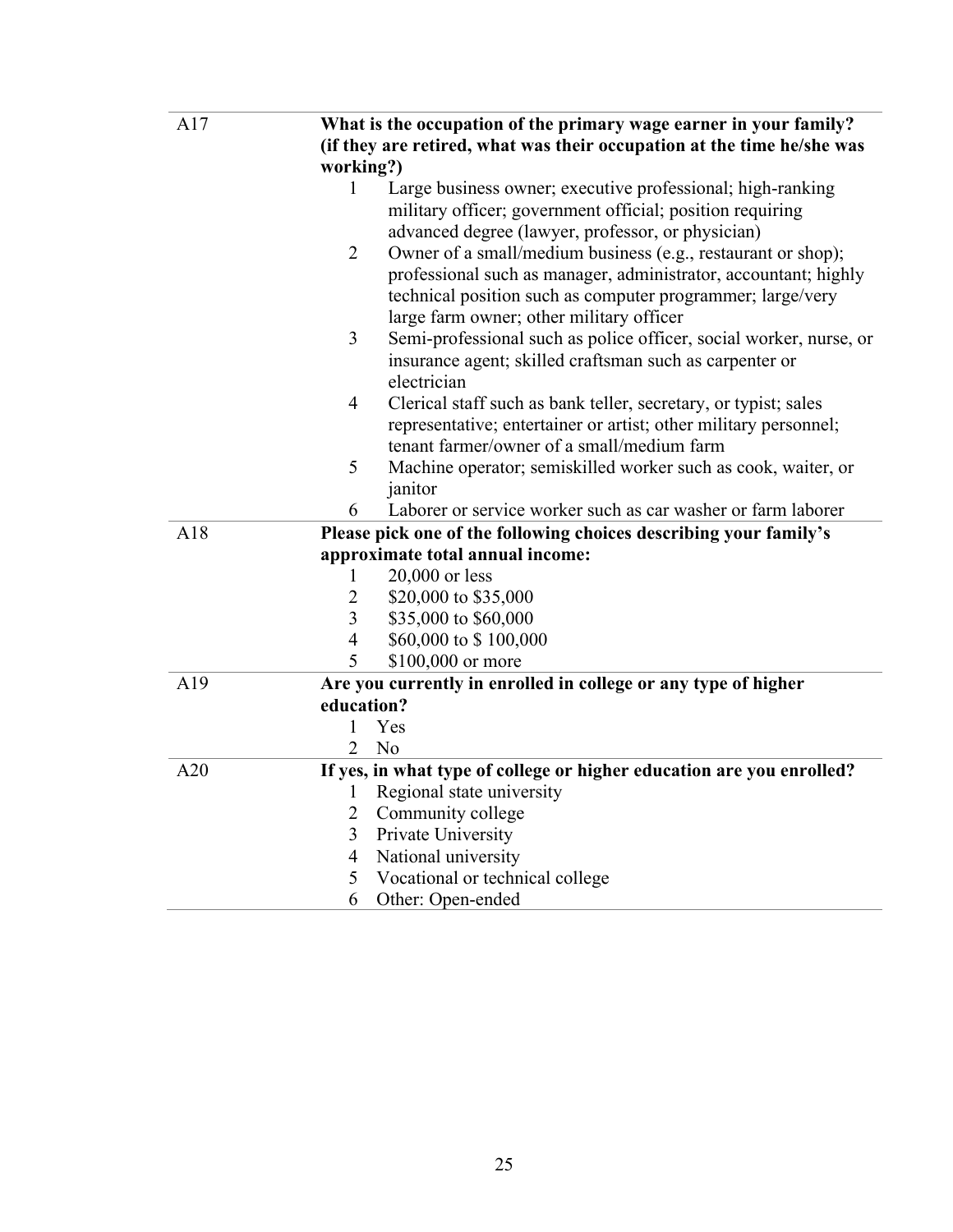### <span id="page-35-0"></span>**Table 3.2**

*Measure of Physical and Sexual Trauma*

**Has anyone ever made you have intercourse or oral or anal sex against your will**? (If yes, please indicate nature of relationship with person [e.g., stranger, friend, relative, parent, sibling] below) – Selected Choice 1 Yes 2 No **If yes, please indicate... The Nature of Relationship with Person** [e.g., stranger, friend, relative, parent, sibling] (open ended) **If yes, please indicate... – Number of Times** (open ended) **If yes, please indicate... – Approximate age(s)** (open ended) **Has anyone ever touched private parts of your body, or made you touch theirs, under force or threat?** (If yes, please indicate nature of relationship with person [e.g., stranger, friend, relative, parent, sibling] below) – Selected Choice 1 Yes 2 No **If yes, please indicate... The Nature of Relationship with Person [**e.g., stranger, friend, relative, parent, sibling] (open ended) **If yes, please indicate... – Number of Times** (open ended) **If yes, please indicate... – Approximate age(s)** (open ended) **Other than incidents mentioned in Questions 18 and 19, have there been any other situations in which another person tried to force you to have an unwanted sexual contact?**  1 Yes 2 No **If yes, please indicate... – Number of Times** (open ended) **If yes, please indicate... – Approximate age(s)** (open ended) **Has anyone, including family members or friends, ever attacked you with a gun, knife, or some other weapon?**  1 Yes 2 No **If yes, please indicate... – Number of Times** (open ended) **If yes, please indicate... – Approximate age(s)** (open ended)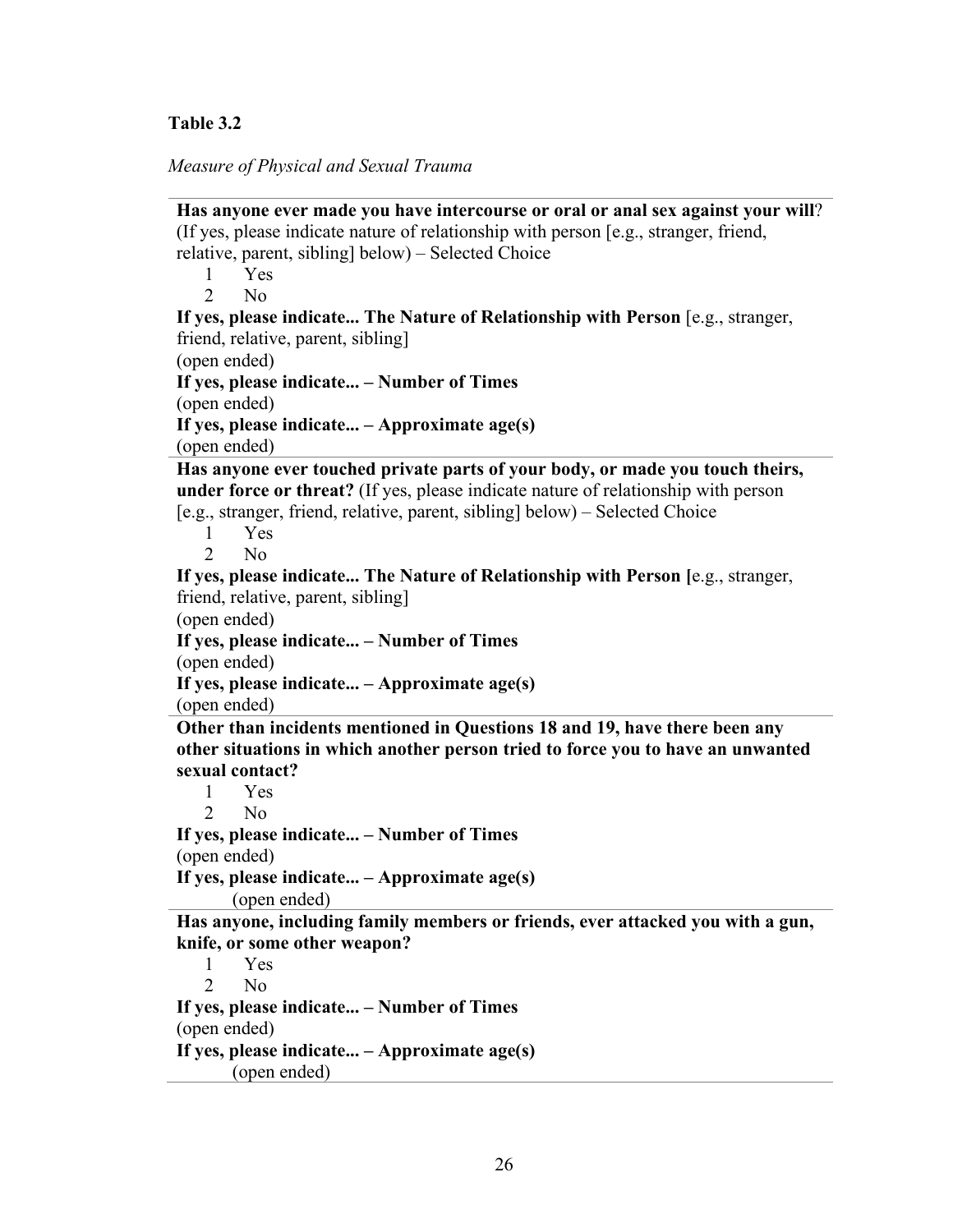**Has anyone, including family members or friends, ever attacked you without a weapon and seriously injured you?**  1 Yes

2 No

**If yes, please indicate... – Number of Times** (open ended)

**If yes, please indicate... – Approximate age(s)**

(open ended)

**Has anyone in your family ever beaten, spanked, or pushed you hard enough to cause injury?** 

```
1 Yes
   2 No
If yes, please indicate... – Number of Times
(open ended)
If yes, please indicate... – Approximate age(s)
       (open ended)
Have you experienced any other extraordinarily stressful situation or event that
```
**is not covered above? (If yes, please specify below)** 

1 Yes 2 No **If yes, please indicate... – Number of Times** (open ended) **If yes, please indicate... – Approximate age(s)** (open ended)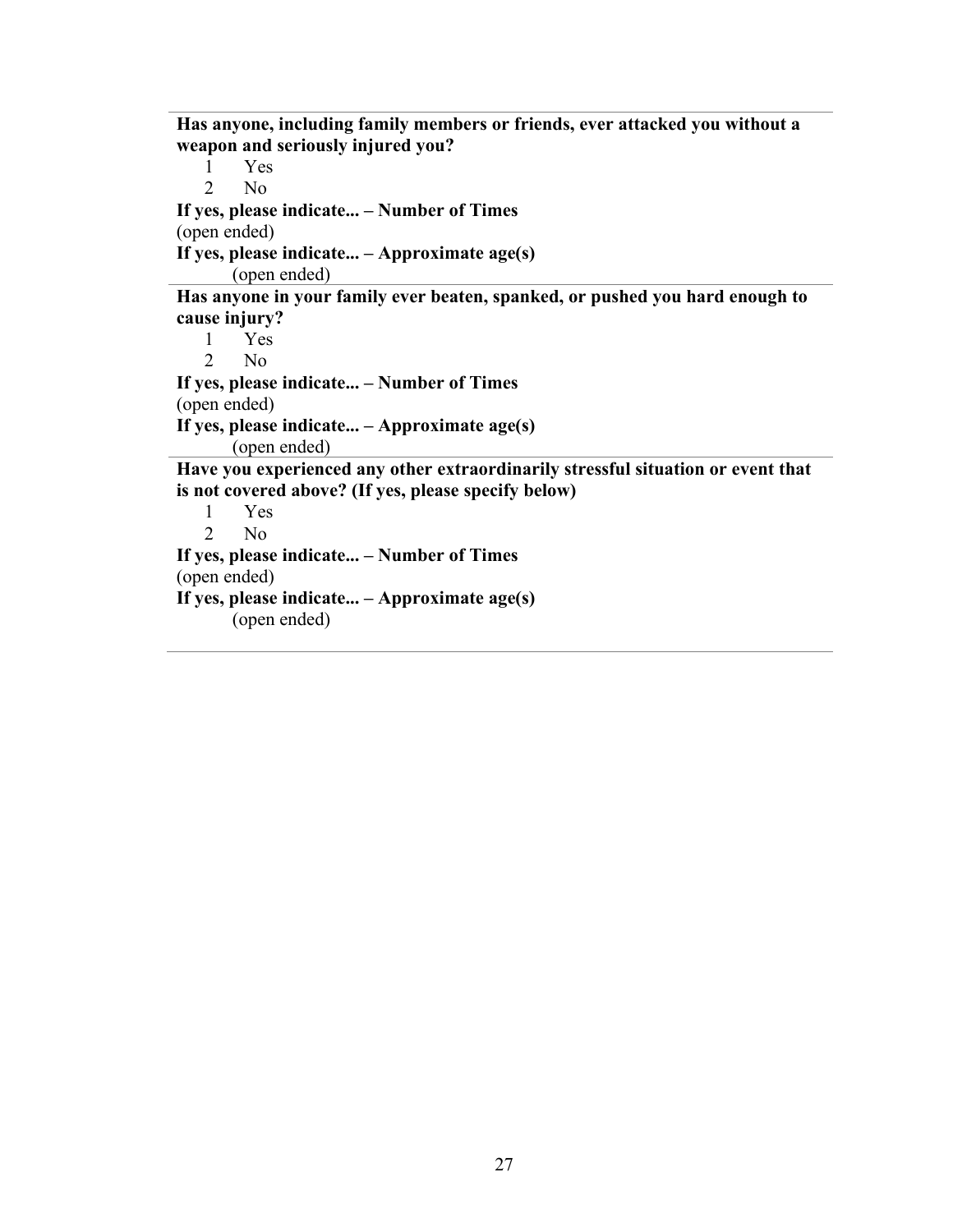### <span id="page-37-0"></span>**Table 3.3**

*Coping Strategies Inventory Short-Form*

| never | seldom | sometimes | ten | almost always |
|-------|--------|-----------|-----|---------------|

1. I make a plan of action and follow it.

2. I look for the silver lining or try to look on the bright side of things.

3. I try to spend time alone.

4. I hope the problem will take care of itself.

5. I try to let my emotions out.

6. I try to talk about it with a friend or family.

7. I try to put the problem out of my mind.

8. I tackle the problem head on.

9. I step back from the situation and try to put things into perspective.

10. I tend to blame myself.

11. I let my feelings out to reduce the stress.

12. I hope for a miracle.

13. I ask a close friend or relative that I respect for help or advice.

14. I try not to think about the problem.

15. I tend to criticize myself.

16. I keep my thoughts and feelings to myself.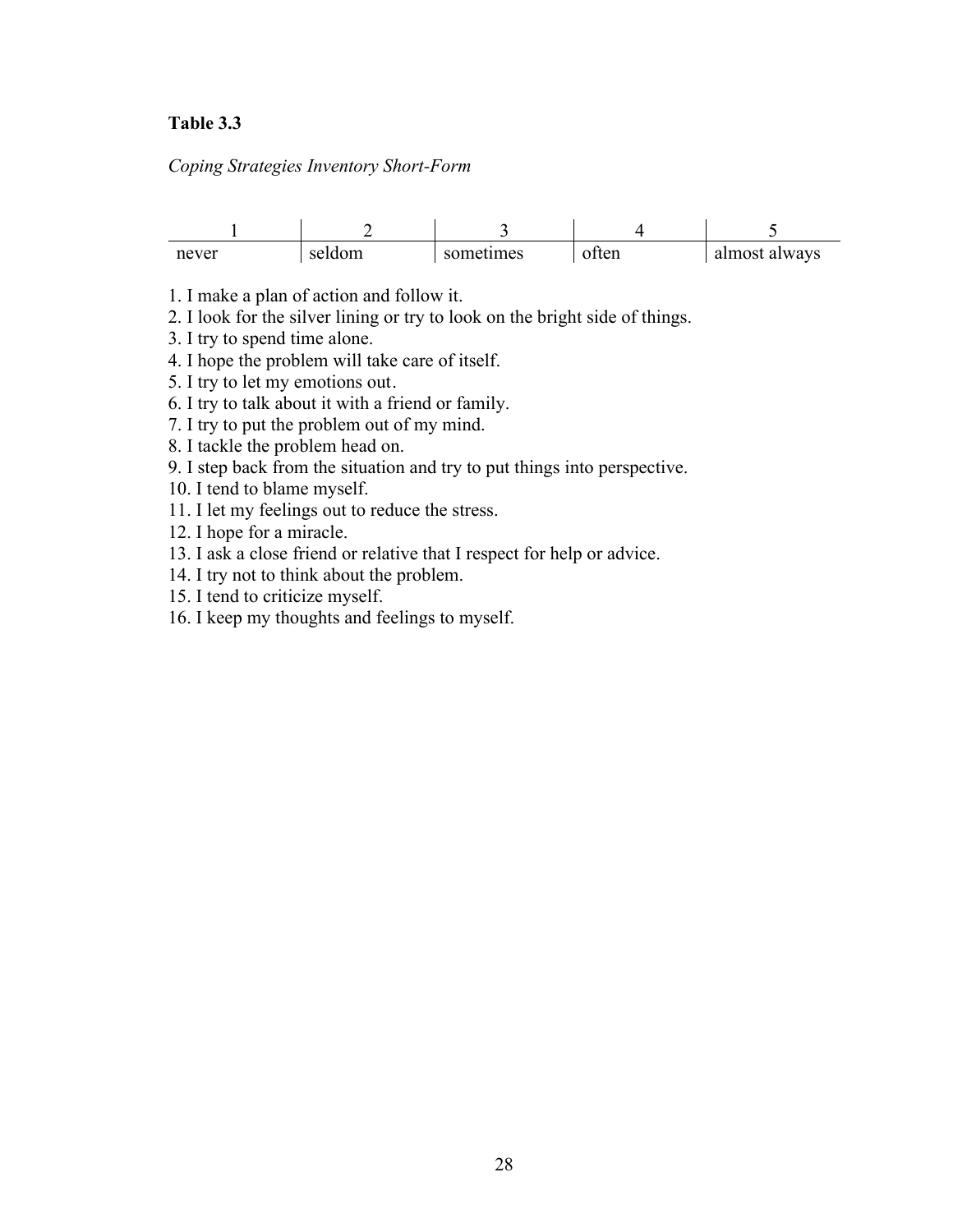## <span id="page-38-0"></span>**Table 3.4**

| Big Five Inventory (18 items) |  |  |
|-------------------------------|--|--|
|-------------------------------|--|--|

| Strongly<br>disagree     | Disagree a<br>little | Neither agree<br>nor disagree | Agree a little | <b>Strongly Agree</b> |  |  |
|--------------------------|----------------------|-------------------------------|----------------|-----------------------|--|--|
| Big Five Inventory (BFI) |                      |                               |                |                       |  |  |

 $\alpha = .83$ 

*I see myself as a person who…*

**Openness** 

- 30. Values artistic, aesthetic experiences
- 40. Likes to reflect, play with ideas
- 44. Is sophisticated in art, music, or literature event?

**Conscientiousness** 

- 03. Does a thorough job
- 28. Perseveres until the task is finished
- 33. Does things efficiently
- 38. Makes plans and follows through with them

Extraversion

- 01. Is talkative
- 11. Is full of energy
- 36. Is outgoing, sociable

Agreeableness

- 17. Has a forgiving nature
- 22. Is generally trusting
- 32. Is considerate and kind to almost everyone
- 42. Likes to cooperate with others

**Neuroticism** 

- 04. Is depressed, blue
- 14. Can be tense
- 19. Worries a lot
- 39. Gets nervous easily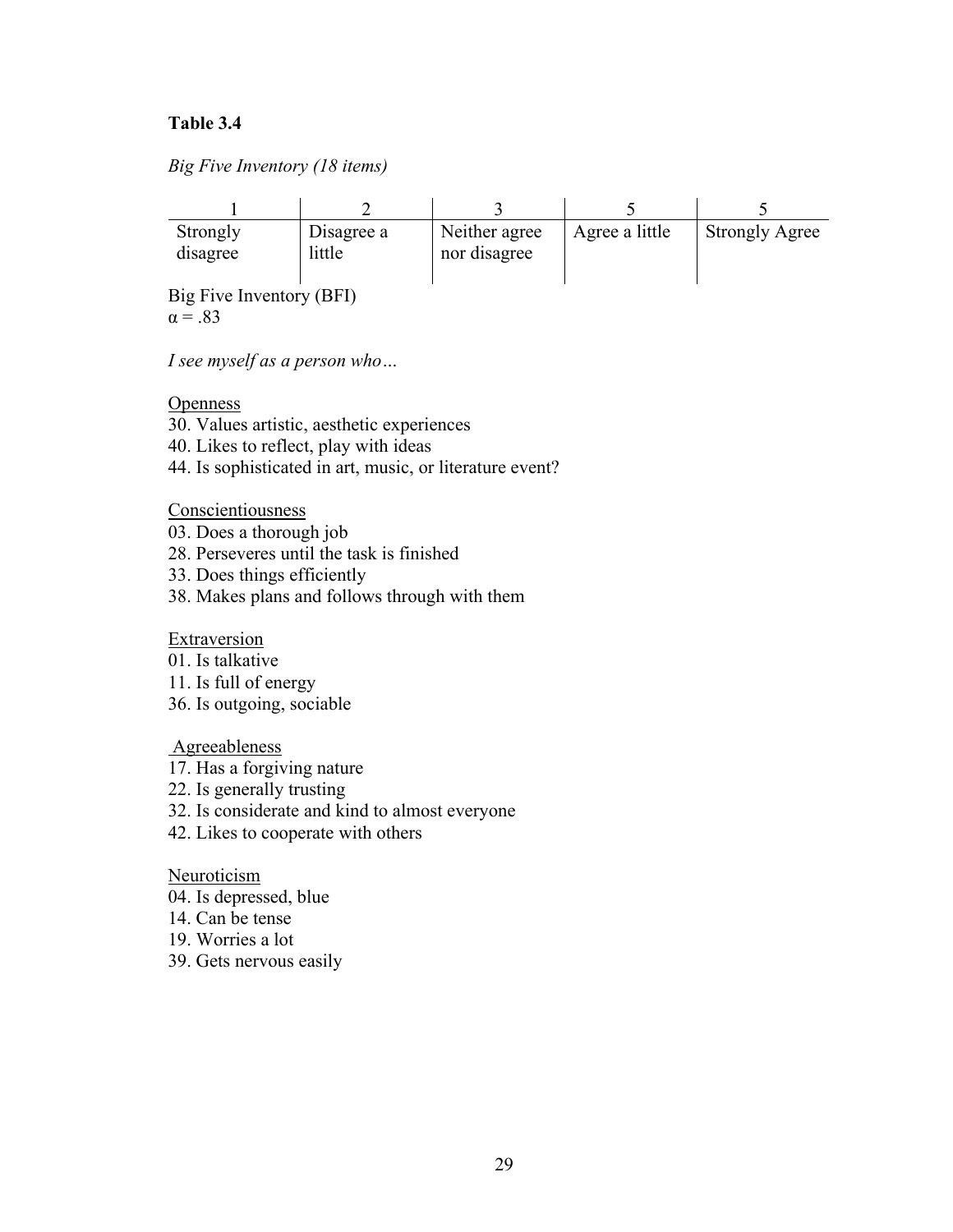#### **CHAPTER 4: RESULTS**

#### <span id="page-39-1"></span><span id="page-39-0"></span>**4.1 DESCRIPTIVES**

Descriptive statistics are shown in Table 4.1. Table 4.2 includes correlations among study variables. These indicated significant and positive associations between extraversion and problem-focused coping strategies, between openness and problemfocused coping strategies, and between neuroticism and emotion-focused coping strategies. Age was significantly and positively related to agreeableness, but no other main study variables were associated with age. Family structure was significantly and positively related to neuroticism, physical trauma, and sexual trauma. Family structure was significantly and negatively correlated with agreeableness. SES was significantly and positively related to agreeableness, extraversion, problem-focused disengagement coping, and problem-focused engagement coping.

#### <span id="page-39-2"></span>**4.2 HYPOTHESIS 1, 2, & 3**

Next, as an initial step, a hierarchical regression analysis was conducted to test Hypotheses 1, 2, and 3.

#### <span id="page-39-3"></span>**4.2.1 Hypothesis 1**

Results revealed that extraversion was positively associated with problem-focused engagement coping, controlling for background variables ( $b = .43$ ,  $SE = .05$ ,  $p < .01$ ). This finding supported Hypothesis 1. In addition, family structure  $(b = -.24, SE = .10, p <$ .01) and SES ( $b = .14$ ,  $SE = .07$ ,  $p < .01$ ) were significantly associated with problemfocused engagement coping.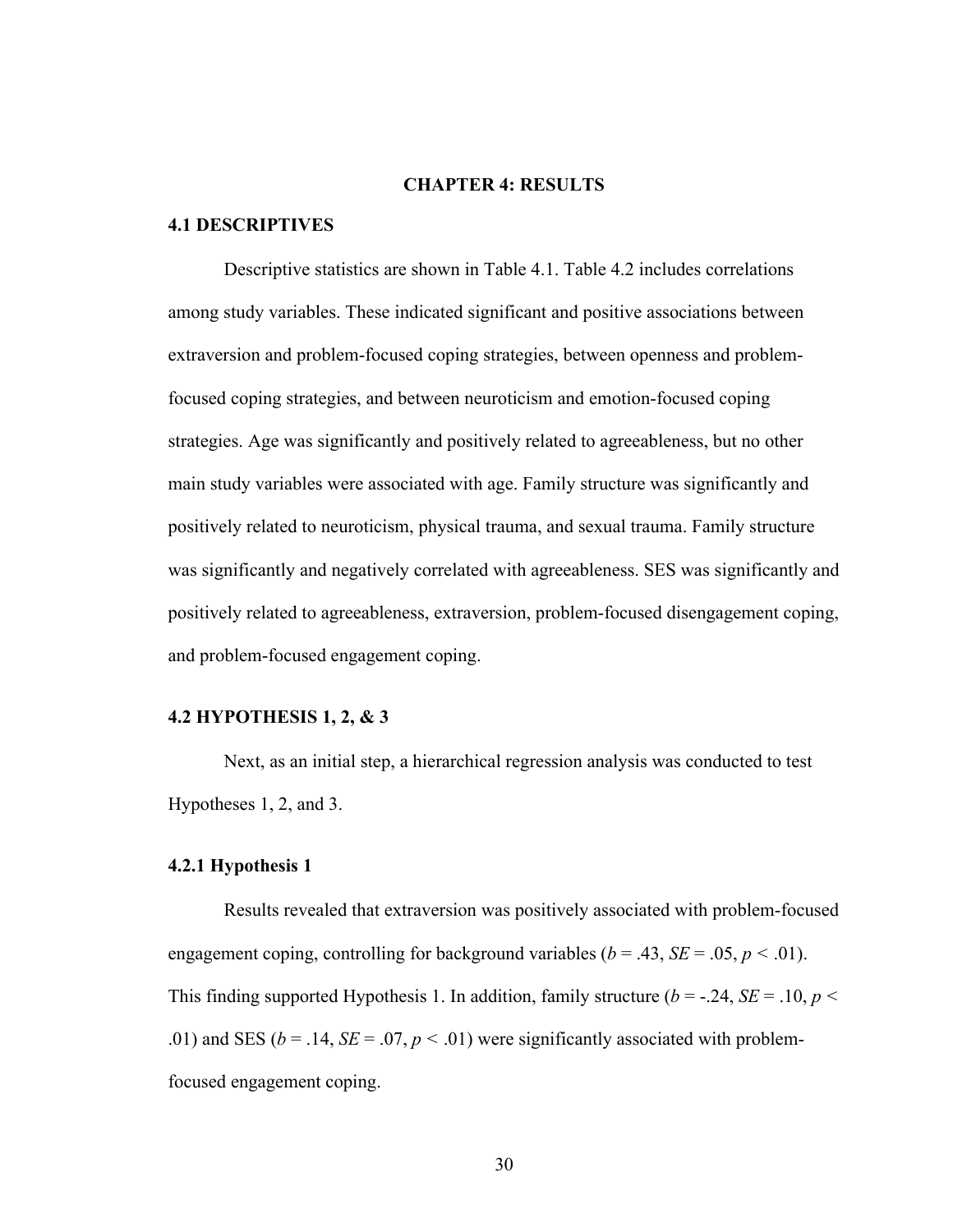#### <span id="page-40-0"></span>**4.2.2 Hypothesis 2**

Results revealed that neuroticism was significantly and positively associated with emotion-focused disengagement coping, controlling for background variables (*b* = .51,  $SE = .05$ ,  $p < .01$ ). This finding supported Hypothesis 2. No background variables were significantly associated with emotion-focused disengagement coping.

#### <span id="page-40-1"></span>**4.2.3 Hypothesis 3**

Results revealed that openness was significantly and positively associated with problem-focused engagement coping, controlling for background variables (*b* = .23, *SE* = .06,  $p < .01$ ). This finding supported Hypothesis 3. Family structure ( $b = -.13$ ,  $SE = .11$ ,  $p < .05$ ) and SES ( $b = .20$ ,  $SE = .07$ ,  $p < .01$ ) were significant correlates of problemfocused engagement coping. Results for the regression analyses are shown in Table 4.3.

#### <span id="page-40-2"></span>**4.3 Hypothesis 4**

In a final step, a series of moderation model tests were carried out using the PROCESS macro in SPSS. Findings are included in Table 4.4. For hypothesis 4a, which predicted that sexual trauma would moderate the association between extraversion and problem-focused engagement analyses indicated that there was no statistically significant moderation effect by sexual trauma on the link between extraversion and problemfocused engagement coping, net any effects by background variables.

For hypothesis 4b, which predicted that sexual trauma would moderate the associated between neuroticism and emotion-focused engagement coping, moderation analyses indicated no statistically significant moderation effect by sexual trauma on the link between neuroticism and emotion-focused disengagement coping, net any effects by background variables. For hypothesis 4c, which predicted that the relationship between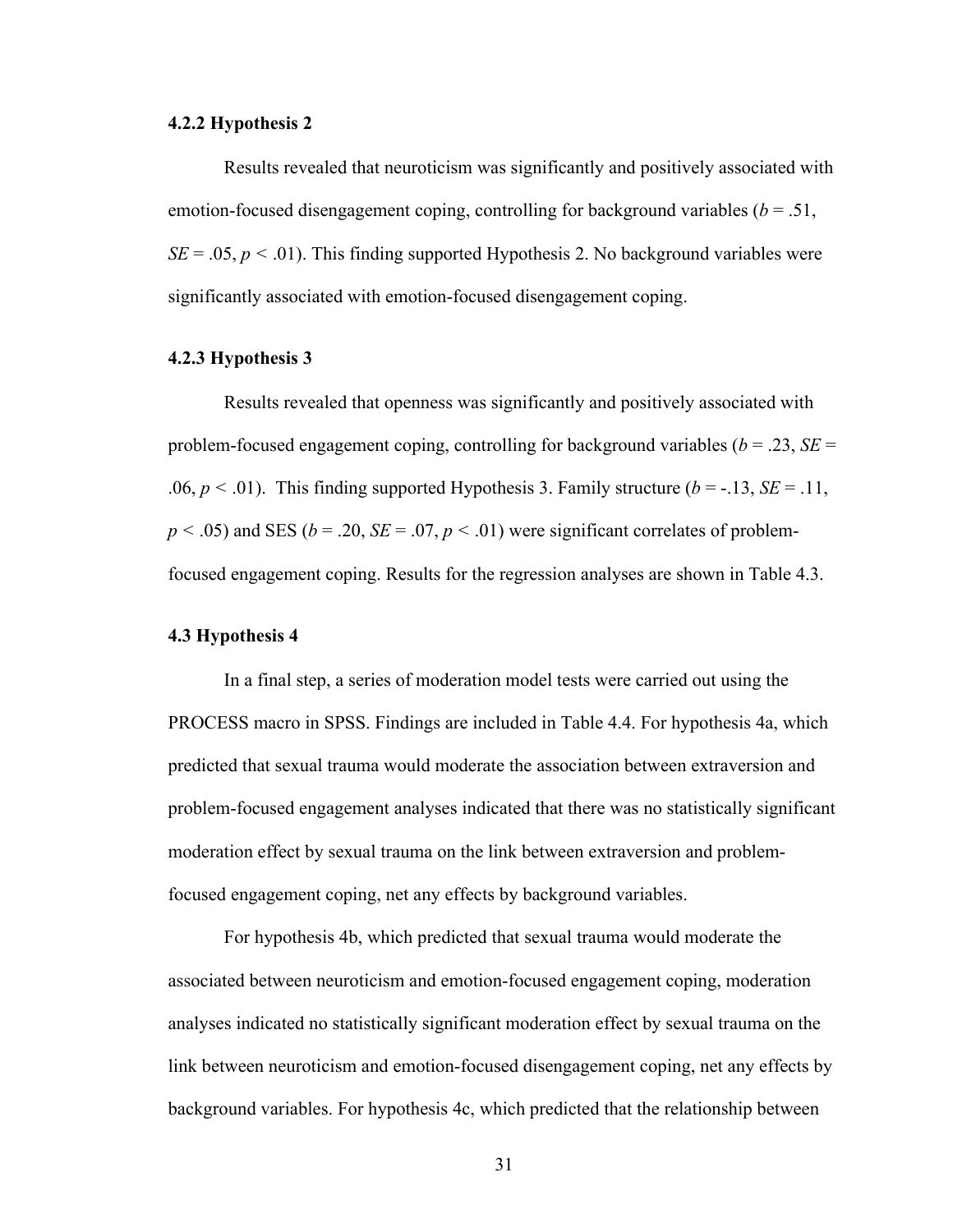openness and problem-focused engagement coping would be moderated by sexual trauma, moderation analyses indicated that there was no statistically significant moderation effect by sexual trauma between openness and problem-focused engagement coping, net any effects by background variables.

For hypothesis 4d, which predicted that the association between extraversion and problem-focused engagement coping would be moderated by physical trauma, analyses indicated no statistically significant moderation effect by physical trauma between extraversion and problem-focused engagement coping, net any effects by background variables.

For hypothesis 4e, which predicted that the association between neuroticism and emotion-focused disengagement coping would be moderated by physical trauma, moderation analyses indicated no statistically significant moderation effect by physical trauma between neuroticism and emotion-focused disengagement coping, net any effects by background variables.

For hypothesis 4f, which predicted the relationship between openness and problem-focused coping would be moderated by physical trauma, moderation analyses indicated no statistically significant moderation effect by physical trauma between openness and problem-focused engagement coping, net any effects by background variables.

In conclusion, moderation model tests provided no evidence of trauma potentiating the relationships between personality measures and indicators of general coping behaviors/strategies.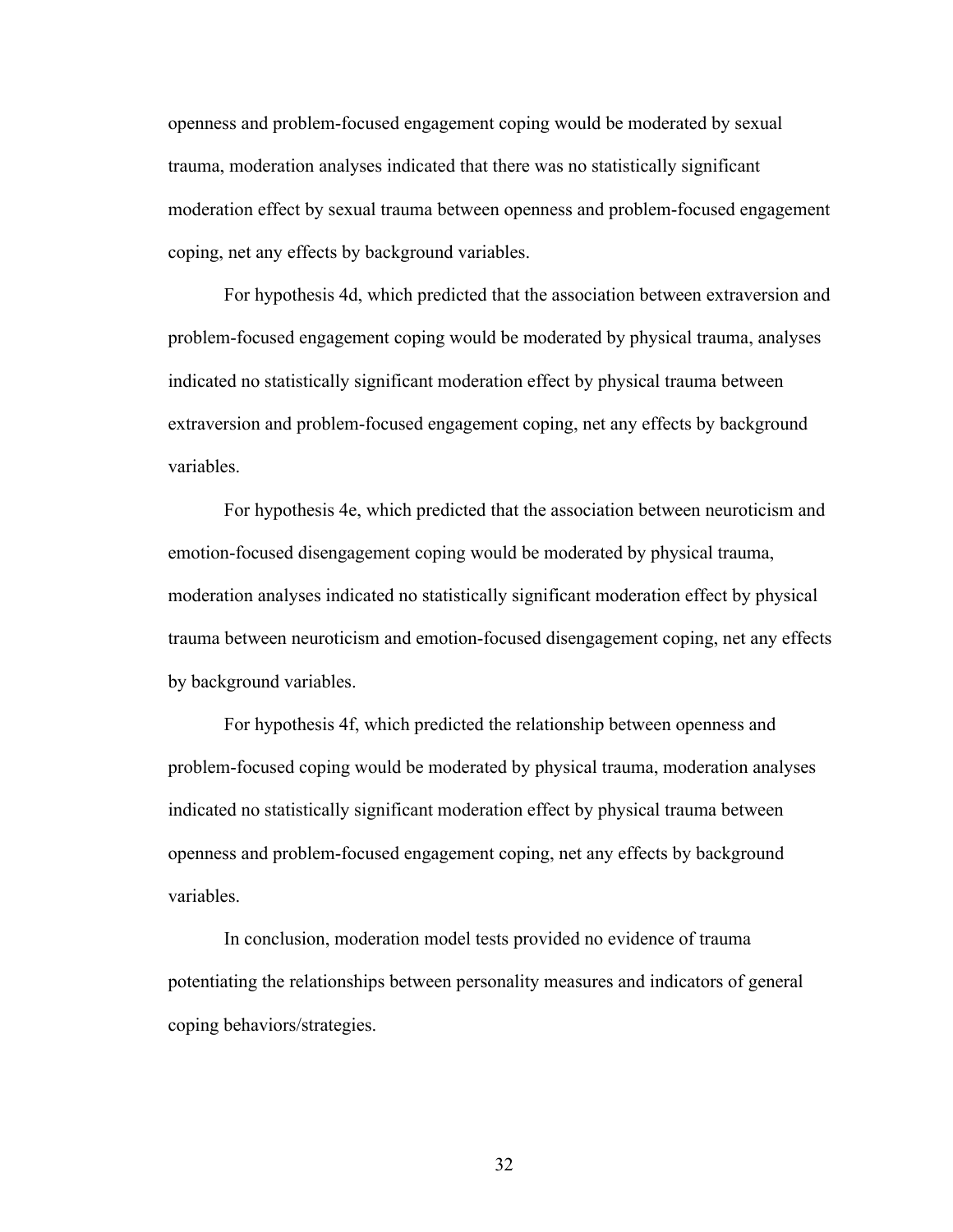**Table 4.1** *Descriptive Statistics of Main Study Variables*

<span id="page-42-0"></span>

| Leseriptive suutsites of main situs variasies<br>Variable | M/n          | SD  | $\frac{0}{0}$ α |
|-----------------------------------------------------------|--------------|-----|-----------------|
| Age                                                       | 19.6         | 1.9 |                 |
| Family Stucture                                           |              |     |                 |
| Two-parent                                                | 115          |     | 62.0            |
| Other                                                     | 188          |     | 38.0            |
| Race/Ethnicity                                            |              |     |                 |
| African American (Black)                                  | 48           |     | 15.8            |
| Asian American                                            | 15           |     | 4.9             |
| European American (Hispanic and non-Hisp.)                | 239          |     | 78.6            |
| Native American                                           | $\mathbf{1}$ |     | 0.3             |
| Native Hawaiian/Pacific Islander                          | $\mathbf{1}$ |     | 0.3             |
| <b>SES</b>                                                | $-.01$       | .80 |                 |
| Emotion-Focused Disengagement                             | 3.38         | .81 | .74             |
| Problem-Focused Engagement                                | 3.26         | .96 | .86             |
| Problem-Focused Disengagement                             | 3.39         | .84 | .86             |
| Emotion-Focused Engagement                                | 3.10         | .79 | .75             |
| Openness                                                  | 3.54         | .87 | .72             |
| Conscientiousness                                         | 3.99         | .70 | .83             |
| Extraversion                                              | 3.51         | .99 | .85             |
| Agreeableness                                             | 3.95         | .73 | .79             |
| Neuroticism                                               | 3.37         | .81 | .75             |
| Sexual Trauma                                             |              |     |                 |
| Yes                                                       | 65           |     | 21.4            |
| $\rm No$                                                  | 239          |     | 78.6            |
| Physical Trauma                                           |              |     |                 |
| Yes                                                       | 21           |     | 6.9             |
| $\rm No$                                                  | 283          |     | 93.1            |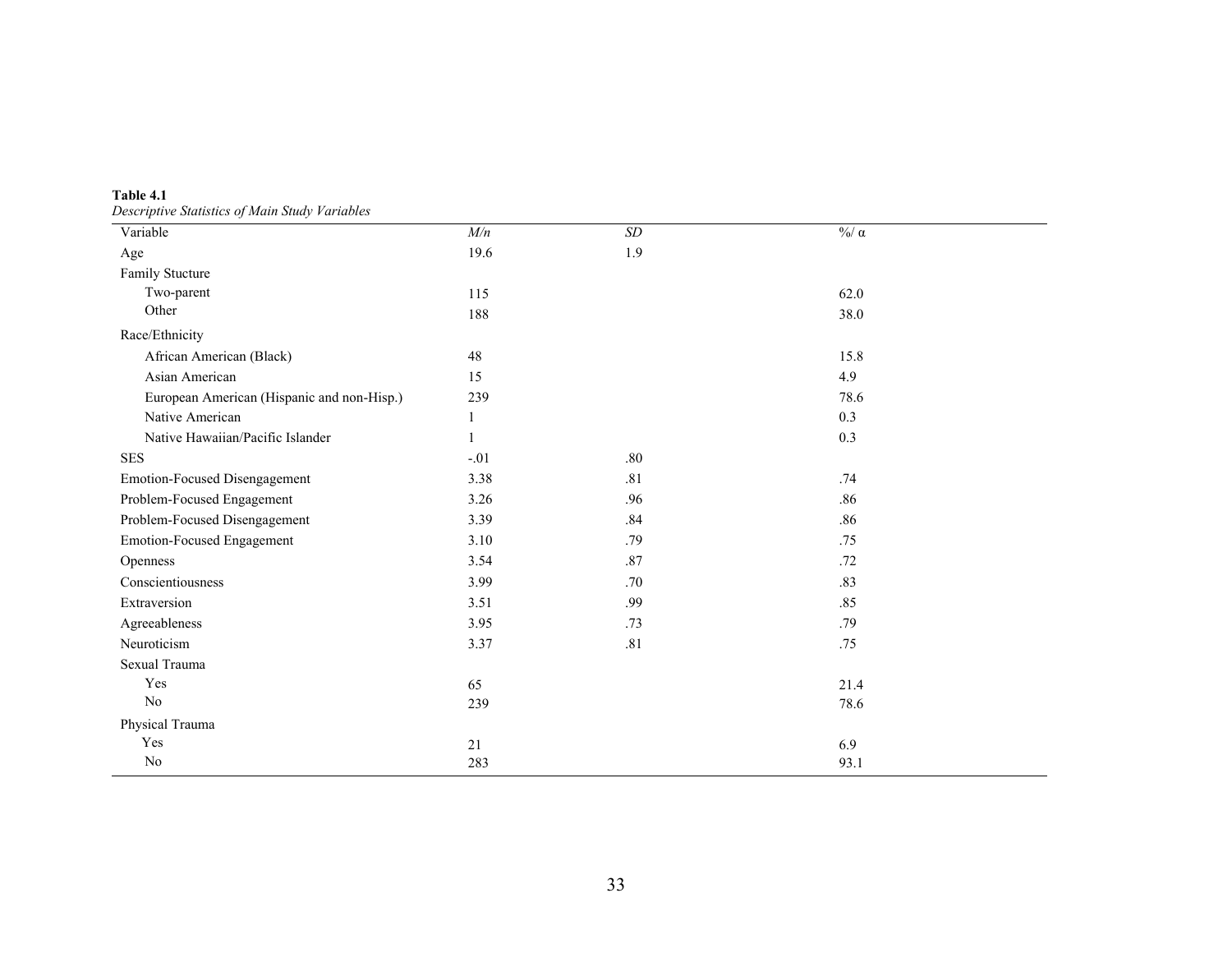| Table 4.2                          |  |
|------------------------------------|--|
| Correlations among Study Variables |  |

|            | Age                      | Race     | FS                       | <b>SES</b> | Open                     | Cons                                 | Agree                        | Neuro                    | Extra                    | EmoEn    | ProbDis                  | EmoDis   | ProbEn                   | PhysTra                  | SexTra    |
|------------|--------------------------|----------|--------------------------|------------|--------------------------|--------------------------------------|------------------------------|--------------------------|--------------------------|----------|--------------------------|----------|--------------------------|--------------------------|-----------|
| Age        | $\overline{\phantom{0}}$ | $-.03$   | $.16**$                  | $-.13*$    | .02                      | $-.08$                               | $-12*$                       | .04                      | $-.11$                   | .09      | $-.02$                   | .00      | $-.02$                   | .07                      | .02       |
| Race       | $-.03$                   |          | $-.14**$                 | $.16**$    | .00                      | $.22***$                             | $.19**$                      | .06                      | $.23***$                 | $-.07$   | $.14*$                   | .03      | $.16**$                  | .05                      | .06       |
| <b>FS</b>  | $.16**$                  | $-.14*$  | $\overline{\phantom{0}}$ | $-29***$   | .06                      | $-.08$                               | $-.14*$                      | $.12*$                   | $-.07$                   | .03      | $-.10$                   | .07      | $-.18$                   | $.19***$                 | $.14*$    |
| <b>SES</b> | $-.13*$                  | $.16**$  | $\overline{\phantom{0}}$ |            | .07                      | $.12*$                               | $.18**$                      | $-.07$                   | $.23***$                 | $-.07$   | $.15**$                  | $-.08$   | $.26***$                 | $-.08$                   | $-.09$    |
|            |                          |          | $.29***$                 |            |                          |                                      |                              |                          |                          |          |                          |          |                          |                          |           |
| Open       | .02                      | .00      | .06                      | .07        | $\overline{\phantom{0}}$ | $.39***$                             | $.42***$                     | $.27***$                 | $.31***$                 | $.12*$   | $.27***$                 | $.17**$  | $.23***$                 | .04                      | .10       |
| Cons       | $-.08$                   | $.22***$ | $-.08$                   | $.12*$     | $.39***$                 |                                      | $.67***$                     | .09                      | $.51***$                 | $.14*$   | $.58***$                 | $.13*$   | $.46***$                 | $-.19***$                | .00       |
| Agree      | $-.12*$                  | $.19**$  | $-.14*$                  | $.18**$    | $.42***$                 | $.67***$                             | $\qquad \qquad \blacksquare$ | .12                      | $.55***$                 | .11      | .48***                   | $.14*$   | $.47***$                 | $-.11$                   | $-.04$    |
| Neuro      | .04                      | .06      | .12                      | $-.07$     | $.27***$                 | .09                                  | .12                          | $\overline{\phantom{0}}$ | $-.15**$                 | $.32***$ | $-.16**$                 | $.53***$ | $-.09$                   | .12                      | $.24***$  |
| Extra      | $-.11$                   | $.23***$ | $-.07$                   | $.23***$   | $.31***$                 | $.51***$                             | $.55***$                     | $-.15**$                 | $\overline{\phantom{0}}$ | .04      | $.43***$                 | $-.08$   | $.45***$                 | $-.01$                   | $-.07$    |
| EmoEn      | .09                      | $-.02$   | .03                      | $-.07$     | $.12*$                   | $.14*$                               | .11                          | $.32***$                 | .04                      |          | .13                      | $.55***$ | .12                      | .03                      | .09       |
| ProbDis    | $-.02$                   | .14*     | $-.10$                   | $.15**$    | $.27***$                 | $.58***$                             | $.48***$                     | $-.16**$                 | $.43***$                 | $.13*$   | $\overline{\phantom{0}}$ | .10      | $.71***$                 | $-.17**$                 | $-.21***$ |
| EmoDis     | .00                      | .03      | .07                      | $-.08$     | $.17**$                  | $.13*$                               | $.14*$                       | $.53***$                 | $-.08$                   | $.55***$ | .09                      |          | .01                      | .09                      | $.14*$    |
| ProbEn     | $-.02$                   | $.16**$  | $-.18$                   | $.26***$   | $.23***$                 | $.46***$                             | $.47***$                     | $-.09$                   | $.45***$                 | .12      | $.71***$                 | .01      | $\overline{\phantom{0}}$ | $-.16**$                 | $-.13*$   |
| PhysTra    | .08                      | .05      | $.19***$                 | $-.08$     | .04                      | $\overline{\phantom{a}}$<br>$.19***$ | $-.11$                       | $.12*$                   | $-.01$                   | .03      | $-.17**$                 | .09      | $-.16**$                 | $\overline{\phantom{0}}$ | $.21***$  |
| SexTra     | .02                      | $-.03$   | $.14*$                   | $-.09$     | .10                      | .00                                  | $-.04$                       | $.24***$                 | $-.07$                   | .09      | $-.21***$                | $.14*$   | $-.13*$                  | $.21***$                 |           |

<span id="page-43-0"></span>*Notes.* FS = Family structure. Cons = Conscientiousness. Agree = Agreeableness. Neuro = Neuroticism. Extra = Extraversion. EmoEn = Emotion-focused engagement coping/ ProblemDis = Problem-focused disengagement coping. EmoDis = Emotion-focused disengagement coping. ProbEn = Problem-Focused engagement. PhysTra = Physical Trauma. SexTra = Sexual Trauma.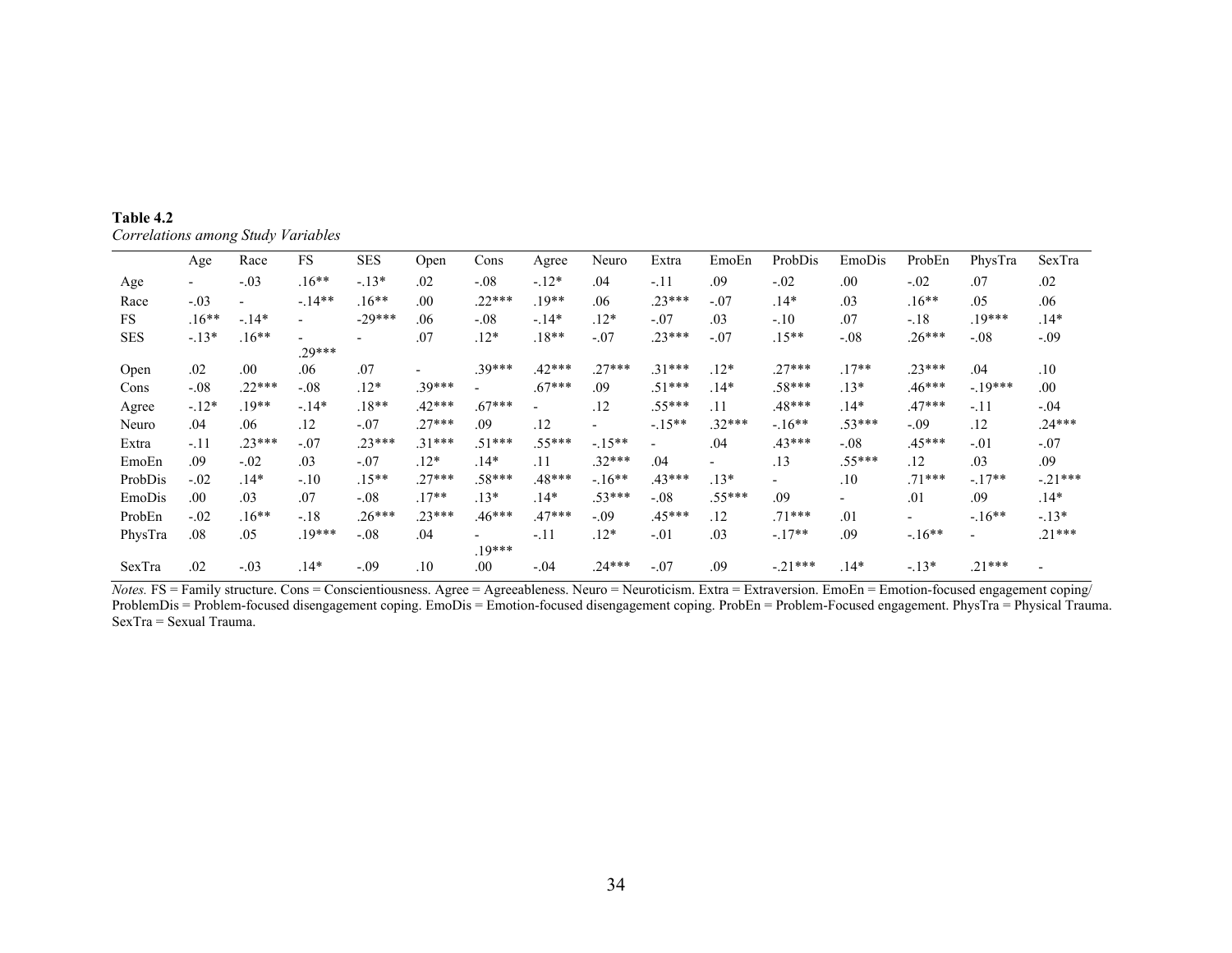# **Table 4.3**

|        |              | Hypothesis 1: DV=ProbEn |                 |                                     |            | Hypothesis 2: DV=EmoDis |                 |         |            | Hypothesis 3: DV=ProbEn |      |         |  |
|--------|--------------|-------------------------|-----------------|-------------------------------------|------------|-------------------------|-----------------|---------|------------|-------------------------|------|---------|--|
| Step   | Variabl<br>e | B                       | SE <sub>B</sub> | $\beta$                             | Variable   | $\mathbf B$             | SE <sub>B</sub> | $\beta$ | Variable   | $\bf{B}$                | SE B | $\beta$ |  |
| Step 1 | Age          | .01                     | .03             | .02                                 | Age        | $-.01$                  | .02             | $-.02$  | Age        | .01                     | .03  | .02     |  |
|        | Race         | .22                     | .13             | .10                                 | Race       | .07                     | .11             | .03     | Race       | .22                     | .13  | .10     |  |
|        | <b>FS</b>    | $-.23$                  | .12             | $-.12$                              | <b>FS</b>  | .05                     | .10             | .03     | <b>FS</b>  | $-.23$                  | .12  | $-.12$  |  |
|        | <b>SES</b>   | .26                     | .07             | .21                                 | <b>SES</b> | $-.10$                  | .06             | $-.10$  | <b>SES</b> | .26                     | .07  | .21     |  |
| Step 2 | Age          | .028                    | .025            | .06                                 | Age        | $-.01$                  | .02             | $-.025$ | Age        | .01                     | .03  | .02     |  |
|        | Race         | .02                     | .12             | .01                                 | Race       | $-.06$                  | .06             | $-.06$  | Race       | .23                     | .13  | .10     |  |
|        | <b>FS</b>    | $-.24$                  | .10             | $\overline{\phantom{a}}$<br>$.24**$ | <b>FS</b>  | $-.03$                  | .09             | $-.02$  | <b>FS</b>  | $-.26$                  | .11  | $-.13*$ |  |
|        | <b>SES</b>   | .17                     | .07             | $.14**$                             | <b>SES</b> | $-.06$                  | .05             | $-.06$  | <b>SES</b> | .24                     | .07  | $.20**$ |  |
|        | Extra        | .41                     | .05             | $.43**$                             | Neuro      | .51                     | .05             | $.51**$ | Open       | .25                     | .06  | $.23**$ |  |

*Regression Models Predicting Different Coping Styles by Background Variables and Personality Traits*

<span id="page-44-0"></span>*Notes.* FS = Family structure. Neuro = Neuroticism. Extra = Extraversion. Open = Openness. EmoDis = Emotion-focused disengagement coping. ProbEn = Problem-Focused engagement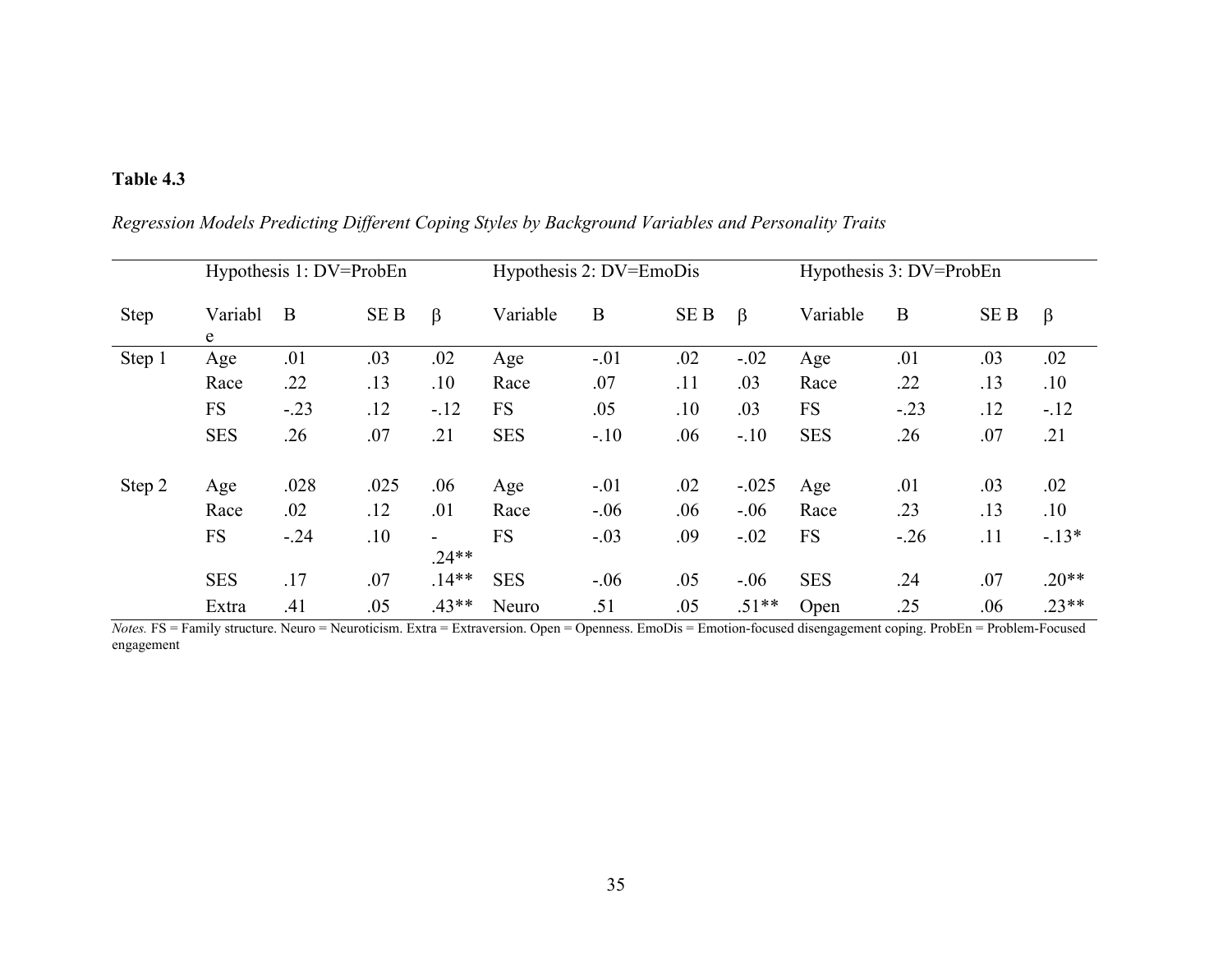# **Table 4.4**

*PROCESS Models: Trauma moderating the links between Personality Traits and Coping Styles*

<span id="page-45-0"></span>

|          | <b>Hypothesis 4a: DV=ProbEn</b> |              |            |              | <b>Hypothesis 4b: DV=EmoDis</b> |                 |              | <b>Hypothesis 4c: DV=ProbEn</b> |                 |  |  |
|----------|---------------------------------|--------------|------------|--------------|---------------------------------|-----------------|--------------|---------------------------------|-----------------|--|--|
|          | $R-sq = .26$                    |              |            | $R-sq = .27$ |                                 |                 | $R-sq = .14$ |                                 |                 |  |  |
| Sexual   | Variable                        | $\mathbf{B}$ | <b>SEB</b> | Variable     | $\mathbf{B}$                    | SE <sub>B</sub> | Variable     | $\mathbf{B}$                    | SE <sub>B</sub> |  |  |
| Trauma   | Age                             | .03          | .03        | Age          | $-.01$                          | .02             | Age          | .010                            | .03             |  |  |
|          | Race                            | .05          | .12        | Race         | $-.01$                          | .10             | Race         | $.25*$                          | .13             |  |  |
|          | <b>FS</b>                       | $-.22*$      | .11        | <b>FS</b>    | $-.04$                          | .09             | FS           | $-.23*$                         | .11             |  |  |
|          | <b>SES</b>                      | $.16*$       | .07        | <b>SES</b>   | $-.05$                          | .05             | <b>SES</b>   | $.23**$                         | .07             |  |  |
|          | Extra                           | $.41***$     | .06        | Neuro        | .49***                          | .06             | Open         | .26                             | .06             |  |  |
|          | SexTra                          | $-.38$       | .49        | SexTra       | $-.45$                          | .49             | SexTra       | $-.25$                          | .61             |  |  |
|          | Int.                            | .06          | .14        | Int.         | .13                             | .13             | Int.         | $-.01$                          | .16             |  |  |
|          | <b>Hypothesis 4d: DV=ProbEn</b> |              |            |              | <b>Hypothesis 4e: DV=EmoDis</b> |                 |              | <b>Hypothesis 4f: DV=ProbEn</b> |                 |  |  |
|          | $R-sq = .27$                    |              |            | $R-sq = .27$ |                                 |                 | $R-sq = .15$ |                                 |                 |  |  |
| Physical | Variable                        | B            | <b>SEB</b> | Variable     | B                               | SE B            | Variable     | B                               | SE <sub>B</sub> |  |  |
| Trauma   | Age                             | .03          | .03        | Age          | $-.03$                          | .02             | Age          | .02                             | .03             |  |  |
|          | Race                            | .04          | .12        | Race         | $-.10$                          | .10             | Race         | $.26*$                          | .13             |  |  |
|          | <b>FS</b>                       | $-.20$       | .11        | <b>FS</b>    | $-.05$                          | .09             | <b>FS</b>    | $-.22$                          | .11             |  |  |
|          | <b>SES</b>                      | $.17*$       | .07        | <b>SES</b>   | $-.06$                          | .05             | <b>SES</b>   | $.22**$                         | .07             |  |  |
|          | Extra                           | $.43***$     | .05        | Neuro        | $.52***$                        | .05             | Open         | $.23***$                        | .06             |  |  |
|          | PhysTra                         | $-.20$       | .70        | PhysTra      | .79                             | .84             | PhysTra      | $-1.60$                         | .87             |  |  |
|          | Int.                            | $-.06$       | .19        | Int.         | $-.17$                          | .23             | Int.         | .30                             | .23             |  |  |

*Notes.* FS = Family structure. Neuro = Neuroticism. Extra = Extraversion. E. EmoDis = Emotion-focused disengagement coping. ProbEn = Problem-Focused engagement. PhysTra = Physical Trauma. SexTra = Sexual Trauma. Int. = Interaction term.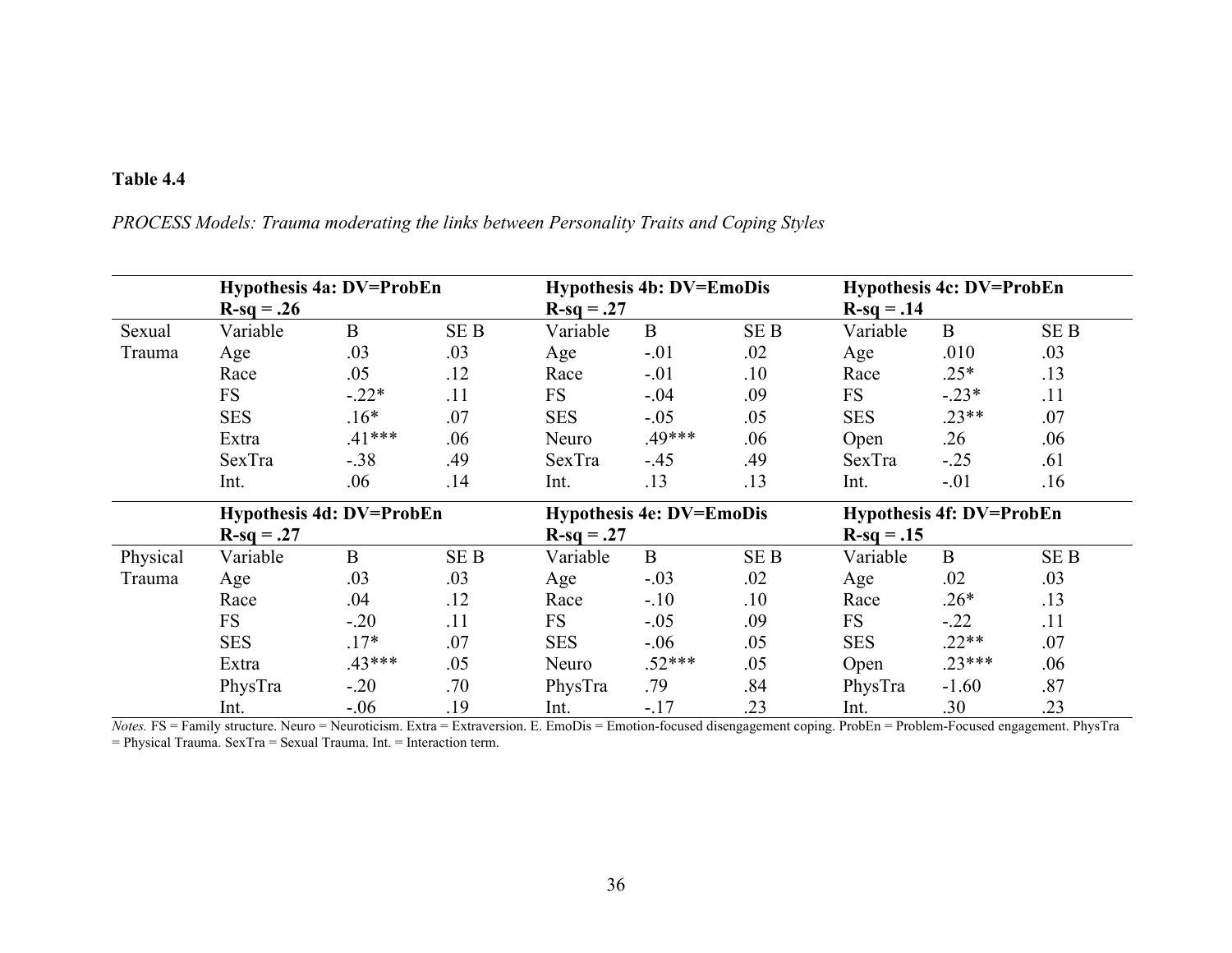#### **CHAPTER 5: DISCUSSION**

<span id="page-46-0"></span>Because of the prevalence of both physical and sexual trauma, it is paramount that research addresses the impact of these experiences and how it might be minimized. Coping is a process that may be both a risk and protective factor (Jenzer et al., 2020). This study provided some novel evidence surrounding coping and its correlates. Previous research has indicated that personality, more specifically, the Big Five dimensions, are linked to coping behaviors (e.g., Rassart et al., 2014). The evidence of the current study supported the expected associations between personality traits and coping behaviors. However, the hypothesized moderation effects of physical and sexual trauma in these associations were not supported. This means that the presence of trauma, whether it was physical or sexual, did not make the association between personality traits and coping behaviors either weaker or stronger. These unexpected findings could be due to several factors which will be discussed subsequently.

This study does, however, provide additional support for the hypothesized links between personality traits and coping choice. Previous research has found that extraversion is associated with problem-focused strategies of coping (Connor-Smith & Flachsbart, 2007). The present study provides further support for this relationship. More specifically, extraversion was a positive predictor of problem-focused engagement coping scores, meaning that individual who score relatively higher on extraversion are more likely to engage in coping behaviors that involve are active, such as discussing a problem with friends and family members or actively trying to let emotions out. Although the associations are less clear, openness has also been identified in previous research to be associated with a variety of coping behaviors such as active and relationship-focused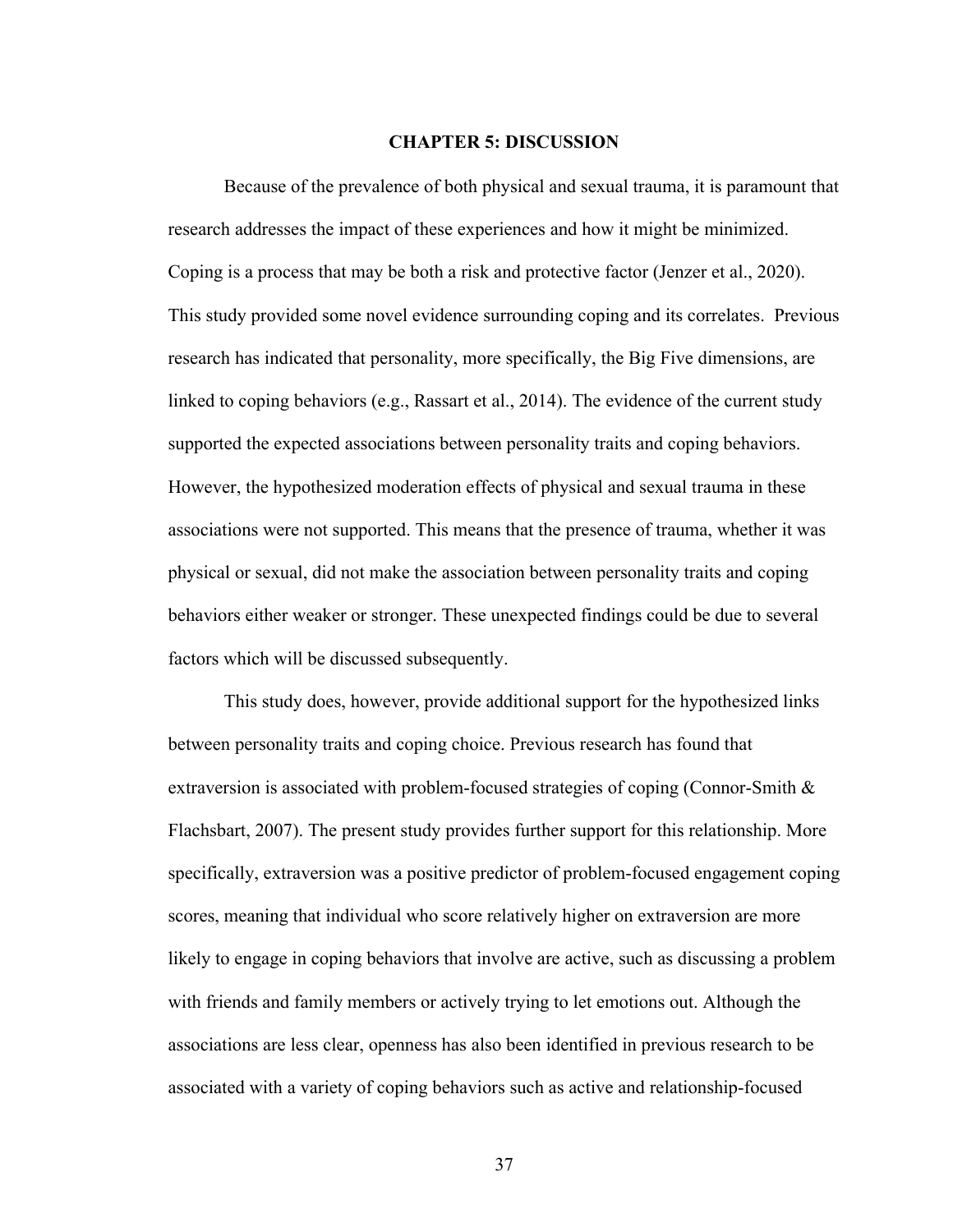coping (Penley & Tomaka, 2002, Lee-Baggley et al., 2005). Because previous findings appeared to show a pattern of active coping, it was expected that openness would be positively related to problem-focused engagement coping. Findings supported this expectation, meaning that like extraversion, openness was a significant and positive predictor of problem-focused engagement coping scores.

The literature has also linked neuroticism with both maladaptive coping behaviors and poor psychological and physical outcomes (An et al., 2013; Rassart et al., 2014; Connor-Smith & Flachsbart, 2007). Particularly, neuroticism has been found to be associated with negative emotion-focused strategies for coping (Fokas & Soysa, 2017). Findings from the present study are consistent with the previous literature. Specifically, neuroticism was a significant and positive predictor of emotion-focused disengagement coping. This means that individuals who score relatively higher on neuroticism tended to engage in coping that is more self-criticizing and blaming, or simply keeping their thoughts or problems to themselves. In addition to the relationships between personality traits and coping, this study explored the role of trauma in these associations. In previous literature, experiences of trauma have been found to be associated with general coping behaviors, and particularly more avoidant types of coping (Jenzer et al., 2020; Filipas & Ullman, 2006; Vaughn-Coaxum et al., 2018). Experiences of trauma also seem to impact coping in response to specific events. For example, Bedard-Gilligan et al. (2012) showed individuals experiencing posttraumatic stress symptoms found it more difficult to disclose information about traumatic events. Based on this information, it was expected that trauma would moderate the associations between personality traits and coping behaviors. However, neither sexual nor physical trauma was found to moderate these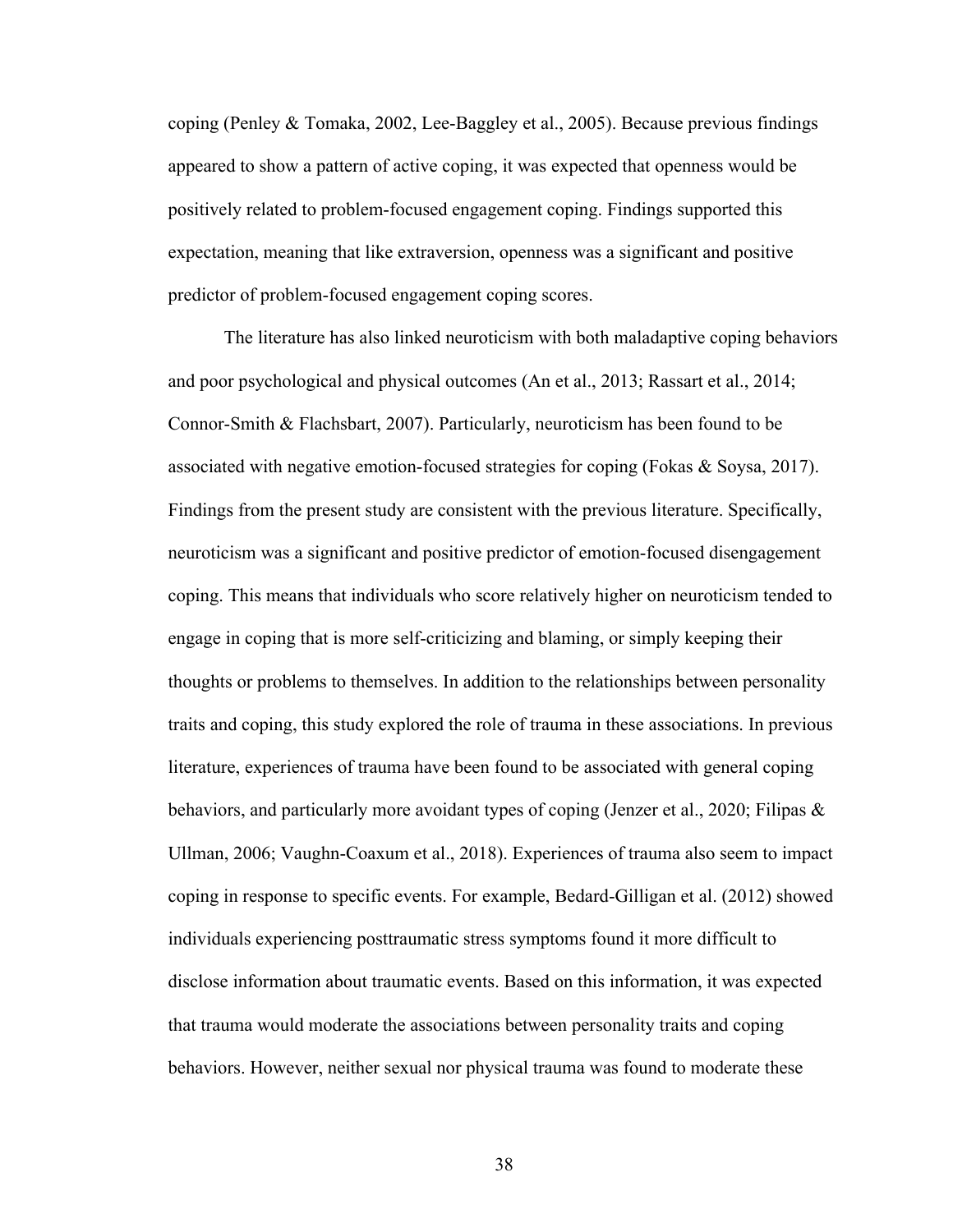<span id="page-48-0"></span>associations between personality traits and coping.

#### **5.1 LIMITATIONS**

The present study is not without a number of limitations that might have impacted findings. One factor which may have contributed to finding no evidence of moderation effects is simply related to the low rate of trauma in this college student population. The majority of the sample had not experienced trauma. The small number of individuals who reported experiences of trauma, either physical or sexual, contributed to the fact that the study might suffer from low statistical power, and therefore, moderation effects could not be detected.

Another factor that may have impacted the results is related to the measurement of the main study constructs. In this study, both types of traumas were measured as a dichotomous measure, namely sexual and physical trauma. Thus, this eliminated the possibility of investigating how and whether severity impacted the observed effects. There may also exist subtypes of trauma which this measure was not able to detect due to its dichotomous nature. In addition, due to the sensitive nature of trauma, some respondents may have felt uncomfortable answering, meaning that the measure was not able to detect the true levels of trauma in the sample. These measurement issues might also have contributed to the study suffering from low statistical power and an inability to detect moderation effects by trauma.

The present study was based on convenience sampling of college students attending a large public university. This sampling technique means that this study findings cannot be generalized to the larger population. Therefore, additional research needs to be conducted based on both more diverse as well as representative samples to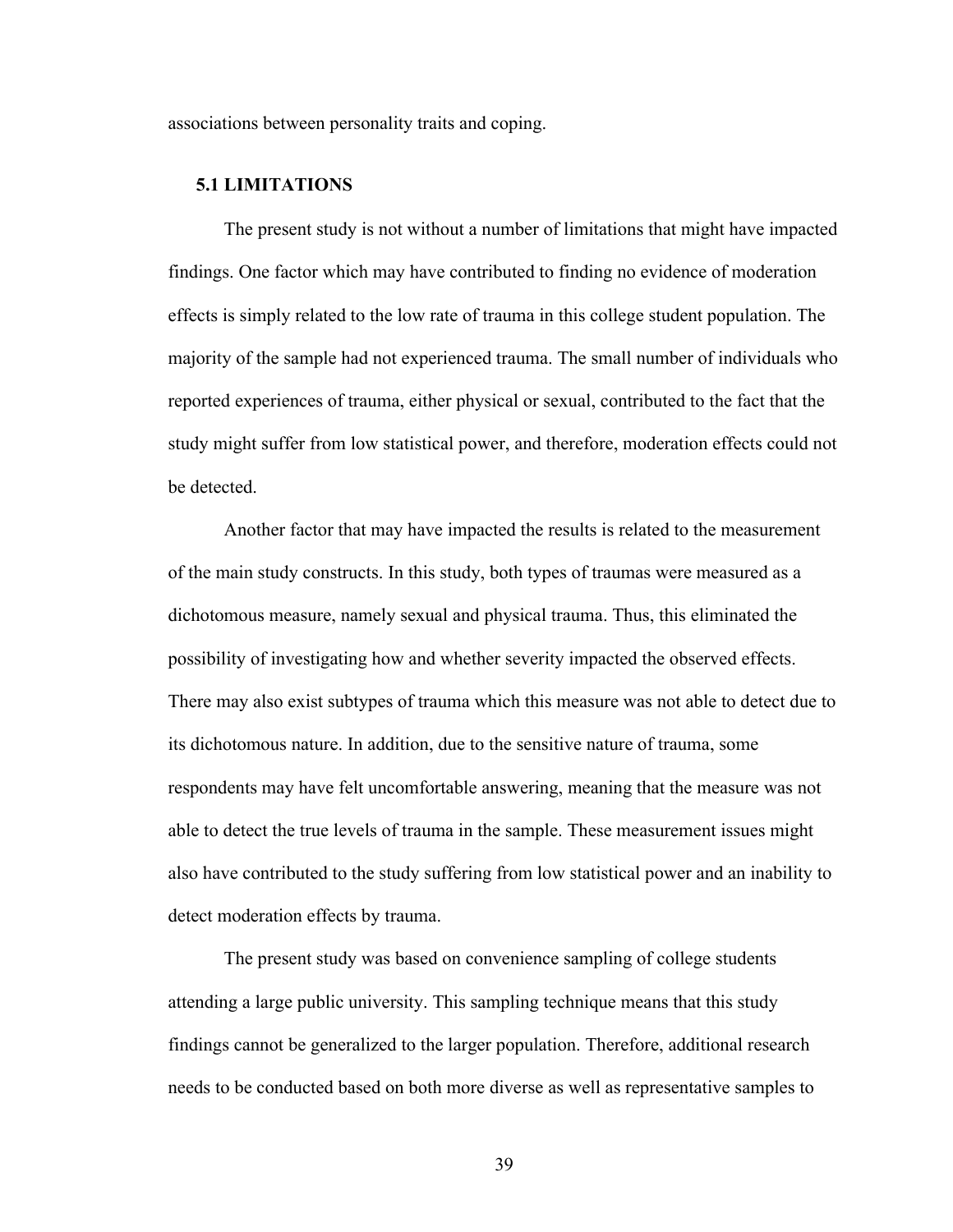test the associations between personality, coping, and trauma, particularly whether trauma moderates these links.

Finally, as the data were cross-sectional in nature, study findings do not permit any conclusions about causality. Future work needs to be carried out using longitudinal data sets that would permit testing of more complex models which would permit inferences of direction of effect and causality to a greater extent.

#### <span id="page-49-0"></span>**5.2 FUTURE RESEARCH**

This study provides evidence that trauma does not potentiate the relationship between personality and general coping behaviors; however, more research with different samples and measures to clarify the role, if any, of trauma on coping as well as on the link between individual differences and coping is needed. As discussed, a number of study limitations include ones due to measurement. One way that may address limitation would be to do an exploratory, qualitative study. By sampling only those that have experienced trauma, researchers may be able to better determine the long-term impact of trauma and if it is associated with a change in coping behaviors.

Although this study adds to the literature on personality, coping, and responses to trauma, a number of additional questions remain unanswered and should be explored in greater depth future research. For example, the relationship between trauma and coping remains unclear, despite the fact that it was addressed to some extent in the present study in correlations and moderation tests. How does trauma influence the specific coping response? Additionally, individual predispositions in coping behaviors may influence the initial response to traumatic experiences. More research is simply needed to answer these questions.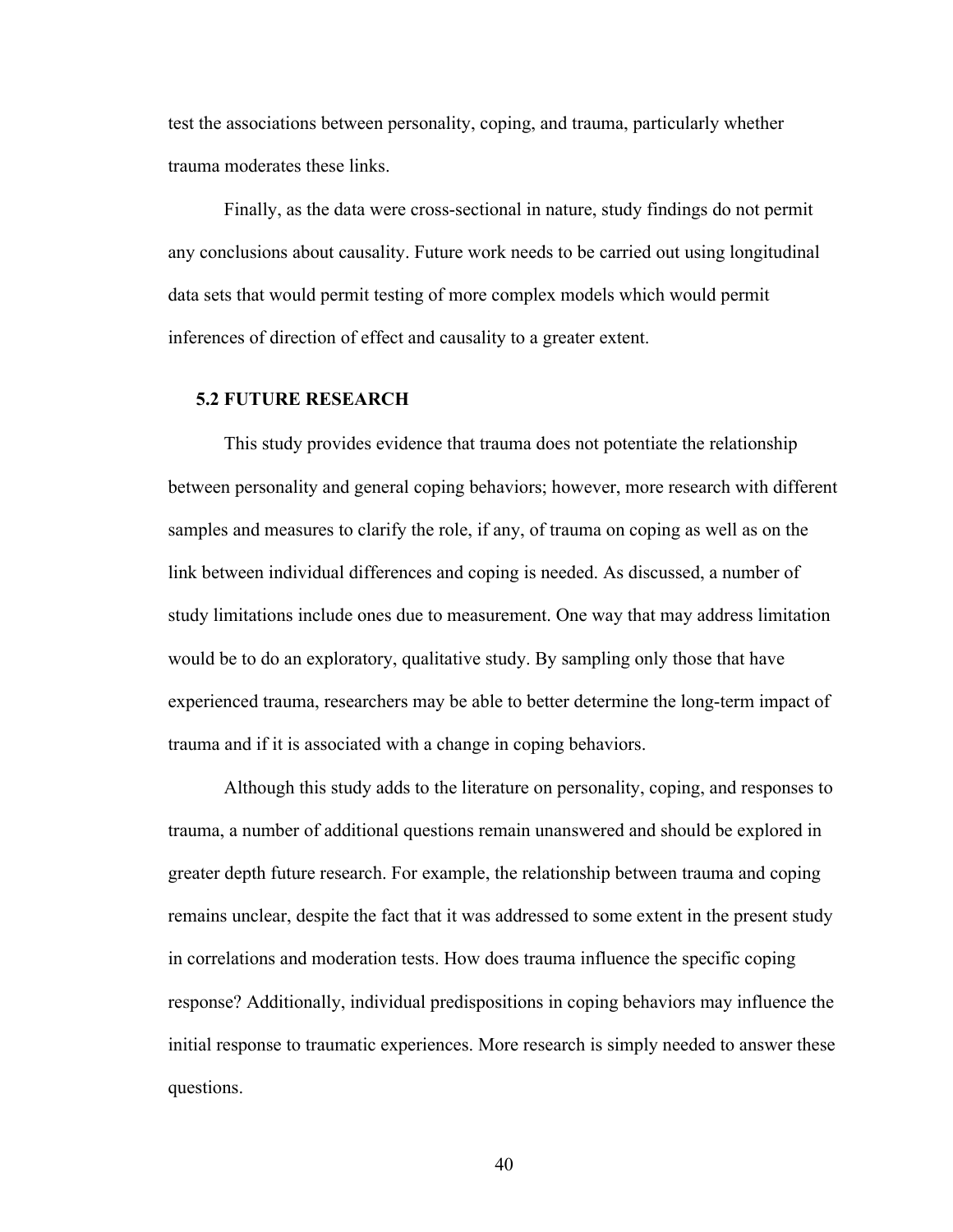### <span id="page-50-0"></span>**5.3 CONCLUSION**

In conclusion, the current study provides information about the role of personality in coping for researchers, clinicians, and the greater public. For researchers, it adds to the previous findings surrounding personality and coping (e.g., Connor-Smith & Flachsbart, 2007; Combs et al., 2018). but explores the less studied role that trauma may play in this association. For clinicians, this study provides knowledge for how to formulate more effective assessments. It shows that personality is an important factor in coping behaviors that is often overlooked in clinical assessment. This study provides further evidence that the dimensions part of the Big Five might be important to be assessed in clinical settings, prior to treatment. Clinicians that use the Big Five as an assessment tool might be better able to identify each client's potential strengths and weaknesses in their coping response. This will allow the clinician to provide the client with alternative coping tools. For example, those high in levels of neuroticism might need additional direction in using problem-focused strategies. Being knowledgeable about what factors are associated with both adaptive and maladaptive coping behaviors can help clinicians to better assess clients for risk factors, and thus, facilitate more targeted and effective treatment.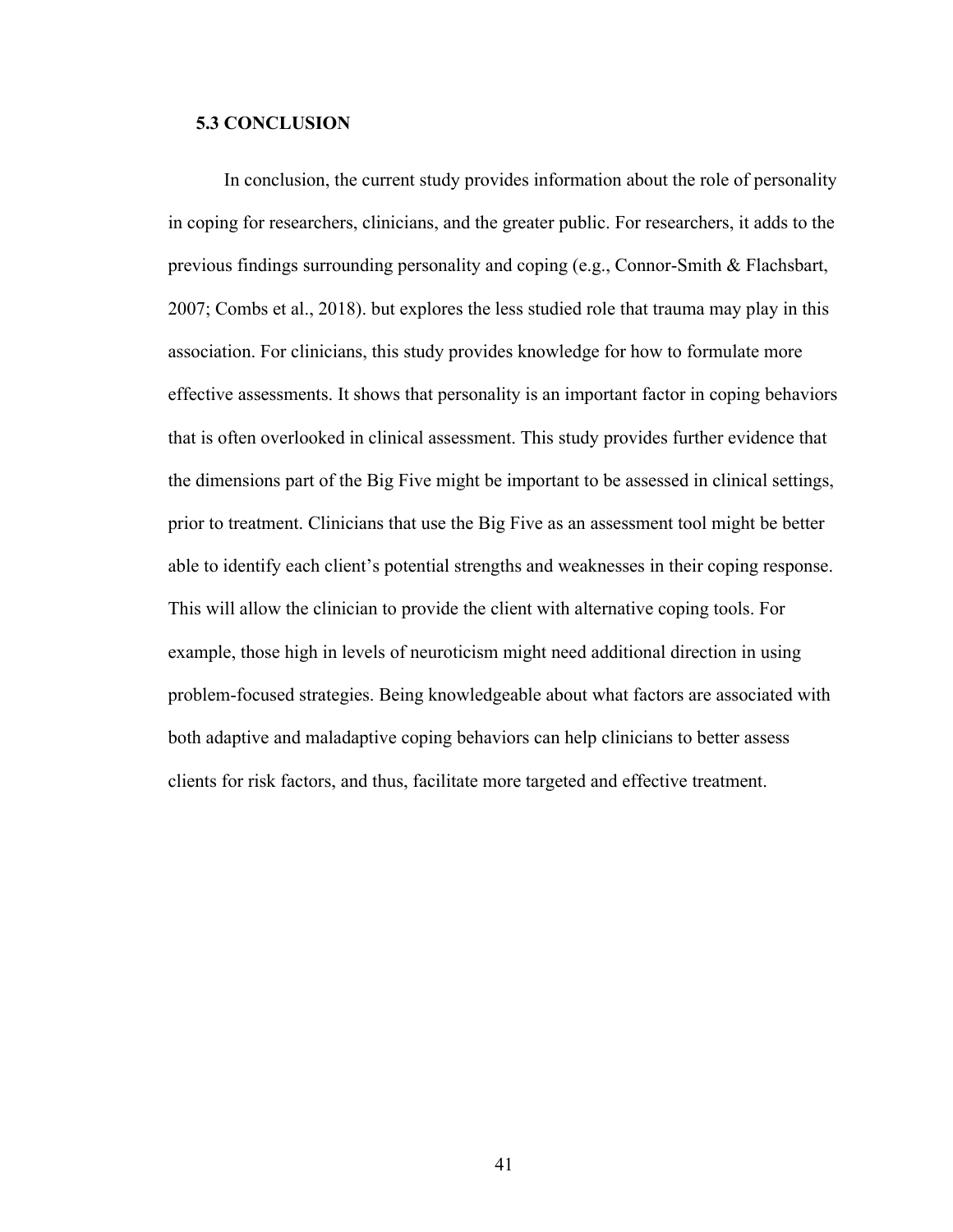#### **REFERENCES**

- <span id="page-51-0"></span>Addison, C. C., Campbell-Jenkins, B. W., Sarpong, D. F., Kibler, J., Singh, M., Dubbert, P., Wilson, G., Payne, T., & Taylor, H. (2007). Psychometric evaluation of a Coping Strategies Inventory Short-form (*CSI-SF*) in the Jackson heart study cohort. *International Journal of Environmental Research and Public Health*, *4*(4), 289–295. <https://doi.org/10.3390/ijerph200704040004>
- An, Y., Fu, F., Wu, X., Lin, C., & Zhang, Y. (2013). Longitudinal relationships between neuroticism, avoidant coping, and posttraumatic stress disorder symptoms in adolescents following the 2008 Wenchuan earthquake in China. *Journal of Loss and Trauma*, *18*(6), 556–571.<https://doi.org/10.1080/15325024.2012.719351>
- Bapat, M., & Tracey, T. J. G. (2012). Coping with dating violence as a function of violence frequency and solution attribution: A structural modeling approach. *Violence and Victims, 27*(3), 329–343. [https://doi.org/10.1891/0886-](https://doi.org/10.1891/0886-6708.27.3.329) [6708.27.3.329](https://doi.org/10.1891/0886-6708.27.3.329)
- Bedard-Gilligan, M., Jaeger, J., Echiverri-Cohen, A., & Zoellner, L. A. (2012). Individual differences in trauma disclosure. *Journal of Behavior Therapy and Experimental Psychiatry, 43*(2), 716–723.<https://doi.org/10.1016/j.jbtep.2011.10.005>
- Bolger, N. (1990). Coping as a personality process: A prospective study. *Journal of Personality and Social Psychology, 59*(3), 525–537. [https://doi.org/10.1037/0022-](https://doi.org/10.1037/0022-3514.59.3.525) [3514.59.3.525](https://doi.org/10.1037/0022-3514.59.3.525)
- Centers for Disease Control and Prevention. (2019, February 26). Preventing Intimate Partner Violence.

<https://www.cdc.gov/violenceprevention/intimatepartnerviolence/fastfact.html>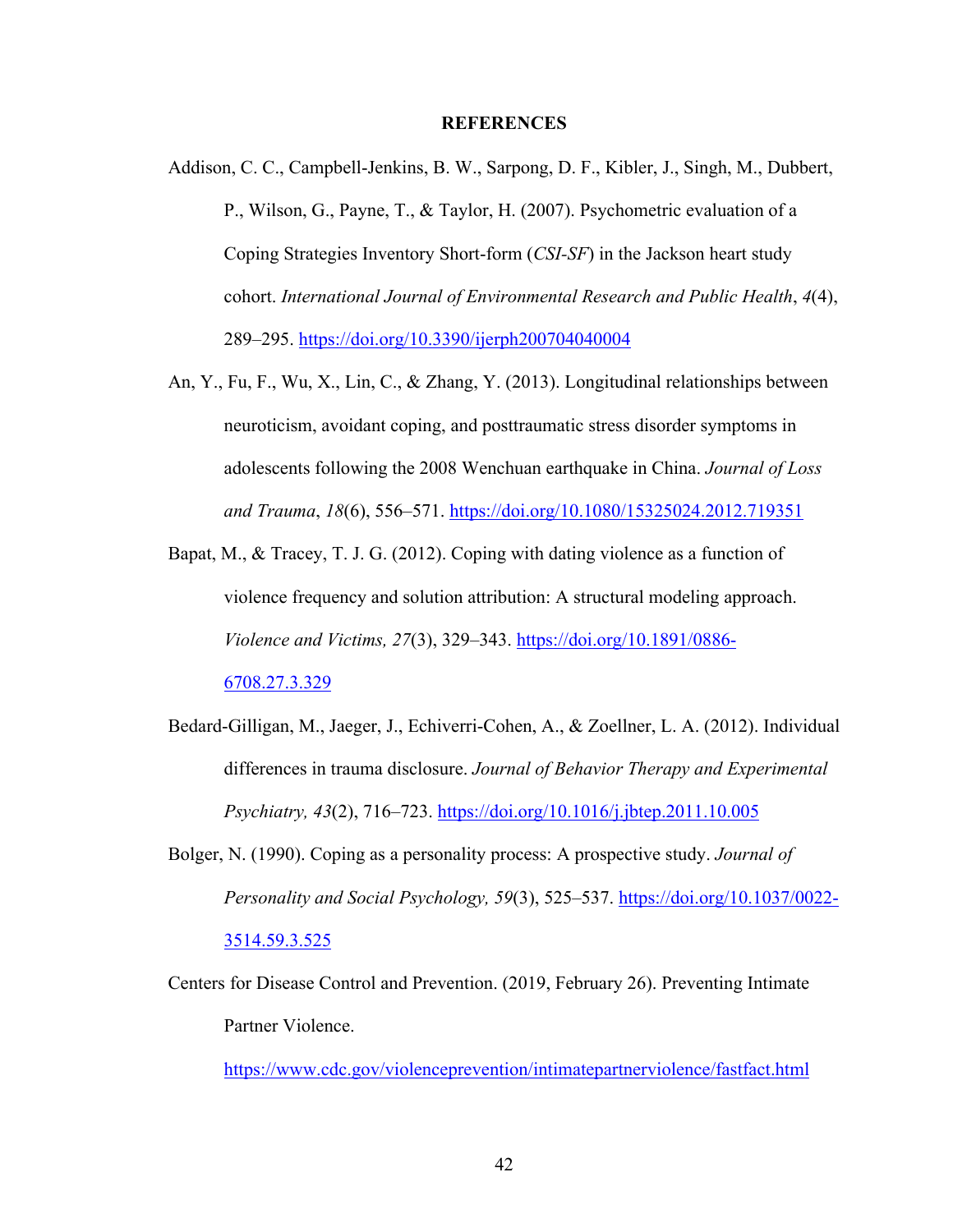Centers for Disease Control and Prevention. (2020, January 27). Preventing Teen Dating Violence.

[https://www.cdc.gov/violenceprevention/intimatepartnerviolence/teendatingviolen](https://www.cdc.gov/violenceprevention/intimatepartnerviolence/teendatingviolence/fastfact.html) [ce/fastfact.html](https://www.cdc.gov/violenceprevention/intimatepartnerviolence/teendatingviolence/fastfact.html)

- Chung, M. C., Dennis, I., Berger, Z., Jones, R., & Rudd, H. (2011). Posttraumatic stress disorder following myocardial infarction: Personality, coping, and trauma exposure characteristics. *International Journal of Psychiatry in Medicine, 44*(4), 393–419.<https://doi.org/10.2190/PM.42.4.e>
- Connor-Smith, J. K., & Flachsbart, C. (2007). Relations between personality and coping: A meta-analysis. *Journal of Personality and Social Psychology, 93*(6), 1080– 1107. https://doi.org/1080. [10.1037/0022-3514.93.6.1080](https://doi.org/1080.%2010.1037/0022-3514.93.6.1080)
- Combs, J. L., Riley, E. N., Peterson, S. J., Jordan, C. E., & Smith, G. T. (2018). Preassault personality predicts the nature of adverse outcomes among sexual assault victims. *Journal of Studies on Alcohol and Drugs, 79*(2), 258–268. <https://doi.org/10.15288/jsad.2018.79.258>
- Dworkin, J., Hessel, H., Gliske, K., & Rudi, J. H. (2016). A comparison of three online recruitment strategies for engaging parents. *Family Relations, 65*(4), 550–561. <https://doi.org/10.1111/fare.12206>
- Fedina, L., Holmes, J. L., & Backes, B. L. (2018). Campus sexual assault: A systematic review of prevalence research from 2000 to 2015. *Trauma, Violence, & Abuse, 19*(1), 76–93.<https://doi.org/10.1177/1524838016631129>
- Filipas, H. H., & Ullman, S. E. (2006). Child sexual abuse, coping responses, self-blame, posttraumatic stress disorder, and adult sexual revictimization. *Journal of*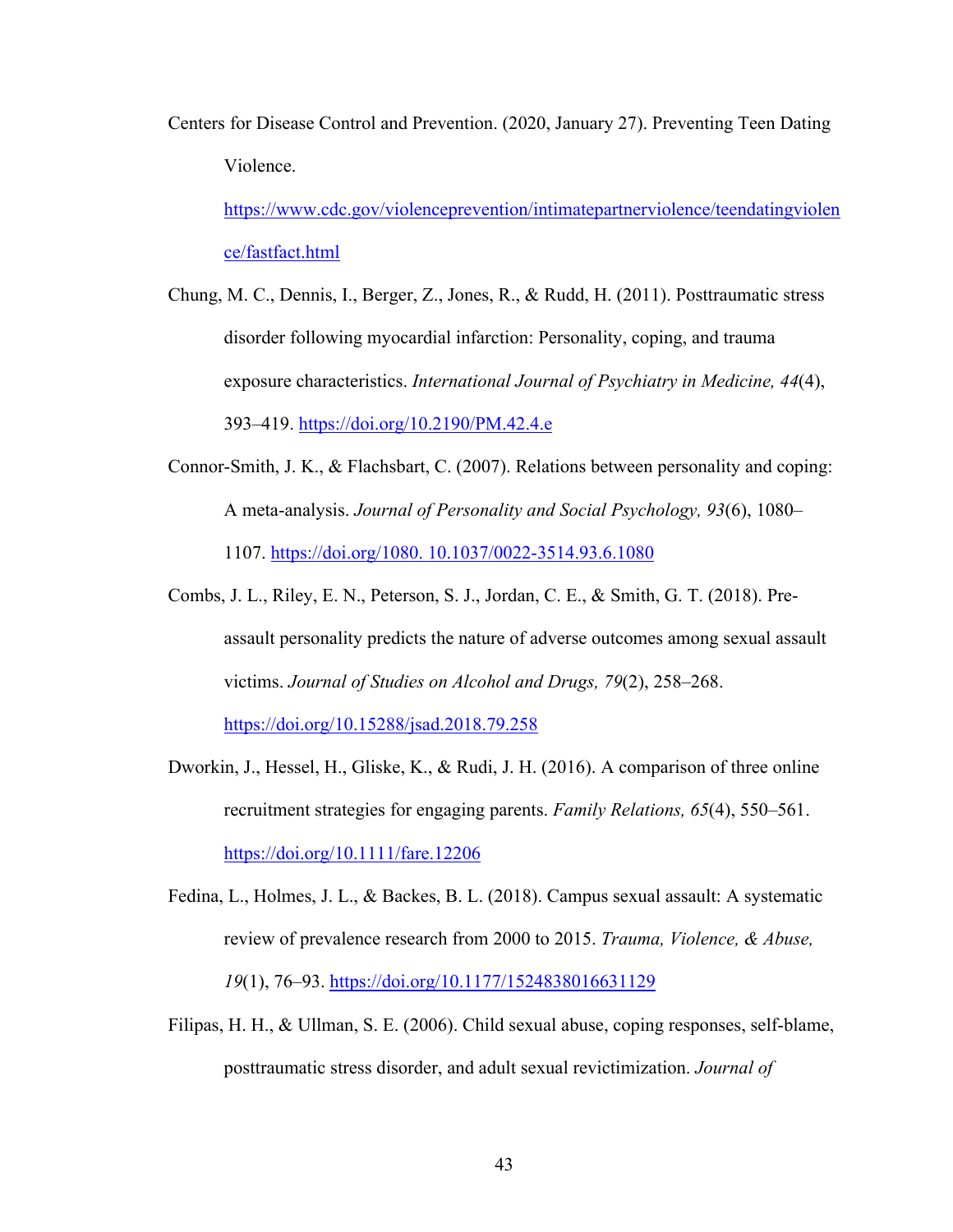*Interpersonal Violence, 21*(5), 652-672.

https://doi.org/10.1177/0886260506286879

- Fokas, K., & Soysa, C. K. (2017). Negative emotion-focused coping mediates the relationships between neuroticism and psychological outcomes in college students. *Psi Chi Journal of Psychological Research*, *22*(4), 258–269. <https://doi.org/10.24839/2325-7342.jn22.4.258>
- Frølund Pedersen, H., Frostholm, L., Søndergaard Jensen, J., Ørnbøl, E., & Schröder, A. (2016). Neuroticism and maladaptive coping in patients with functional somatic syndromes. *British Journal of Health Psychology*, *21*(4), 917-936.
- Garrido, S., Baker, F. A., Davidson, J. W., Moore, G., & Wasserman, S. (2015). Music and trauma: The relationship between music, personality, and coping style. *Frontiers in Psychology*, *6*.<https://doi.org/10.3389/fpsyg.2015.00977>
- Haden, S. C., Scarpa, A., Jones, R. T., & Ollendick, T. H. (2007). Posttraumatic stress disorder symptoms and injury: The moderating role of perceived social support and coping for young adults. *Personality and Individual Differences*, *42*(7), 1187–

1198.<https://doi.org/10.1016/j.paid.2006.09.030>

Hayes, A. F. (2021). PROCESS [Computer Software].

<http://processmacro.org/download.html>

Hooper, L. M., Stockton, P., Krupnick, J. L., & Green, B. L. (2011). Development, use, and psychometric properties of the Trauma History Questionnaire. *Journal of Loss & Trauma*, *16*(3), 258-283.<https://doi.org/10.1080/15325024.2011.572035>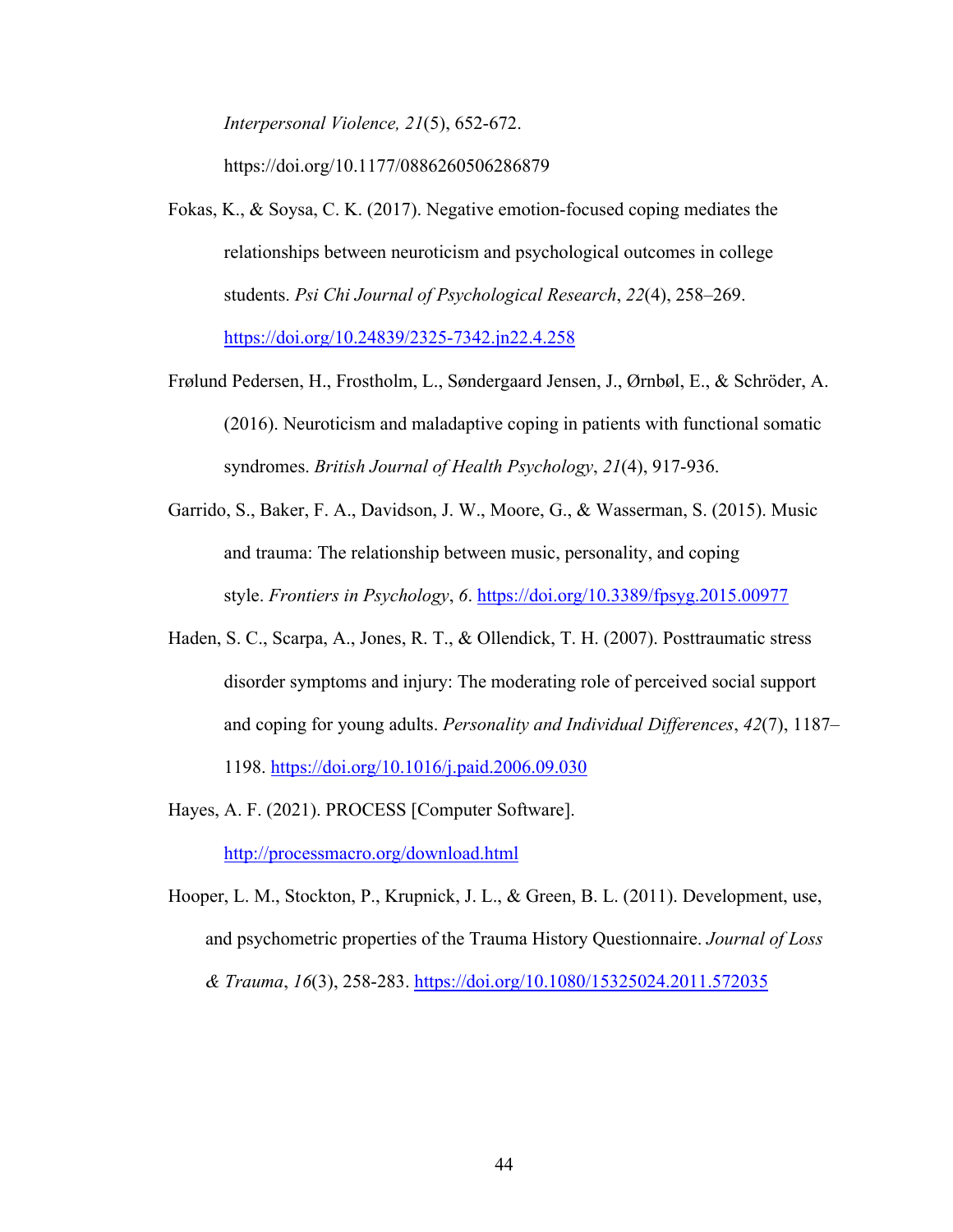- Jafarnejad, P., Farzad, V. E., Moradi, A. R., & Shokri, O. (2005). A study of the relationship between the big five factors of personality, coping styles and mental health in undergraduate students. *Journal of Psychology in Education, 35,* 51–74.
- Jenzer, T., Meisel, S. N., Blayney, J. A., Colder, C. R., & Read, J. P. (2020). Reciprocal processes in trauma and coping: Bidirectional effects over a four-year period. *Psychological Trauma: Theory, Research, Practice, and Policy, 12*(2), 207. https://doi.org/ 10.1037/tra0000500
- John, O. P., & Srivastava, S. (1999). The Big Five trait taxonomy: History, measurement, and theoretical perspectives. In L. A. Pervin & O. P. John (Eds.), *Handbook of personality: Theory and research* (2<sup>nd</sup> ed., pp. 102–138). Guilford.
- Kardum, I., & Hudek-Knežević, J. (1996). The relationship between Eysencks personality traits, coping styles and moods. *Personality and Individual Differences, 20*(3), 341–350. [https://doi.org/10.1016/0191-8869\(95\)00182-4](https://doi.org/10.1016/0191-8869(95)00182-4)
- Khangholi, Z. A., Mohtashami, J., Hosseini, S., & Saberi, S. M. (2019). Investigation of rate of domestic violence against women presenting to legal medicine centers and its coping methods: A descriptive study. *Crescent Journal of Medical and Biological Sciences, 6*(2), 164–169.
- Lazarus, R. S., & Folkman, S. (1984). *Stress, appraisal, and coping.* Springer Publishing Company.
- Lee-Baggley, D., Preece, M., & Delongis, A. (2005). Coping with interpersonal stress: Role of Big Five traits. *Journal of Personality, 73*(5), 1141–1180. <https://doi.org/10.1111/j.1467-6494.2005.00345.x>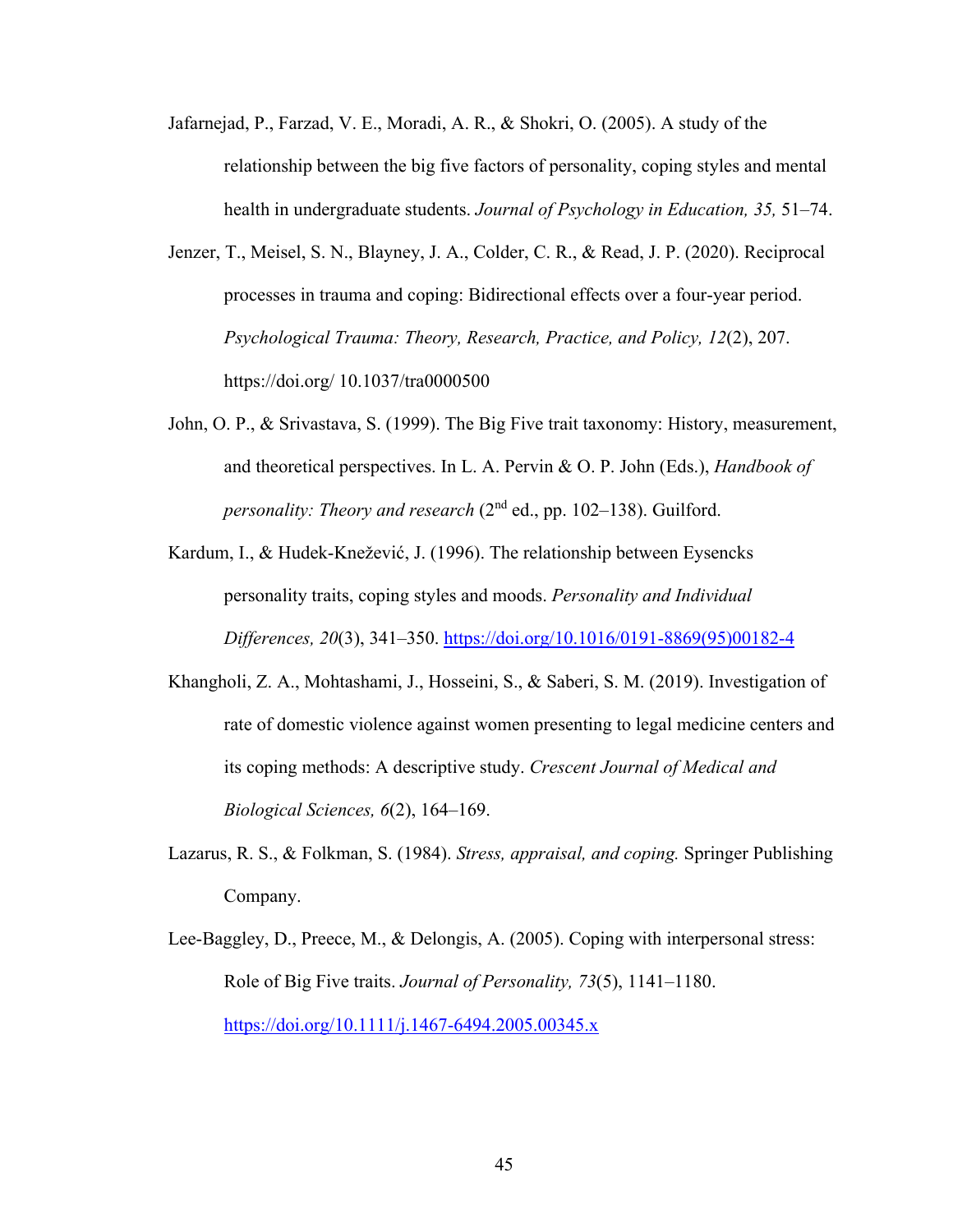- McCrae, R. R., & Costa, P. T. (1984). Updating Norman's "Adequate Taxonomy": Intelligence and personality dimensions in natural language and in questionnaires. *Journal of Personality and Social Psychology, 49*(3), 710–721.
- U.S. Department of Labor. (n.d.). Minimum Wage.

<https://www.dol.gov/general/topic/wages/minimumwage>

- Penley, J. A., & Tomaka, J. (2002). Associations among the Big Five, emotional responses, and coping with acute stress. *Personality and Individual Differences, 32*(7), 1215–1228. [https://doi.org/10.1016/s0191-8869\(01\)00087-3](https://doi.org/10.1016/s0191-8869(01)00087-3)
- Poppe, C., Crombez, G., Hanoulle, I., Vogelaers, D., & Petrovic, M. (2012). Mental quality of life in chronic fatigue is associated with an accommodative coping style and neuroticism: a path analysis. *Quality of Life Research*, *21*(8), 1337-1345.
- Rassart, J., Luyckx, K., Klimstra, T. A., Moons, P., Groven, C., & Weets, I. (2014). Personality and illness adaptation in adults with type 1 diabetes: The intervening role of illness coping and perceptions. *Journal of Clinical Psychology in Medical Settings*, *21*(1), 41–55.<https://doi.org/10.1007/s10880-014-9387-2>
- Riley, K. E., & Park, C. L. (2014). Problem-focused vs. meaning-focused coping as mediators of the appraisal-adjustment relationship in chronic stressors. *Journal of Social and Clinical Psychology, 33*(7), 587–611.

<https://doi.org/10.1521/jscp.2014.33.7.587>

Straud, C., McNaughton-Cassill, M., & Fuhrman, R. (2015). The role of the five-factor model of personality with proactive coping and preventative coping among college students. *Personality and Individual Differences, 83*, 60–64. <https://doi.org/10.1016/j.paid.2015.03.055>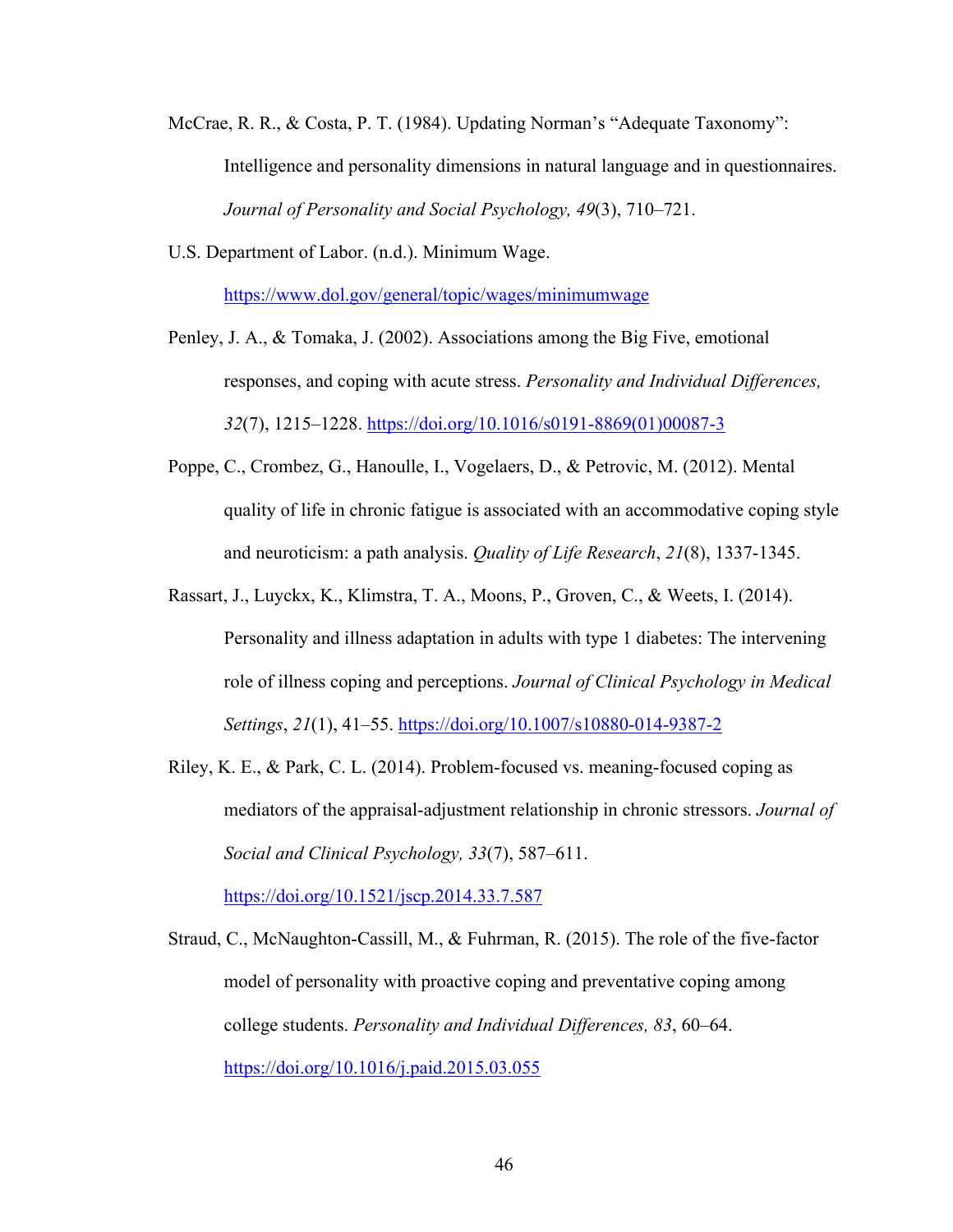Sylaska, K., & Mayer, J. D. (n.d.). Covert attention check questions employed in February 2019.

[https://mypages.unh.edu/sites/default/files/jdmayer/files/covert\\_attention\\_checks\\_](https://mypages.unh.edu/sites/default/files/jdmayer/files/covert_attention_checks_references.pdf) [references.pdf](https://mypages.unh.edu/sites/default/files/jdmayer/files/covert_attention_checks_references.pdf)

Vaughn-Coaxum, R. A., Wang, Y., Kiely, J., Weisz, J. R., & Dunn, E. C. (2018). Associations between trauma type, timing, and accumulation on current coping behaviors in adolescents: Results from a large, population-based sample*. Journal of Youth and Adolescence, 47*(4), 842-858. https://doi.org/ 10.1007/s10964-017- 0693-5.

- Vazsonyi, A. T., Ksinan, A. J., Jiskrova, G. K., Mikuška, J., Javakhishvili, M., & Cui, G. (2019). To grit or not to grit, that is the question! *Journal of Research in Personality,* 78, 215–226.<https://doi.org/10.1016/j.jrp.2018.12.006>
- Whitfield, K. E., Jonassaint, C., Brandon, D., Stanton, M., Sims, R., Bennett, G., Joyti, S., Edwards, C. L. (2010). Does coping mediate the relationship between personality and cardiovascular health in African Americans? *Journal of the National Medical Association, 102*(2), 95–100. [https://doi.org/10.1016/s0027-](https://doi.org/10.1016/s0027-9684(15)30496-x) [9684\(15\)30496-x](https://doi.org/10.1016/s0027-9684(15)30496-x)
- Woodward, E. C., Viana, A. G., Trent, E. S., Raines, E. M., Zvolensky, M. J., & Storch, E. A. (2020). Emotional nonacceptance, distraction coping and PTSD symptoms in a trauma-exposed adolescent inpatient sample. *Cognitive Therapy and Research, 44*(2), 412–419.<https://doi.org/10.1007/s10608-019-10065-4>